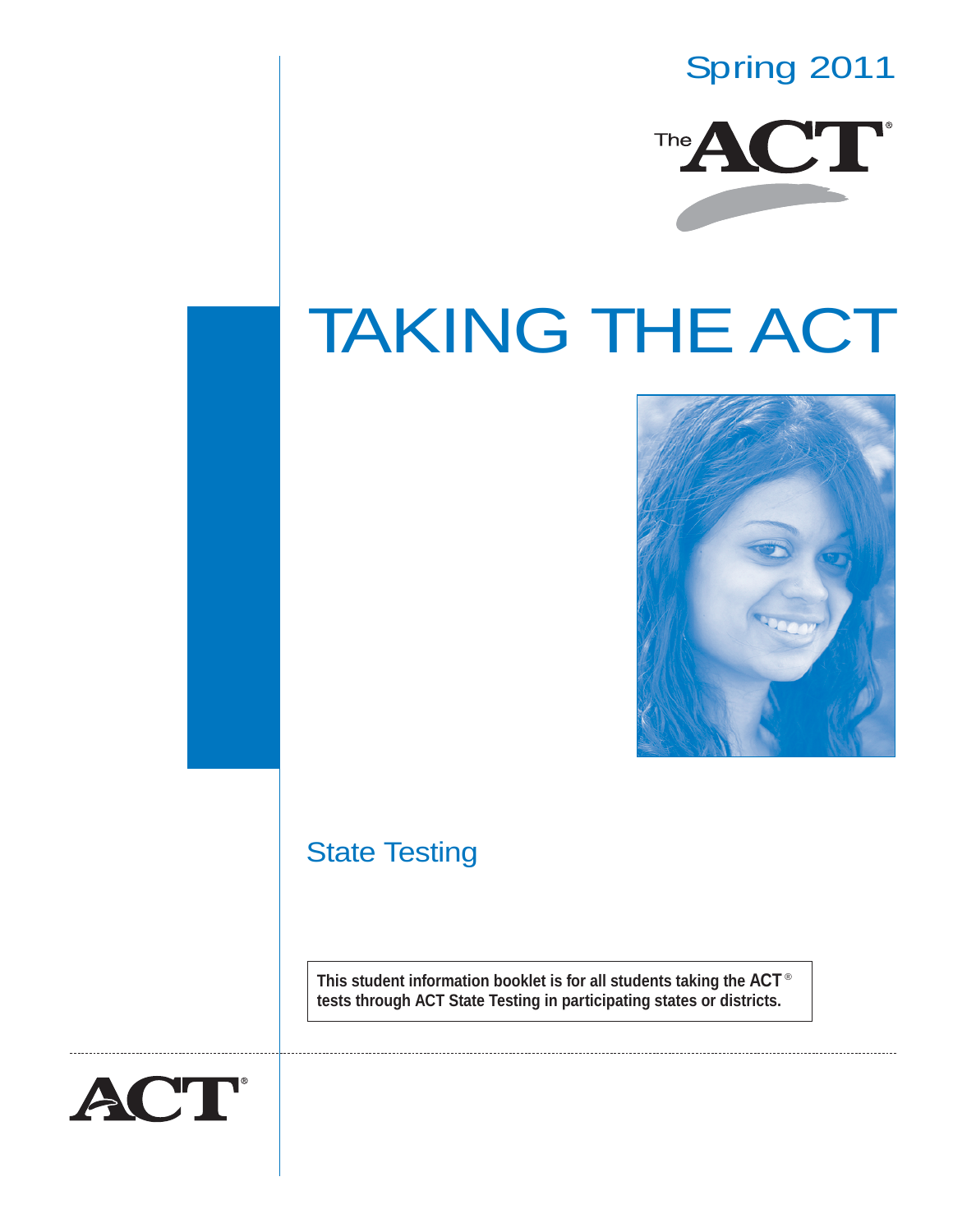## **Security Hotline**

You can help protect the ACT. If you suspect an irregularity in testing—such as someone having access to the tests in advance, sending another person to test in his or her place, or copying someone else's answers—please report your concerns by calling 1-877-777-7296 or providing information online at act.alertline.com. You can report your concerns anonymously.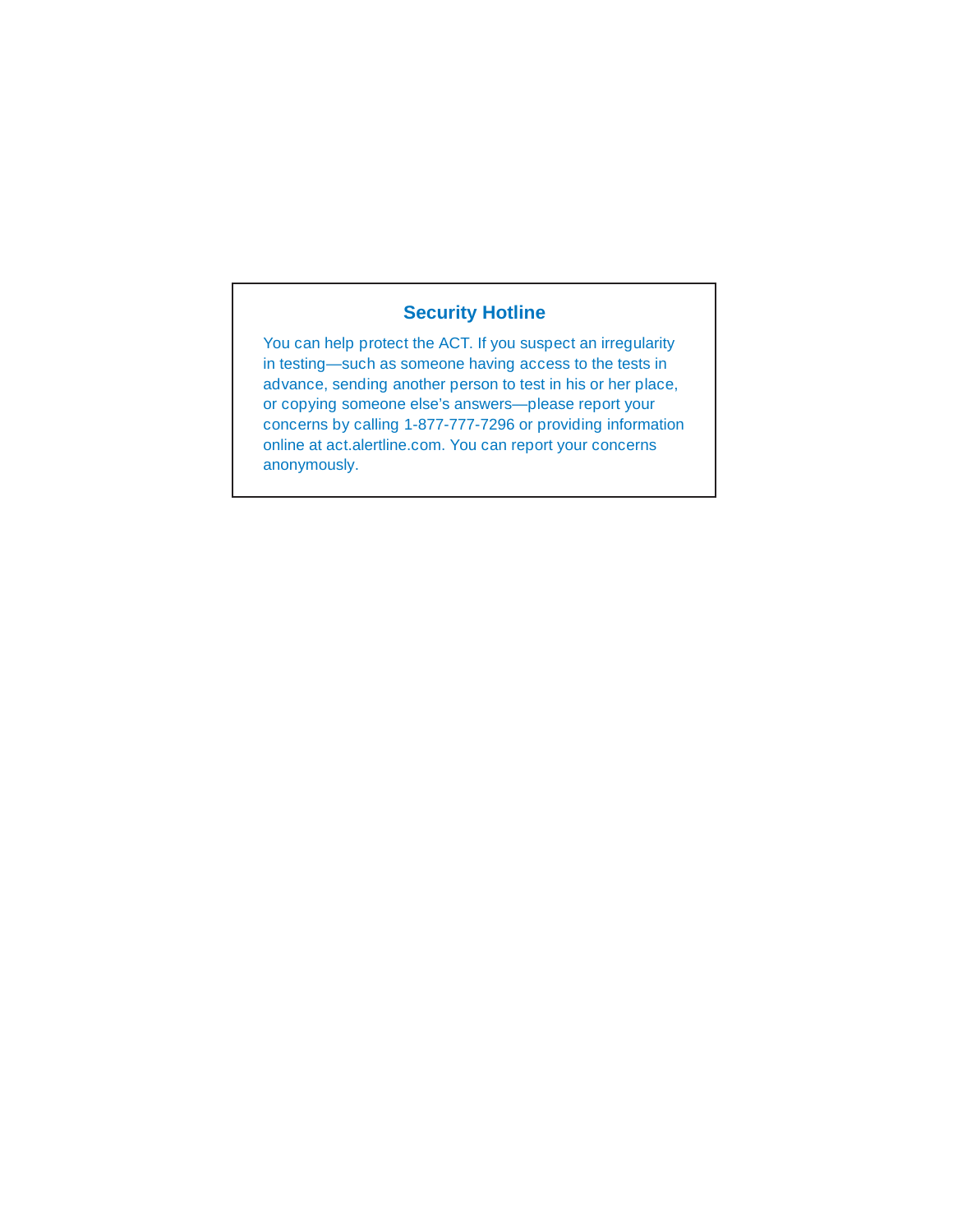| College and Scholarship Codes 11                                                            |
|---------------------------------------------------------------------------------------------|
|                                                                                             |
|                                                                                             |
| <b>High School Course/Grade</b>                                                             |
|                                                                                             |
|                                                                                             |
| <b>Remedies in Response to</b><br><b>ACT Errors or Testing</b><br>Disruptions/Compromises19 |
|                                                                                             |
|                                                                                             |

#### **Where to Find It Why Take the ACT**

The ACT is a curriculum-based examination that matches well with the education standards in your state. Taking the ACT® tests can provide helpful information for **all** students, not just those who are planning to attend college.

Taking the ACT can give every student a measure of his or her academic strengths and weaknesses. You can use your results to recognize your academic strengths and areas where you need to improve, whether you intend to go to college or enter the workplace after high school.

If you are not considering college now, you may decide to make college part of your plans later. Your ACT results can help you begin the career exploration and planning process. It is likely that nearly everyone who graduates from high school will eventually have to continue their education to achieve their career or life goals.

The ACT includes multiple-choice tests in English, mathematics, reading, and science. The tests measure your educational development in those areas and are based on what you have learned—they are not aptitude or IQ tests.

If your state or district is administering the ACT Plus Writing, you will also take a Writing Test, for which you will write an essay in English in response to a prompt that defines an issue and presents two opposing points of view on that issue. The ACT Writing Test measures the writing skills you have acquired in your high school English courses and complements the multiple-choice ACT English Test. Many colleges use ACT Writing Test results as a guide for placing incoming students into first-year composition courses.

#### **What You Need to Know to Take the ACT**

#### **General Information**

This booklet gives you the information you need to take the ACT. You will complete the non-test portions of your answer folder during a scheduled, supervised session at school before the test date. On test day, you will record your responses to the tests on your answer folder. After testing is completed, your Test Supervisor (or Test Accommodations Coordinator) will send your answer folder to ACT. Score reports will normally be mailed about 3–8 weeks after we receive your answer folder.

#### **Retest Restrictions**

**Students may take the ACT no more than 12 times total.** In calculating the 12-test total, ACT makes exceptions for State Testing required by your district or your state's Department of Education. Go to www.actstudent.org for more information.

We have waived the 60-day retest restriction for State Testing. You may register to test on any regularly scheduled national test date and may also test on **one** of the state testing dates (initial or makeup; or once during the accommodations testing window, if approved).

If you complete testing on both the initial and makeup state test dates, the makeup scores will be cancelled automatically.

#### **Test Accommodations**

If you currently receive test accommodations in school as part of your Individualized Education Program (IEP) or a Section 504 Plan, ask your counselor whether accommodations have been requested for you for the ACT.

#### **What Test Security Procedures Apply**

Our test security procedures are designed to ensure that examinees have an equal opportunity to demonstrate their academic achievement and skills, that examinees who do their own work are not unfairly disadvantaged by examinees who do not, and that scores reported for each examinee are valid. In addition to the information in this section, see "Remedies in Response to ACT Errors or Testing Disruptions/Compromises" (page 19).

#### **Prohibited Behavior at the Test Site**

**You will be dismissed and your answer folder will not be scored if you are found:**

- Filling in or altering ovals on a test or continuing to write the essay after time has been called on that test
- Looking back at a test on which time has already been called
- Looking ahead in the test booklet
- Looking at another examinee's test booklet or answer folder
- Giving or receiving assistance
- Using a prohibited calculator
- Using a calculator on any test other than the Mathematics Test
- Sharing a calculator with another examinee • In possession of or using any electronic device during testing or during breaks
- Attempting to remove test materials, including test questions or answers, from the test room by any means
- Using highlight pens, colored pens or pencils, scratch paper, notes, dictionaries, or any other testing aids not approved in advance by ACT
- Not following instructions or abiding by the rules of the test site
- Exhibiting confrontational, threatening, or unruly behavior
- Creating a disturbance or allowing an alarm to sound in the test room

**IMPORTANT:**

**Read the information in this booklet carefully and keep it for reference. Do not return it to ACT or the school.**

#### **Cancellation of Scores by ACT**

**ACT reserves the right to cancel test scores when there is reason to believe the scores are invalid.** Cases of testing irregularities—such as falsification of one's identity, impersonation of another examinee (surrogate testing), unusual similarities in the answers of examinees at the same test center, or other indicators that the test scores may not accurately reflect the examinee's level of educational development—may result in the cancellation of test scores. When ACT decides to cancel test scores, it notifies the examinee before taking that action (except in cases of testing compromises explained on page 19 of this booklet). The notice includes information about the options available regarding the planned score cancellation, including procedures for appealing the cancellation decision. In all instances, the final and exclusive remedy available to examinees who want to appeal or otherwise challenge a decision by ACT to cancel their test scores shall be binding arbitration through written submissions to the Dallas, Texas, office of the American Arbitration Association. The issue for arbitration shall be whether ACT acted reasonably and in good faith in deciding to cancel the scores.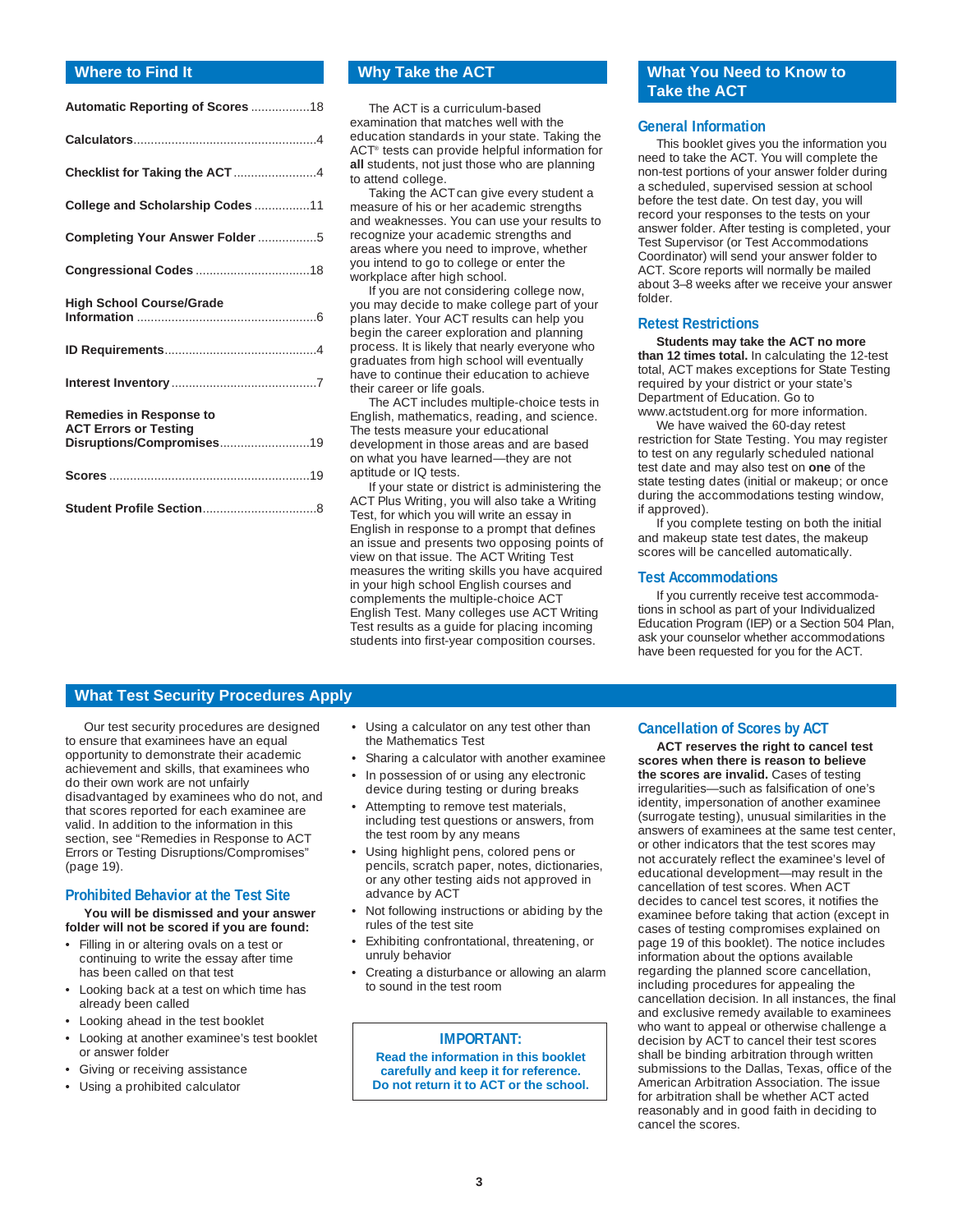#### **Before Test Day**

- **V** Prepare for the tests by reviewing Preparing for the ACT, which can be downloaded from **www.actstudent.org** if your school does not have a copy. This free booklet includes information about the tests, test-taking strategies, and complete practice tests for both the multiple-choice tests and the ACT Writing Test. Instructions on how to score your practice tests are also included.
- Complete the non-test portions of your answer folder during the scheduled, in-school session. (See instructions beginning on page 5.) Do not return the answer folder to ACT. Follow instructions from your school.
- ✔ If you do not have acceptable photo identification and the testing staff do not know you personally, ask a school official for a school letter of identification.
- Review the information about permitted and prohibited calculators below.

#### **On Test Day**

 $\blacktriangleright$  Report for testing at the time designated by your school. You will not be admitted to test if you are late.

- $\blacktriangleright$  Take the following items with you:
	- Acceptable Identification. Unless the testing staff can personally recognize you, **you will not be admitted to test without acceptable identification.**
	- Sharpened soft lead No. 2 pencils with good erasers (no mechanical pencils or ink pens).
	- A watch to pace yourself. Your supervisor will announce when 5 minutes remain on each test.
	- A **permitted** calculator (see box below).
- **✔** At the Test Site
	- Testing begins after all examinees are checked in and continues for about 3 1/2 hours for the ACT (No Writing) or 4 hours for the ACT Plus Writing. A short break is scheduled after the first two tests. If you are taking the ACT Plus Writing, you will have time after Test 4 in which to relax and sharpen your pencils.
	- The test security procedures on page 3 apply to all test sessions.
	- DO NOT take any of the following items into the test room:
	- —Food or drink (including water), unless approved for medical reasons
	- —Books, dictionaries, notes, scratch paper, or any unapproved testing aids
	- —Highlight pens, colored pens or pencils, or correction fluid
	- Any electronic device other than a permitted calculator (examples include timer, cell phone, media player, headphones, PDA)
	- —Reading material
	- —Tobacco in any form

#### **Identification Required**

Unless the testing staff can personally recognize you, **ACCEPTABLE IDENTIFI-CATION must be presented at the time of check-in or you will not be admitted to test.** The ID you present must be original, not a photocopy or reproduction. Present ONE of the following. If it's not on this list, it's not acceptable, and you will not be admitted to test.

- **Current (not expired) Official Photo ID:** Must be issued by your school or city/state/federal government (such as driver's license or passport) on which BOTH your name and **current photograph** appear.
- **Published Individual Photo:** Recognizable individual photograph of you in a recent (within the last two years) publication, such as a newspaper or school yearbook, with your first and last names in the caption. All but yearbooks will be sent to us for our files.
- **School Letter of Identification:** Must be on original school letterhead with a **raised or inked school seal** and include an attached recognizable recent photograph with the school seal or official's signature across a portion of the photo **or** your name and physical description including age, gender, approximate height and weight, race, hair color, and eye color. You must personally sign the letter **in the presence of** the school official (who may **not** be a relative), and that official must also personally sign the letter. You will be required to sign this letter again on test day. Testing staff will send it to us and we will keep it.

#### **Use of Calculators on the ACT Mathematics Test**

It is your responsibility to bring a permitted calculator. We regularly update information about which calculators are **prohibited** and provide the most current information only via the Web or phone.

To be certain your calculator will be permitted on test day, go to **www.actstudent.org** and enter "calculator" as a keyword search or call **800/498-6481** for the most up-to-date information on permitted and prohibited devices. If you use a prohibited calculator, you will be dismissed and your answer document will not be scored.

You may use a calculator on the ACT Mathematics Test (but not on any of the other tests in the ACT). You are **not required** to use a calculator. All the problems can be solved without a calculator. If you regularly use a calculator in your mathematics work, you may wish to use one you are familiar with as you take the Mathematics Test. Using a more powerful, but unfamiliar, calculator is not likely to give you an advantage over using the kind you normally use.

You may use any four-function, scientific, or graphing calculator, unless it has features described in the current list of prohibited devices at **www.actstudent.org**. Other models may be permitted if you modify some of the calculator's features, such as removing paper tape, turning off sounds, removing power cords, or covering infrared data ports.

#### **On Test Day**

Be sure your calculator is working and has reliable batteries. You may bring a backup calculator and extra batteries to the test center. Testing staff will **not** supply batteries or calculators. You will **not** be allowed to share calculators during testing.

Testing staff will check your calculator to verify it is permitted, and they will monitor your use of your calculator to ensure that you:

- use it only during the Mathematics Test;
- use your backup calculator only after it has been checked by a member of the testing staff;
- do not share your calculator; and
- do not store test materials in your calculator's memory.

If your calculator has characters one inch high or larger, or a raised display, testing staff may seat you where no other examinee can see your calculator.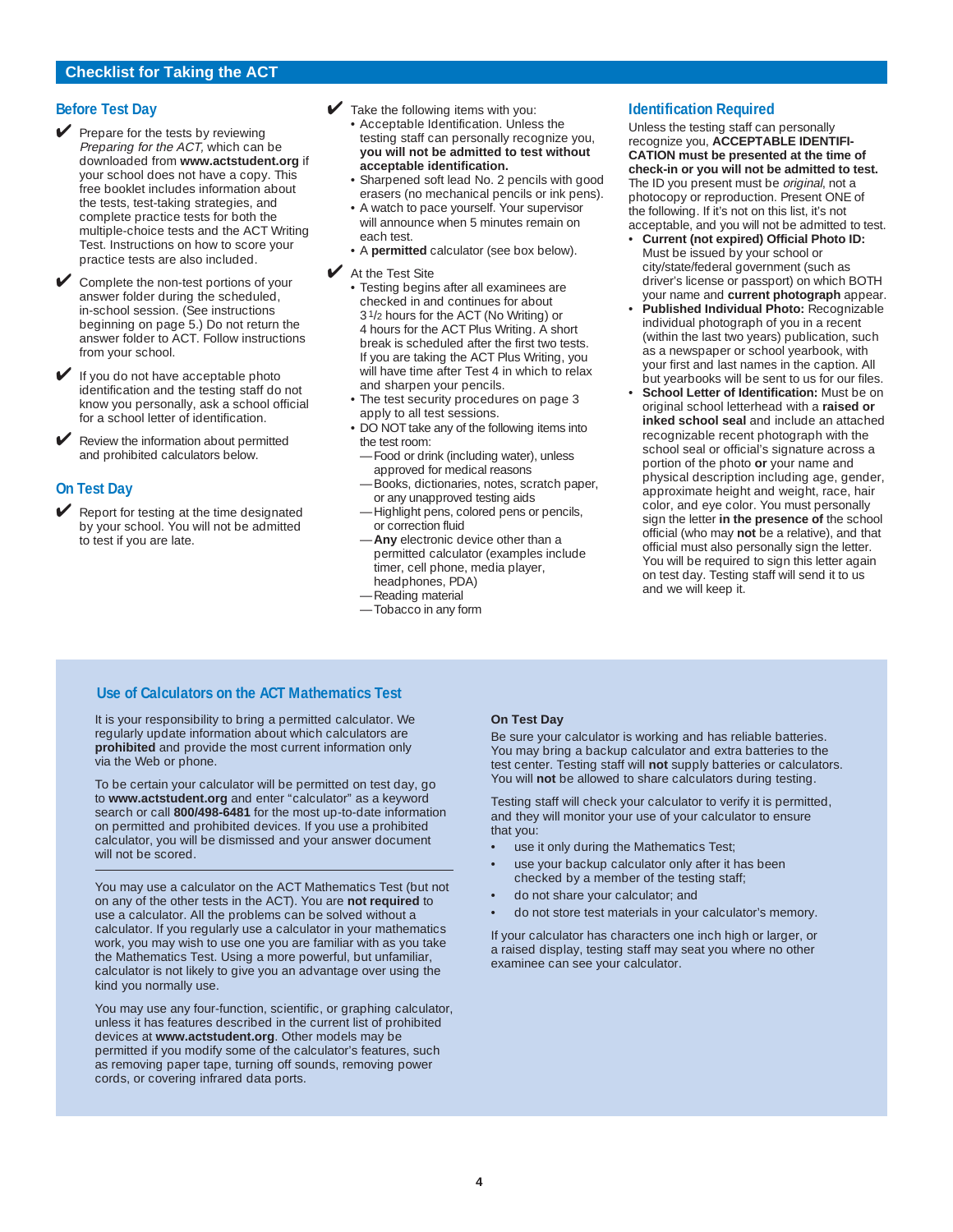#### **Completing Your Answer Folder**

The information you provide on your answer folder will become part of your permanent ACT record.

Follow the instructions in this booklet and on the folder. Errors will delay or prevent us from preparing reports for you, your high school, or the colleges and agencies you indicate.

#### **Because the folder will be processed by machine, be sure to:**

- use a soft lead No. 2 pencil (no mechanical pencils or ink pens)
- fill in ONE oval completely under each letter or number you enter
- erase any errors cleanly without smudging

#### **Begin on Page 1 of Your Answer Folder.**

**Even if a barcode label is on the back page of your answer folder, you must complete the information in Blocks A and B on page 1 and Blocks N, O, P, and R on the back page accurately to receive your score report.**

#### **A**

**Name and Mailing Address.** Print your name and current mailing address.

#### **B**

**Name.** This is a mandatory field. Enter the name you want to have reported on your score reports, normally your legal name. **It is very important that you enter your name exactly the same way each time you test or request ACT services (such as Additional Score Reports).** If you do not, your scores will be delayed. If

there is not enough space for your full name, enter as much as possible.

#### **C**

**Social Security Number.** Provide a U.S. Social Security number if you have one. This helps ensure that your scores are correctly attributed to you and not another student with similar identifying information. Your Social Security number will be included in your record and used in accordance with our privacy policy. Colleges also frequently use Social Security numbers for matching scores to college applications. If you do not wish to provide your Social Security number or you do not have one, leave this field blank. If you do not provide your SSN, we will assign an ACT ID and that number will appear on your score reports.

**D Date of Birth.** This is a mandatory field and will be used to identify your record. Be careful that you enter your correct date of birth and not today's date.

**E**

**Gender.** Fill in the appropriate oval. **F**

**Racial/Ethnic Background.** Respond to **both** parts of this field. ACT collects and reports this information in accordance with reporting guidelines issued by the U.S. Department of Education. These guidelines do not collect ethnic background at a more detailed level. Your responses will be released to the colleges that receive your score report only if they request this data.

#### **G**

**Citizenship Status.** Fill in the appropriate oval.

#### **H**

**Telephone Number.** If you have a telephone, enter your telephone area code and number. Also, fill in the correct oval for **type** of phone above where you enter your phone number.

#### **I and J**

These blocks have been completed for you. Do not alter even if incorrect.

#### **K**

Leave blank. Do not alter if completed. **L**

#### **The ACT Educational Opportunity Service**

**(EOS).** This is a FREE college and scholarship information service for students who take the ACT. EOS permits you to receive important information about educational, scholarship, career, and financial aid opportunities from colleges, scholarship organizations, ACT, and other organizations. If you wish to participate, fill in the "Yes" oval.

By responding "Yes," you authorize ACT to send information about you (name, address, gender, high school, racial/ethnic background, and intended college major) to colleges and organizations so they may contact you about programs that you may be interested in exploring. (Your test scores and Social Security number are not reported through EOS.) All organizations that receive this information have agreed to use it only for this purpose.

#### **Because your test has been funded by your state education agency, that agency will receive your record even if you respond "No" or leave this item blank. M**

**College Planning/Reporting Scores.** Your high school and the state education agency **will receive your scores** whether you complete this block or not.

If you want to send your scores to colleges or scholarship agencies now, the code list begins on page 11. Find the code for each of your choices and enter the correct codes (up to four) **in order of preference.** Think carefully about your choices. **We cannot make changes in or additions to Block M after you submit your folder.** 

If you currently do **not** plan to go to college, **skip** the code choice blocks and fill in the **FIRST** oval under "Non-reporting Option" at the right.

If you are considering college, but do **not** want us to report your scores to any colleges at this time, fill in the **SECOND** oval under "Non-reporting Option."

Requests for more than four codes and all requests for reports after you test (to any recipient) must be submitted and paid for as ASRs; see Additional Score Reports on page 19.

**Members of Congress.** To send a report to a member of Congress as part of your application for appointment to a service academy, find the code at **www.actstudent.org**.

**Unlisted Institutions.** To send a report to a college that is not listed in this booklet or on the Web, enter code 7000. One sealed report will be sent to you for each 7000 code entered; you may then forward the report to the unlisted college. Code 7000 reports are NOT accepted by colleges listed with their own code numbers.

#### **→ Turn Your Answer Folder to the Back Page.**

#### **N**

**Mailing Address.** This is a mandatory field. **Leave a space between the parts of your street address.** Use the slash "/" to designate fractions (e.g., 1 ⁄2, 3 ⁄4). If you live in an apartment, enter the apartment number after the street name.

#### **Examples**

Enter "26521/2 Mountain Boulevard" as:

Enter "1420 Fieldcrest Place Apt 315" as:



Enter "Rural Route 2 Box 188" as:



Enter "PO Box 907354" as:

|--|

#### **O, P, Q, and R**

**City, State, and ZIP Code.** For **Block P,** enter the 2-letter abbreviation for your state. For **Block Q,** indicate whether you are a legal resident of the state you entered in Block P by filling in the appropriate oval. (This information is used only for scholarship reporting.) Enter your ZIP code in **Block R.** 

**You must complete Blocks N, O, P, and R to receive your score report.**

#### **S**

**Local Student ID Number.** If you are instructed to enter an ID number of up to 10 digits, enter it here and fill in the matching ovals. This number will be used to help identify your test record. If you receive no instructions, leave this block blank.

**T**

**Special Testing Reference Number.** Leave this block blank unless you are given specific instructions to complete it.

#### **U and V**

Leave these blocks blank.

**If a barcode label is on the back page of your answer folder, make sure your name is on it. If it is not, notify your supervisor. Do not alter the information on the label, even if it is incorrect.**

## → Turn Your Answer Folder to Page 2.

Fill in the High School Course/Grade Information according to the instructions. Alternative course titles/descriptions are listed on page 6. Please provide information about your course-taking plans even if you don't have your grades available.

Find the ACT Interest Inventory and the Student Profile Section on pages 7 to 11 of this booklet. Record your answers to the Interest Inventory on page 2 of your answer folder, and then record your answers to the Student Profile Section on page 3.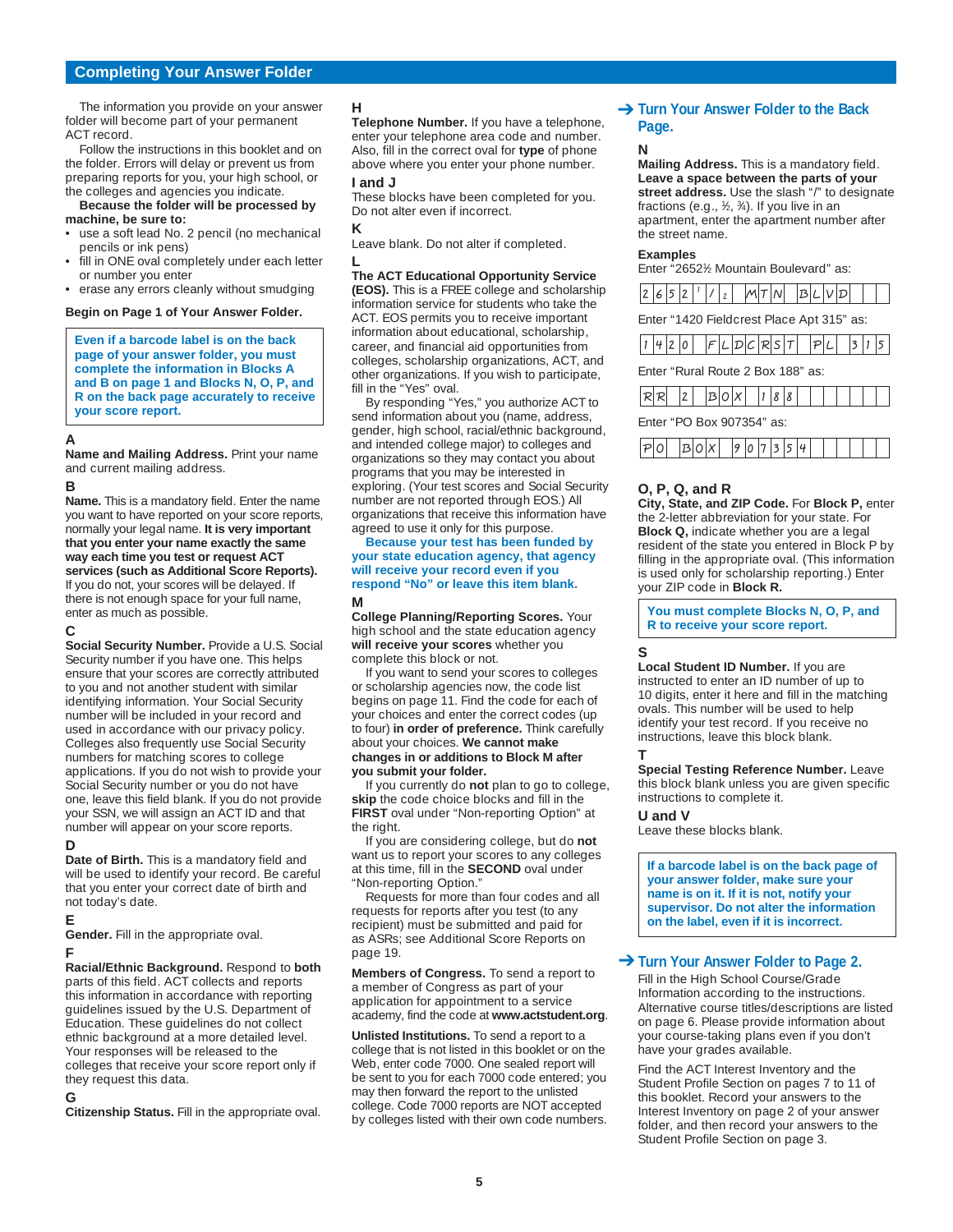### **High School Course/Grade Information**

**Possible Alternate Course Title/ Title Course Description**

#### **ENGLISH**

Include courses in composition, literature, speech, grammar, reading comprehension, public speaking (if taken as a course), and debate (if taken as a course).

## **MATHEMATICS**

Do not include general math, business math, or consumer math.

| Algebra 1<br>(not Pre-Algebra)     | (Typically taken in 8th or 9th grade)<br>• Beginning Algebra<br>• Elementary Algebra<br>• Introductory Algebra                                                                                                                                 | Ch <sub>6</sub>          |
|------------------------------------|------------------------------------------------------------------------------------------------------------------------------------------------------------------------------------------------------------------------------------------------|--------------------------|
| Algebra 2                          | (Typically taken in 10th or 11th grade)<br>• "Advanced" Algebra<br>• Secondary Algebra                                                                                                                                                         | Phy                      |
| Geometry<br>(Plane or Coordinate)  | (Typically taken in 10th or 11th grade)<br>• Plane Geometry<br>· Solid Geometry<br>• Euclidean Geometry                                                                                                                                        | SC<br>U.S<br><b>His</b>  |
| Trigonometry                       | (Typically taken in 11th or 12th grade)<br>(Often included as part of another<br>course, such as Algebra 2/<br>Trigonometry, Pre-Calculus,<br>Fourth-year Mathematics, etc.)                                                                   | Wo<br>Wo<br>Oth<br>Sta   |
| Calculus (not Pre-Calculus)        | (Typically taken in 12th grade)<br>• Beginning Calculus<br>• Introductory Calculus                                                                                                                                                             | Gov<br>Citi.             |
| Other Math beyond<br>Algebra 2     | (Do not include courses listed above,<br>such as Trigonometry and Calculus.)<br>· Second-year Geometry<br>• Analytic Geometry<br>• Analysis<br>• Functions<br>• Probability & Statistics<br>• Pre-Calculus<br>• Senior/Fourth-year Mathematics | Ecc<br>(Co<br>Geo<br>Psy |
| Computer Math,<br>Computer Science | • Computer Programming<br>• Computer Literacy (if computer<br>math or programming is involved)                                                                                                                                                 |                          |

## **Possible Alternate Course Title/ Title Course Description NATURAL SCIENCES** Do not include science interest group projects or science fair projects. Physical, Earth, **•** Introduction to Science<br>General Science • **•** Weather and Climate • Weather and Climate • Introduction to Geology Biology (Typically includes lab work) • Introduction to Biology • Advanced Biology emistry **Chemistry** (Typically includes lab work) • First-year Chemistry • Second-year Chemistry sics (May include lab work) • Introductory Physics • Advanced Physics **SCIAL STUDIES** . History, American • History of the United States itory rld History, and the Course covering the history of World Civilization more than one continent) ner History (European, • Canadian History te, etc.) • History of Central America • Southeast Asian History vernment, Civics, · · Political Science izenship • U.S. Government • American Politics Economics • Business Economics onsumer Economics) ography **• U.S. Geography** • World Geography

Psychology • Child Psychology

• Educational Psychology

**Follow the instructions on page 2 of your answer folder to complete this section.**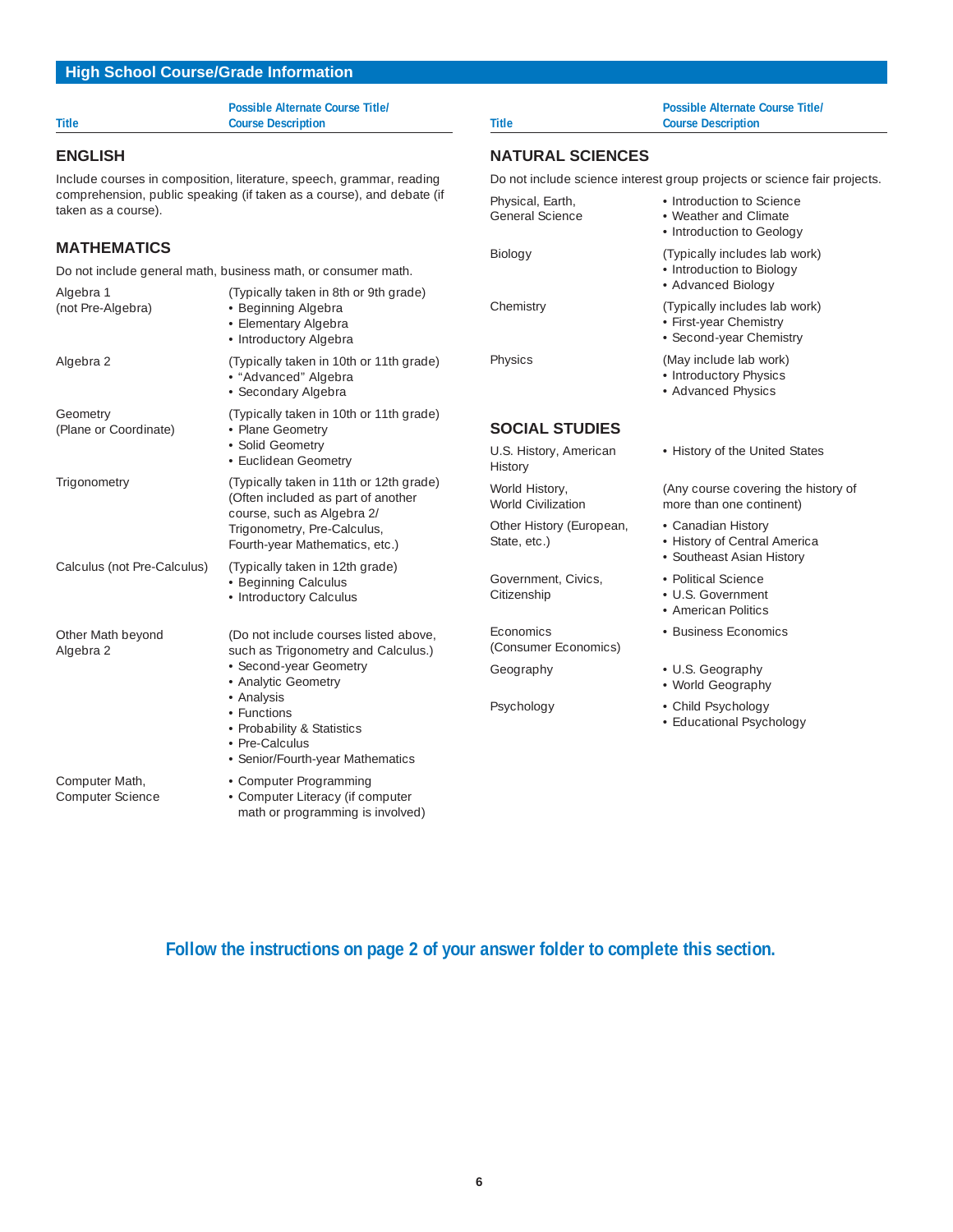#### **ACT Interest Inventory**

#### **Mark your responses on page 2 of your answer folder.**

Your ACT Interest Inventory results can suggest college majors and occupations worth considering.

Indicate how much you would like doing each of the activities listed below. Mark a response to each activity even if you are uncertain how you feel about it. Consider whether you would like or dislike an activity, not whether you think you have the ability to do it.

For EACH activity, choose one of the answers below and mark the corresponding letter on page 2 of your folder. Mark a response even if you are not sure. Try to answer like or dislike as often as possible.

> I would dislike doing this activity. . . . . . . . . . . . . . . . . . . . . . D I am indifferent (don't care one way or the other) . . . . . . . . . I I would like doing this activity . . . . . . . . . . . . . . . . . . . . . . . . L

- **1.** Explore a science museum
- **2.** Play a musical instrument
- **3.** Help someone make an important decision
- **4.** Conduct a meeting
- **5.** Calculate the interest on a loan
- **6.** Build a picture frame
- **7.** Study biology
- **8.** Draw cartoons
- **9.** Teach people a new hobby
- **10.** Campaign for a political office
- **11.** Plan a monthly budget
- **12.** Pack things into boxes
- **13.** Learn about star formations
- **14.** Write short stories
- **15.** Entertain others by telling jokes or stories
- **16.** Hire a person for a job
- **17.** Sort, count, and store supplies
- **18.** Assemble a cabinet from written instructions
- **19.** Attend the lecture of a well-known scientist
- **20.** Play in a band
- **21.** Help settle an argument between friends **22.** Discuss a misleading advertisement with a salesperson
- **23.** Figure shipping costs for catalog orders
- **24.** Design a bird feeder
- **25.** Learn how the brain works
- **26.** Prepare drawings to illustrate a magazine story
- **27.** Give a tour of an exhibit
- 28. Develop new rules or policies
- 29. Prepare a budget for a club or group
- **30.** Build furniture
- **31.** Read books or magazines about new scientific findings
- **32.** Write a movie script
- **33.** Help rescue someone in danger
- **34.** Interview workers about company complaints
- **35.** Find errors in a financial account
- **36.** Run a lawn mower
- **37.** Study chemistry
- **38.** Compose or arrange music
- **39.** Show children how to play a game or sport
- **40.** Present information before a group
- **41.** Take inventory in a store
- **42.** Trim hedges and shrubs
- **43.** Use a microscope or other lab equipment
- **44.** Sketch and draw pictures
- **45.** Find out how others believe a problem can be solved
- **46.** Conduct business by phone
- **47.** Keep expense account records
- **48.** Shelve books in a library
- **49.** Read about the origin of the earth, sun, and stars
- **50.** Read about the writing style of modern authors
- **51.** Help people during emergencies
- **52.** Work in a political campaign
- **53.** Operate office machines
- **54.** Repair damage to a tree after a storm
- **55.** Study plant diseases
- **56.** Select music to play for a local radio station
- **57.** Take part in a small group discussion
- **58.** Plan work for other people
- **59.** Set up a bookkeeping system
- **60.** Fix a toy
- **61.** Measure chemicals in a test tube
- **62.** Design a poster for an event
- **63.** Work on a community improvement project
- **64.** Explain legal rights to people
- **65.** Make charts or graphs
- **66.** Engrave lettering or designs on a trophy or plaque
- **67.** Read about a new surgical procedure
- **68.** Write reviews of Broadway plays
- **69.** Give directions to visitors
- **70.** Manage a small business
- **71.** Count and sort money
- **72.** Watch for forest fires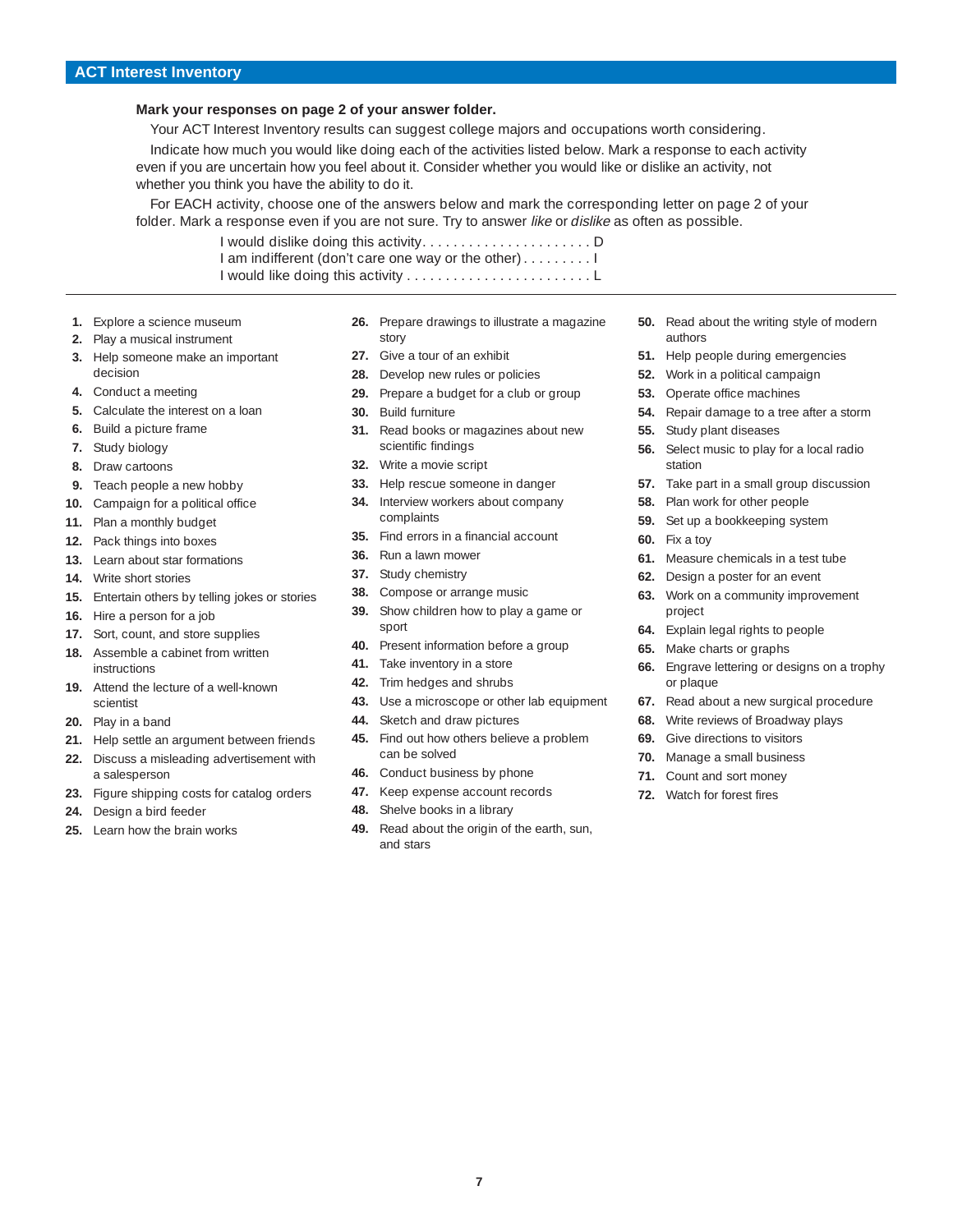#### **ACT Student Profile Section**

#### **Mark your answers on page 3 of your answer folder.**

The Student Profile Section (SPS) is designed to help you think about your future education and to help colleges in their planning. Be sure the information you provide is as accurate as possible, because it will be used in various ways. For example, a college may use your ACT information as your application for admission; the information would then become part of your basic record at the college. Some scholarship programs may need your answers to certain SPS questions in order to consider you for an award.

Although you may skip any question that you do not wish to answer, we can provide colleges with your most complete profile only if you answer every question and provide updates each time you test.

#### **Important: If you do NOT plan to go to college, you may skip many of the items.**

**Note: Some items are blanked out on the folder and are intentionally not listed. Skip those items.**

#### **Admissions/Enrollment Information**

| I plan to enroll as a                                                                                                                 |
|---------------------------------------------------------------------------------------------------------------------------------------|
| Upon entering college, I plan to live in<br>off-campus room or apartment<br>parents' or relative's home3<br>married student housing 4 |

#### **Educational Plans, Interests, and Needs**

The items in this section deal with your plans, interests, and educational needs.

#### **College Major and Occupational Choice**

For questions 11–12, examine the list of majors on the next page that begins with number 110 and ends with number 999. When you have decided on your answers, fill in the appropriate ovals on your folder.

We could not list all possible majors and occupations. If you don't see the exact major or occupation you plan to enter, select a similar one. For example, if you plan to enter a specialized music major that is not on the list (such as Music History and Literature), select the general music major 250 (Music, General). If you are completely undecided, mark 999.<br>**11.** Which college major (program of study

- **11.** Which college major (program of study) do you plan to enter?
- **12.** What is your first choice of occupation (vocation)?
- **14.** How sure are you about your current choice of college major?

**15.** How sure are you about your first occupational choice? I am **very sure**......................................1 I am **fairly sure**.....................................2 I am **not sure**........................................3 **16.** What is the highest level of education you expect to complete? Business/technical or certificate program................................................1 Associate's degree (2 years) ...............2 Bachelor's degree (4 years).................3 One or 2 years of graduate study (MA, MBA, etc.)....................................4 Doctorate or professional degree (PhD, MD, JD, etc.) ..............................5 Other.....................................................6 **18.** I am interested in participating in ROTC, NROTC, AFROTC, etc. (Reserve Officers' Training Corps). Yes........................................................Y No.........................................................N

#### **Educational Needs and Interests**

Many colleges offer special assistance for the individual development of students. You may wish to seek such assistance. Please respond Y or N to **each** item (19–23).

- Yes, I need assistance in this area. ................Y
- No, I do not need assistance in this area.......N **19.** Deciding my educational and
- occupational plans.
- **20.** Expressing my ideas in writing. **21.** Improving my reading speed and
- comprehension.
- **22.** Improving my study skills.
- **23.** Improving my mathematical skills.

#### **College Extracurricular Plans**

The next questions (40–55) list student activities you may be interested in at college. Please respond Y or N to **each** item.

|  | Yes, I do plan to participate Y |  |
|--|---------------------------------|--|

- No, I do not plan to participate.......................N
- **40.** Instrumental music
- **41.** Vocal music
- **42.** Student government
- **43.** Publications (newspaper, yearbook, literary magazine)
- **44.** Debate
- **46.** Dramatics, theater
- **47.** Religious organizations
- **48.** Racial or ethnic organizations
- **50.** Varsity athletics
- **51.** Political organizations
- **52.** Radio-TV
- **53.** Fraternity or sorority
- **55.** Campus or community service organizations

#### **Financial Aid**

The next four questions ask for information about financing your college education, which will be useful to college financial aid officers. Use the responses below to answer items 56–57.  $y_{\alpha\alpha}$  applies to me.

| <b>56.</b> Lexpect to apply for financial aid to help |
|-------------------------------------------------------|

- pay college expenses. **57.** I expect to work while attending college and would like help in finding employment.
- **58.** About how many hours per week do you plan to work during your first year of college?

#### None .....................................................1 1–10 ......................................................2 11–20 ....................................................3 21–30 ....................................................4

31 or more ............................................5 **59.** To plan financial aid for entering students, colleges need to know the financial background of their students. Please estimate the approximate total combined income of your parents before taxes last year. Less than \$24,000........... About \$24,000 to \$36,000....................2 About \$36,000 to \$50,000.....................3 About \$50,000 to \$60,000....................4 About \$60,000 to \$80,000....................5 About \$80,000 to \$100,000..................6 About \$100,000 to \$120,000................7 About \$120,000 to \$150,000................8

More than \$150,000 .............................9

#### **Background Information**

Items 60–64 request information about you and your family.

Use the responses below to answer items 60–61.

| Less than high school 1               |  |
|---------------------------------------|--|
| High school graduate/GED2             |  |
| Business/technical school or          |  |
| certificate program3                  |  |
| Some college, no degree or            |  |
|                                       |  |
| Associate's degree (2 years) 5        |  |
|                                       |  |
| One or two years of graduate study    |  |
|                                       |  |
| Doctorate or professional degree      |  |
|                                       |  |
| What is the educational level of your |  |

- mother/guardian 1?
- **61.** What is the educational level of your father/guardian 2?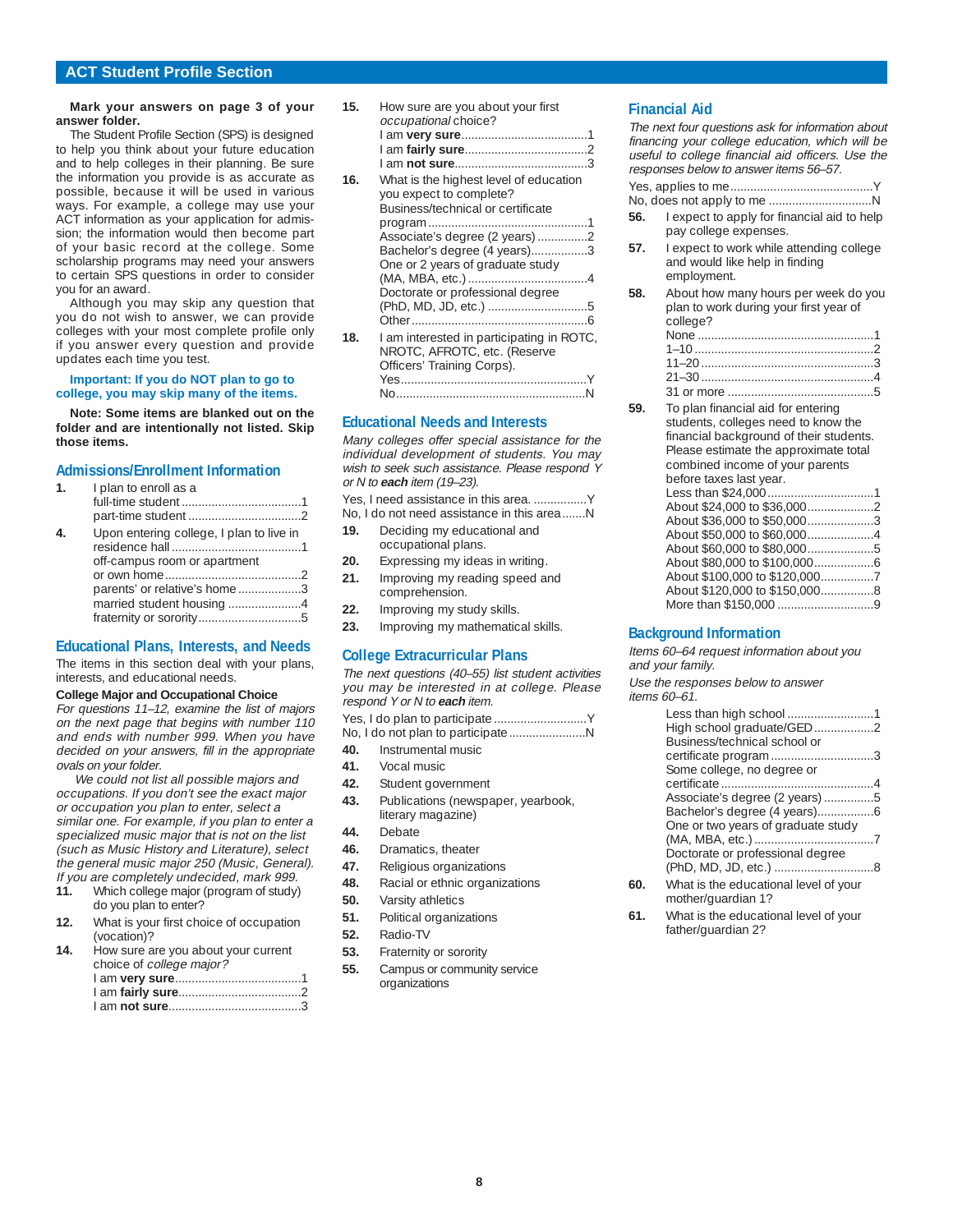#### **List of College Majors and Occupational Choices**

| 999                     | Undecided                                                                                                     |
|-------------------------|---------------------------------------------------------------------------------------------------------------|
| 110                     | <b>AGRICULTURE &amp; NATURAL RESOURCES CONSERVATION</b><br>Agriculture, General                               |
| 111                     | <b>Agribusiness Operations</b>                                                                                |
| 112<br>113              | Agricultural Business & Management<br><b>Agricultural Economics</b>                                           |
| 114                     | Agricultural Mechanization                                                                                    |
| 115<br>116              | Agricultural Production<br>Agronomy & Crop Science                                                            |
| 117                     | Animal Sciences                                                                                               |
| 118<br>119              | Food Sciences & Technology<br>Horticulture Operations & Management                                            |
| 120                     | Horticulture Science                                                                                          |
| 130<br>131              | <b>Natural Resources Conservation, General</b><br><b>Environmental Science</b>                                |
| 132<br>133              | Forestry<br>Natural Resources Management                                                                      |
| 134                     | Wildlife & Wildlands Management                                                                               |
| 140                     | <b>ARCHITECTURE</b><br>Architecture, General                                                                  |
| 141                     | Architectural Environmental Design                                                                            |
| 142<br>143              | City/Urban/Regional Planning<br>Interior Architecture                                                         |
| 144                     | Landscape Architecture                                                                                        |
| 150                     | <b>AREA, ETHNIC, &amp; MULTIDISCIPLINARY STUDIES</b><br>Area Studies, General (e.g., African, Middle Eastern) |
| 151                     | Asian Area Studies                                                                                            |
| 152<br>153              | European Area Studies<br>Latin American Area Studies                                                          |
| 154                     | North American Area Studies                                                                                   |
| 161                     | 160 Ethnic & Minority Studies, General<br>African American Studies                                            |
| 162<br>163              | American Indian/Native American Studies<br>Latino/Chicano Studies                                             |
| 164                     | Women's Studies                                                                                               |
| 170<br>180              | Liberal Arts & General Studies<br><b>Library Science</b>                                                      |
| 190                     | <b>Multi/Interdisciplinary Studies</b>                                                                        |
|                         | <b>ARTS: VISUAL &amp; PERFORMING</b><br>200 Art, General                                                      |
| 201                     | Art History, Criticism & Conservation                                                                         |
| 202<br>210              | Fine/Studio Arts<br>Cinema/Film                                                                               |
|                         | 220 Cinematography/Film/Video Production<br>230 Dance                                                         |
|                         | 240 Design & Visual Communications, General                                                                   |
| 241<br>242              | Fashion/Apparel Design<br>Graphic Design                                                                      |
| 243                     | Industrial Design                                                                                             |
| 244<br>250              | Interior Design<br>Music, General                                                                             |
| 251<br>252              | Music, Performance<br>Music, Theory & Composition                                                             |
| 260                     | Photography                                                                                                   |
| 270                     | <b>Theatre Arts/Drama</b><br><b>BUSINESS</b>                                                                  |
| 280                     | Accounting                                                                                                    |
| 290<br>300              | <b>Accounting Technician</b><br><b>Business Administration &amp; Management, General</b>                      |
| 301                     | Hotel/Motel Management                                                                                        |
| 302<br>303              | Human Resources Development/Training<br>Human Resources Management                                            |
| 304<br>305              | International Business Management<br>Labor/Industrial Relations                                               |
| 306                     | Logistics & Materials Management                                                                              |
| 307<br>308              | Marketing Management & Research<br>Office Supervision & Management                                            |
| 309                     | Operations Management & Supervision                                                                           |
| 310<br>$\frac{3}{2}$ 11 | Organizational Behavior<br>Purchasing/Procurement/Contracts Management                                        |
| 312<br>313              | Restaurant/Food Services Management<br>Small Business Management/Operations                                   |
| 314                     | Travel/Tourism Management                                                                                     |
| 320<br>321              | <b>Business/Management Quantitative Methods, General</b><br><b>Actuarial Science</b>                          |
| 330<br>340              | <b>Business/Managerial Economics</b><br>Finance, General                                                      |
| 341                     | Banking & Financial Support Services                                                                          |
| 342<br>343              | Financial Planning & Services<br>Insurance & Risk Management                                                  |
| 344                     | Investments & Securities                                                                                      |
| $\frac{350}{3}$<br>360  | <b>Management Information Systems</b><br><b>Real Estate</b>                                                   |
| 370                     | Sales, Merchandising, & Marketing, General                                                                    |
| 371<br>372              | Fashion Merchandising<br>Tourism & Travel Marketing                                                           |
| 380                     | <b>Secretarial Studies &amp; Office Administration</b>                                                        |
| 390                     | <b>COMMUNICATIONS</b><br><b>Communications, General</b>                                                       |
| 391<br>392              | Advertising                                                                                                   |
| 393                     | Digital Communications/Media<br>Journalism, Broadcast                                                         |
| 394<br>395              | Journalism, Print<br>Mass Communications                                                                      |
| 396                     | Public Relations & Organizational Communication                                                               |
| 397<br>400              | Radio & Television Broadcasting<br>Communications Technology, General                                         |
| 401                     | Graphic & Printing Equipment Operation                                                                        |
| 402                     | Multimedia/Animation/Special Effects                                                                          |

#### **COMMUNITY, FAMILY, & PERSONAL SERVICES**

- 
- 410 **Family & Consumer Sciences, General**<br>411 Adult Development & Aging/Gerontology<br>412 Child Development<br>413 Child Development
- 
- 414 Consumer & Family Economics
- 415 Food & Nutrition 416 Textile & Apparel 420 **Parks, Recreation, & Leisure, General** 421 Exercise Science/Physiology/Kinesiology<br>422 Health & Physical Education/Fitness<br>423 Parks/Rec/Leisure Facilities Management<br>424 **Personal Services, General**<br>430 **Personal Services, General** 431 Cosmetology/Hairstyling<br>432 Culinary Arts/Chef Training<br>433 Funeral Services & Mortuary Science<br>440 **Protective Services, General** 441 Corrections 442 Criminal Justice 443 Fire Protection & Safety Technology 444 Law Enforcement<br>445 Military Technolog 445 Military Technologies 450 **Public Administration & Services, General** 451 Community Organization & Advocacy 452 Public Administration 453 Public Affairs & Public Policy Analysis 454 Social Work<br>**COMPUTER SCIENCE & MATHEMATICS COMPUTER SCIENCE & MATHEMATICS<br>460 Computer & Information Sciences, General<br>461 Computer Networking/Telecommunications<br>462 Computer Software & Programming<br>463 Computer System Administration<br>464 Computer System Administrat** 465 Data Management Technology 466 Information Science 467 Webpage Design 470 **Mathematics, General** 471 Applied Mathematics 472 Statistics **EDUCATION** 480 **Counseling & Student Services** 490 **Educational Administration** 500 **Special Education** 510 **Teacher Education, General** 511 Curriculum & Instruction<br>512 Early Childhood Educati 512 Early Childhood Education 513 Elementary Education 514 Junior High/Middle School Education 515 Postsecondary Education 516 Secondary Education 516 Secondary Education<br>517 Teacher Assisting/Aide Education<br>520 **Teacher Education, Subject-Specific**<br>521 Agricultural Education 520 **Teacher Education, Subject-Specific** 521 Agricultural Education 522 Art Education<br>523 Business Educ<br>524 Career & Tech 523 Business Education 524 Career & Technical Education 525 English-as-a-Second-Language Education<br>526 English/Language Arts Education<br>527 Foreign Languages Education<br>528 Health Education<br>530 Music Education<br>530 Music Education 531 Physical Education & Coaching<br>532 Science Education<br>533 Social Studies/Sciences Educat 532 Science Education 533 Social Studies/Sciences Education **ENGINEERING**<br>540 **Engineering (Pre-Engineering), General**<br>541 Aerospace/Aeronautical Engineering<br>542 Agricultural/Bioengineering<br>543 Architectural Engineering<br>544 Biomedical Engineering 544<br>545 Chemical Engineering<br>546 Civil Engineering<br>547 Computer Engineering 546 Civil Engineering<br>
Tomputer Engineering<br>
Computer Engineering<br>
1647 Computer Engineering<br>
1648 Construction Engineering<br>
1648 Christinal Health Engineering<br>
16551 Industrial Engineering<br>
16551 Industrial Engineering<br>
1
	-
	-
	-

- 
- 
- 

- 591 American/English Literature<br>592 Creative Writing<br>693 Public Speaking<br>601 **Foreign Languages/Literatures, General**<br>601 **Asian Languages & Literatures**<br>602 Classical/Ancient Languages & Literature<br>604 French Language & L
- 
- 
- 
- 
- sus<br>607 Middle Eastern Languages & Literatures<br>608 Spanish Language & Literature
	- Spanish Language & Literature

|       | 612        | Medical Office/Secretarial                                                         |
|-------|------------|------------------------------------------------------------------------------------|
|       | 613        | Medical Records                                                                    |
|       | 620        | <b>Medical/Clinical Assisting, General</b>                                         |
|       | 621        | <b>Dental Assisting</b>                                                            |
|       | 622        | Medical Assisting                                                                  |
|       | 623        | Occupational Therapy Assisting                                                     |
|       | 624        | Physical Therapy Assisting                                                         |
|       | 625        | Veterinarian Assisting/Technology                                                  |
|       |            | <b>HEALTH SCIENCES &amp; TECHNOLOGIES</b>                                          |
|       |            | 630 Chiropractic (Pre-Chiropractic)                                                |
|       |            | 640 Dental Hygiene                                                                 |
|       |            | 650 Dentistry (Pre-Dentistry)<br>660 Emergency Medical Technology                  |
|       |            |                                                                                    |
|       |            | 670 Health-Related Professions & Services, General                                 |
|       | 671        | Athletic Training                                                                  |
|       | 672        | Communication Disorder Services (e.g., Speech                                      |
|       |            | Pathology)                                                                         |
|       | 673        | Public Health                                                                      |
|       |            | 680 Health/Medical Technology, General                                             |
|       | 681        | Medical Laboratory Technology<br>Medical Radiologic Technology                     |
|       | 682        |                                                                                    |
|       | 683        | Nuclear Medicine Technology                                                        |
|       | 684        | Respiratory Therapy Technology                                                     |
|       | 685        | Surgical Technology                                                                |
|       | 690        | Medicine (Pre-Medicine)                                                            |
|       |            | 700 Nursing, Practical/Vocational (L.P.N.)                                         |
|       |            | 710 Nursing, Registered (B.S./R.N.)<br>720 Optometry (Pre-Optometry)               |
|       |            |                                                                                    |
|       |            |                                                                                    |
|       |            | 730 Osteopathic Medicine<br>740 Pharmacy (Pre-Pharmacy)<br>750 Physician Assisting |
|       |            | 760 Therapy & Rehabilitation, General                                              |
|       | 761        | Alcohol/Drug Abuse Counseling                                                      |
|       | 762        | Massage Therapy                                                                    |
|       | 763        | Mental Health Counseling                                                           |
|       | 764        | Occupational Therapy                                                               |
|       | 765        | Physical Therapy (Pre-Physical Therapy)                                            |
|       | 766        | Psychiatric/Mental Health Technician                                               |
|       | 767        | Rehabilitation Therapy                                                             |
|       | 768        | Vocational Rehabilitation Counseling                                               |
|       |            | 770 Veterinary Medicine (Pre-Veterinarian)                                         |
|       |            | PHILOSOPHY, RELIGION, & THEOLOGY                                                   |
|       |            | 780 Philosophy                                                                     |
|       |            | 790 Religion                                                                       |
|       |            |                                                                                    |
|       |            | 800 Theology, General                                                              |
|       | 801        | <b>Bible/Biblical Studies</b>                                                      |
|       | 802        | Divinity/Ministry                                                                  |
|       | 803        | Religious Education                                                                |
|       |            | <b>REPAIR, PRODUCTION, &amp; CONSTRUCTION</b>                                      |
|       |            | 810 Aviation & Airway Science, General                                             |
|       | 811        | Aircraft Piloting & Navigation                                                     |
|       | 812        | Aviation Management & Operations                                                   |
|       | 820        | Construction Trades (e.g., carpentry, plumbing, electrical)                        |
|       |            |                                                                                    |
|       |            | 830 Mechanics & Repairers, General<br>831 Aircraft Mechanics/Technology            |
|       | 832        | Autobody Repair/Technology                                                         |
|       | 833        | Automotive Mechanics/Technology                                                    |
|       | 834        | Avionics Technology                                                                |
|       | 835        | Diesel Mechanics/Technology                                                        |
|       | 836        | Electrical/Electronics Equip Installation & Repair                                 |
|       | 837        | Heating/Air Cond/Refrig Install/Repair                                             |
|       | 840        | <b>Precision Production Trades, General</b>                                        |
|       | 841        | Machine Tool Technology                                                            |
|       | 842        | Welding Technology                                                                 |
|       | 850        | Transportation & Materials Moving (e.g., air, ground, &                            |
|       |            | marine)                                                                            |
|       |            | <b>SCIENCES: BIOLOGICAL &amp; PHYSICAL</b>                                         |
| ering |            | 860 Biology, General                                                               |
|       | 861        | Biochemistry & Biophysics                                                          |
|       | 862        | Cell/Cellular Biology                                                              |
|       | 863        | Ecology                                                                            |
|       | 864        | Genetics                                                                           |
|       | 865<br>866 | Marine/Aquatic Biology<br>Microbiology & Immunology                                |

**HEALTH ADMINISTRATION & ASSISTING** 610 **Health Services Administration, General** 611 Hospital/Facilities Administration

867 Zoology

- 870 **Physical Sciences, General**<br>871 Astronomy<br>872 Atmospheric Sciences & Meteorology
- 
- 873 Chemistry 874 Geological & Earth Sciences 875 Physics
- 

## **SOCIAL SCIENCES & LAW**

- 880 **Legal Studies, General** 881 Court Reporting
- 
- 882 Law (Pre-Law)<br>883 Legal Adminis<br>884 Paralegal/Lega 883 Legal Administrative Assisting/Secretarial 884 Paralegal/Legal Assistant
- 
- 890 **Social Sciences, General**<br>891 Anthropology<br>892 Criminology
- 
- 891 Anthropology 892 Criminology
	-
- 893 Economics<br>894 Geograph<br>895 History 894 Geography 895 History
- 
- 
- 896 International Relations & Affairs 897 Political Science & Government 898 Psychology, Clinical & Counseling 899 Psychology, General 900 Sociology 901 Urban Studies/Urban Affairs
- 
- 
-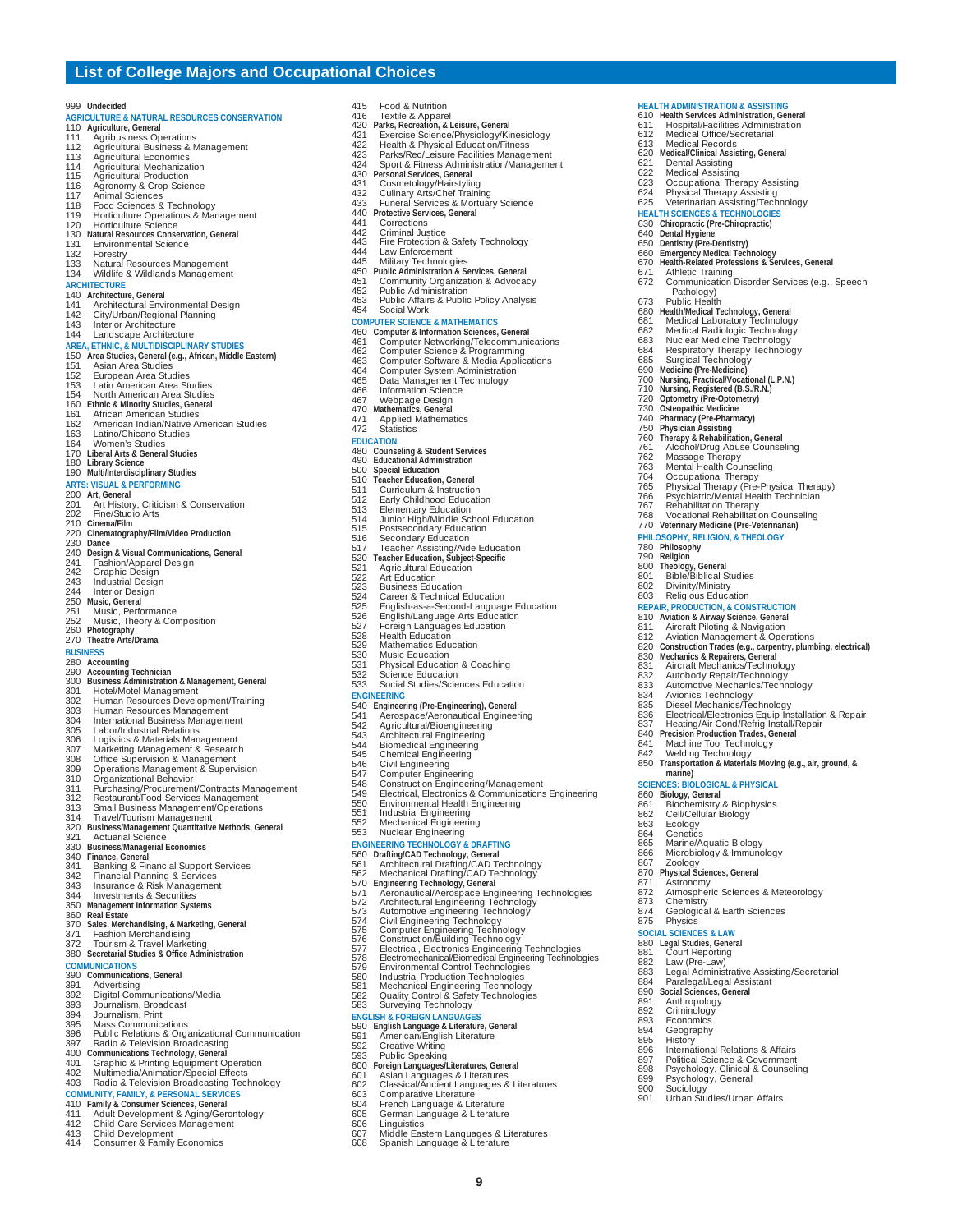#### **ACT Student Profile Section**

| 62. | Some institutions are sponsored by         |
|-----|--------------------------------------------|
|     | religious groups. In addition, colleges    |
|     | are often interested in contacting         |
|     | prospective students about their           |
|     | campus-based religious groups and          |
|     | offerings. Which one of the following      |
|     | best describes your religious affiliation? |
|     |                                            |
|     | African Methodist Episcopal 02             |
|     | African Methodist Episcopal Zion03         |
|     |                                            |
|     |                                            |
|     |                                            |
|     |                                            |
|     | Southern Baptist Convention 08             |
|     |                                            |
|     |                                            |
|     | Christian Reformed Church                  |
|     |                                            |
|     | Church of Brethren12                       |
|     | Churches of Christ13                       |
|     | United Church of Christ14                  |
|     | Christian Science (Church of               |
|     |                                            |
|     |                                            |
|     | Church of Jesus Christ of                  |
|     |                                            |
|     | Church of Nazarene 18                      |
|     |                                            |
|     |                                            |
|     |                                            |
|     | Jehovah's Witnesses23                      |
|     |                                            |
|     | Evangelical Lutheran Church                |
|     |                                            |
|     | Lutheran Church-Missouri Synod 26          |
|     |                                            |
|     |                                            |
|     |                                            |
|     | Eastern Orthodox churches30                |
|     |                                            |
|     | Presbyterian Church 32                     |
|     | Reformed Church in America 33              |
|     |                                            |
|     | Seventh-day Adventist 35                   |
|     |                                            |
|     | Society of Friends (Quaker) 37             |
|     | Unitarian Universalist Association38       |
|     |                                            |
|     | No religious affiliation 40                |
| 63  | How far away do you live from the          |
|     | college you expect to attend?              |
|     | Less than 10 miles1                        |
|     |                                            |
|     |                                            |
|     |                                            |
|     | I have no particular college in            |
|     |                                            |
| 64. | Is English the language most frequently    |
|     | spoken in your home?                       |
|     |                                            |
|     |                                            |
|     |                                            |
|     |                                            |

#### **Factors Influencing College Choice**

Items 66–77 concern factors influencing your college choice.

- **66.** I prefer to attend the following type of college: Public college or university (4-year) .........1 Private college or university (4-year) ........2 Public community or junior college (2-year) .................................................3 Private junior college (2-year) ..............4 Career/technical school (2-year or less) ..................................................5 School of nursing..................................6 **67.** I prefer to attend a college that is coeducational.......................................1 all male..................................................2 all female ..............................................3 no preference .......................................4 **68.** In which state do you prefer to attend college? Use the state code list below. Alabama...................01 Alaska.......................02 Arizona .....................03 New Jersey ..............31 Arkansas ..................04 California ..................05 New York..................33 Colorado...................06 Connecticut..............07 Delaware ..................08 Ohio ..........................36 D.C. ..........................09 Florida.......................10 Oregon .....................38 Georgia.....................11 Hawaii.......................12 Idaho.........................13 Illinois........................14 Indiana......................15 Tennessee................43 Iowa ..........................16 Kansas......................17 Kentucky ..................18 Louisiana..................19 Maine........................20 Maryland ..................21 Massachusetts.........22 Michigan...................23 Minnesota.................24 Mississippi................25 Missouri ....................26 Montana ...................27 Nebraska..................28 Nevada.....................29 New Hampshire.........30 New Mexico .............32 North Carolina..........34 North Dakota............35 Oklahoma.................37 Pennsylvania............39 Rhode Island............40 South Carolina..........41 South Dakota............42 Texas........................44 Utah ..........................45 Vermont....................46 Virginia......................47 Washington ..............48 West Virginia ............49 Wisconsin.................50 Wyoming ..................51 Canada.....................53 All Other....................55
- **69.** I prefer to attend a college with a maximum yearly tuition of (do not include room and board): \$500......................................................1 \$1,000...................................................2 \$2,000...................................................3 \$3,000...................................................4 \$4,000...................................................5 \$5,000...................................................6 \$7,500...................................................7 \$10,000.................................................8 No preference ......................................9

**70.** The size of the student body of the college I prefer to attend is under 1,000 students ...........................1 1,000 to 5,000 students........................2 5,000 to 10,000 students......................3 10,000 to 20,000 students....................4 20,000 students and over ....................5 In selecting a college, how important to you are (were) the following factors? Please rank items 71–77 by assigning a 1 to the most important one, 2 to the next most important, and so on. Do **not** assign the same rank to more than one item. If you wish to omit one or more items, you may.

- **71.** Type of institution (private, public; 4-year, 2-year)
- **72.** Male/female composition of student body (e.g., all male, all female, coeducational)
- **73.** Location (state or region)
- **74.** Tuition, cost
- **75.** Size of enrollment
- **76.** Field of study (major, curriculum)
- **77.** A factor other than those listed above

#### **High School or Home School Information**

| 78. | If you will (did) graduate from a <b>high</b><br>school, which term best describes that<br>school?                                                    |
|-----|-------------------------------------------------------------------------------------------------------------------------------------------------------|
|     | Private, independent school 3<br>Private, denominational school4                                                                                      |
|     |                                                                                                                                                       |
|     | If you will (did) graduate from a home<br>school, how many years of<br>homeschooling in high school will you<br>have had by the time you graduate(d)? |
|     | Less than 3 years of homeschooling<br>3 or more years of homeschooling                                                                                |
|     |                                                                                                                                                       |

#### **High School Information**

Items 79–114 concern information about your high school education and activities.

| 79. | The number of students in my high<br>school graduating class is                                                                                      |  |
|-----|------------------------------------------------------------------------------------------------------------------------------------------------------|--|
| 81. | My class rank in high school is (if you<br>are not sure, give your best estimate)                                                                    |  |
| 82. | My overall high school average is<br>(D- to D) 0.5-0.9 or lower1                                                                                     |  |
| 83. | The program of high school courses I<br>took can best be described as<br>business or commercial1<br>vocational-occupational2<br>college preparatory3 |  |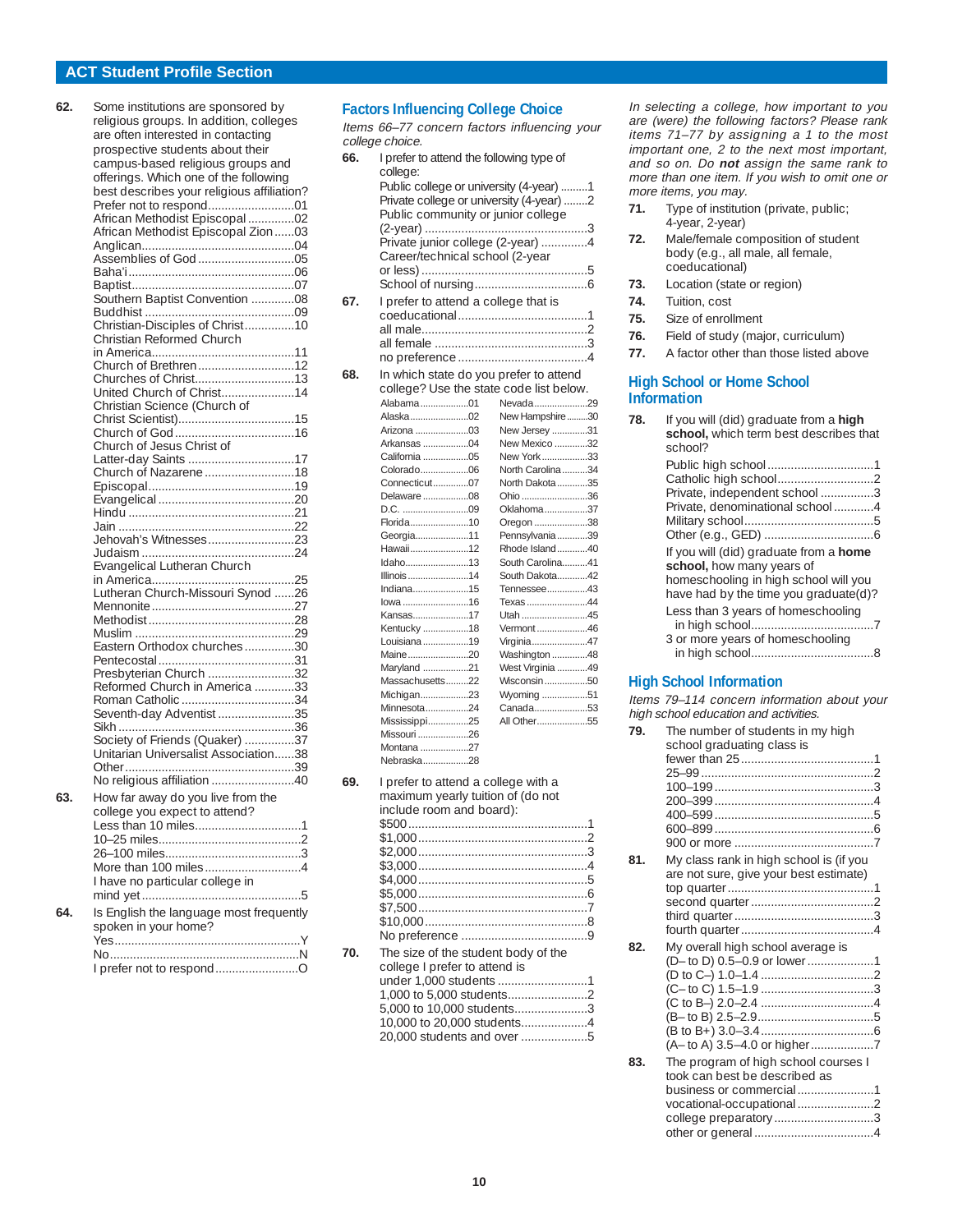#### **Years Certain Subjects Studied**

(Grades 9–12)

Items 84–91 concern the number of years you **will have studied** certain subjects **by the time you graduate** from high school. Use the responses below to answer **all** the items in the group.

I did not take any course in the subject..........9

- **84.** English
- **85.** Mathematics
- **86.** Social studies (history, civics, geography, economics)
- **87.** Natural sciences (biology, chemistry, physics)
- **88.** Foreign language (Spanish)
- **89.** Foreign language (German)
- **90.** Foreign language (French)
- **91.** Foreign language (other)

#### **Advanced Placement, Accelerated, or Honors Courses**

I am enrolled in advanced placement, accelerated, or honors courses in the following areas. Use the responses below to answer all the items in this group (94–98).

| 04 English |  |
|------------|--|

- **94.** English
- **95.** Mathematics
- **96.** Social studies
- **97.** Natural sciences
- **98.** Foreign language

#### **High School Extracurricular Activities**

Items 99–114 list extracurricular activities. Please answer Y or N to **each** item on the list. Yes, I participated in this activity .......................... No, I did not participate in this activity ...........N **99.** Instrumental music (band, orchestra) **100.** Vocal music **101.** Student government **102.** Publications (newspaper, yearbook, literary magazine) **103.** Debate **105.** Dramatics, theater **106.** Religious organizations **107.** Racial or ethnic organizations **109.** Varsity athletics **110.** Political organizations **111.** Radio-TV **112.** Fraternity, sorority, or other social clubs

**114.** School or community service organizations

#### **ACT Student Profile Section ACT Code Numbers for Colleges and Scholarship Agencies**

In the following list, colleges and agencies that require, recommend, or accept and use ACT results are identified by an asterisk (\*).

- The list of colleges and scholarship agencies in the U.S. is arranged alphabetically by state and by name of college within each state.
- Agencies available in ALL states appear first.

ALAB \*000<br>003 <mark>\*</mark>

- Colleges and scholarship agencies outside the 50 United States appear at the end of the U.S. listings.
- Members of Congress are listed at **www.actstudent.org**.
- If you do not find the code you want in this list, check **www.actstudent.org** for the most up-to-date listings.
- To send a report to an institution not listed in this booklet or on our website, see the instructions for Block M on page 5.

Use these codes to indicate the colleges and scholarship agencies to which you want reports sent. List your choices (up to four) **in order of preference**. Enter the codes for your choices in Block M and fill in the correct ovals.

| *0059 U of South Alabama (Mobile)<br>COLUMBIA)<br>*0024 U of West Alabama (Livingston)<br>*0548 Air Force ROTC Four-Year Coll<br>*0109 East Arkansas CC (Forrest City)<br>*4436 Virginia C (Birmingham)<br>*0076 Wallace CC (Dothan)<br>Scholarship (high school applicants)<br>*6362 Ecclesia C (Springdale)<br>*5069 Army Emergency Relief<br>*0124 Harding U (Searcy)<br>*0083 Wallace St C (Hanceville)<br>*1676 Army ROTC Scholarship (all regions)<br>*5091 Davis Scholarship/United World C<br>*0128 Hendrix C (Conway)<br>ALASKA<br>Schools<br>*0161 Jefferson Sch of Nrsg (Pine Bluff)<br>*0065 Alaska Bible C (Glennallen)<br>*0670 James R Hoffa Memorial Scholarship<br>*0062 Alaska Pacific U (Anchorage)<br>Fund<br>*0112 Lyon C (Batesville)<br>*0644 Covenant Life C (Haines)<br>*9891 LULAC League of United Latin American<br>*0185 Ilisagvik C (Barrow)<br>Citizens National Scholarship Fund<br>*0115 National Park CC (Hot Springs)<br>*0069 Kenai Peninsula C (Soldotna)<br>(LNSF)<br>*0657 Marine BOOST & MECEP Programs<br>*0113 North Arkansas C (Harrison)<br>*0070 Ketchikan Cmp-U of Alaska SE<br>*9999 NCAA Eligibility Center<br>(Ketchikan)<br>*0656 NROTC Navy-Marine Scholarship<br>*0649 Kodiak C (Kodiak)<br>Program<br>*0650 Kuskokwim C (Bethel)<br>*0493 Seamen to Admiral-21 Commissioning<br>*4736 Ouachita Hills C (Amity)<br>*0072 Matanuska-Susitna C (Palmer)<br>Program (Service Members Only)<br>*6026 Ouachita Tech C (Malvern)<br>*0652 Northwest Campus-UAF (Nome)<br>*5163 Ozarka C (Melbourne)<br>ALABAMA<br>*0651 Prince William Sound CC (Valdez)<br>*0136 Philander Smith C (Little Rock)<br>*0002 Alabama A & M U (Normal)<br>*0063 Sitka Cmp-U of Alaska SE (Sitka)<br>*0055 Alabama Southern CC (Monroeville)<br>*0125 Phillips CC of UA (Helena)<br>*0137 U of Alaska Anchorage (Anchorage)<br>*0008 Alabama St U (Montgomery)<br>*0064 U of Alaska Fairbanks (Fairbanks)<br>*0011 Auburn U (Auburn)<br>*6207 Rich Mountain CC (Mena)<br>*0153 U of Alaska Southeast (Juneau)<br>*0057 Auburn U Montgomery (Montgomery)<br>ARIZONA<br>Bevill St Comm Coll:<br>*4719 -Sch Practical Nrsg (Little Rock)<br>*6005 American Indian C Assemblies of God<br>*0080 -Fayette<br>*4718 -Sch Radiologic Tech (Little Rock)<br>(Phoenix)<br>*0060 -Hamilton<br>*0138 Shorter C (North Little Rock)<br>*0088 Arizona St U (All campuses)<br>*0054 -Jasper<br>*0099 Arizona Western C (Yuma)<br>*4709 -Sumiton<br>*5342 Art Center Design C, The (Tucson)<br>*0012 Birmingham-Southern C (Birmingham)<br>*0009 Bishop St CC (Mobile)<br>*5362 Art Inst of Phoenix, The (Phoenix)<br>*0075 Calhoun CC (Decatur)<br>*0085 Central Arizona C (Coolidge)<br>*0139 Talent Search Program-UALR<br>*0001 Central Alabama CC-Alexander City<br>*4956 Chamberlain C of Nrsg (Phoenix)<br>(Little Rock)<br>(Alexander City)<br>*0097 Chandler-Gilbert CC (Chandler)<br>*0073 Chattahoochee Valley St CC<br>*0089 Cochise C (Douglas)<br>Univ of Arkansas:<br>(Phenix City)<br>*0144 -Fayetteville<br>*4751 Coconino CC (Flagstaff)<br>*0079 Concordia C (Selma)<br>*0122 -Ft Smith<br>*4729 Collins C (Phoenix)<br>*0045 Enterprise St CC (Enterprise)<br>*0132 -Little Rock<br>*6010 Desert Baptist Bible C (Gilbert)<br>*0035 Faulkner St CC (Bay Minette)<br>*6869 -Med Sciences (Little Rock)<br>*0147 DeVry U (Phoenix)<br>Faulkner Univ:<br>*0110 -Monticello<br>*0104 Dinè College (Tsaile)<br>*6228 -Birmingham<br>*0108 -Pine Bluff<br>*0090 Eastern Arizona C (Thatcher)<br>*6229 -Huntsville<br>*5161 -CC at Batesville<br>*0149 Embry-Riddle Aeronautical U (Prescott)<br>*6230 -Mobile<br>*6271 -CC at Hope<br>*5435 Estrella Mountain CC (Avondale)<br>*0003 -Montgomery (main campus)<br>*5531 -CC at Morrilton<br>*2175 Flinn Foundation, The (Phoenix)<br>Gadsden St Comm Coll:<br>*0100 Gateway CC (Phoenix)<br>*0118 U of Central Arkansas (Conway)<br>*6356 - Ayers (Anniston)<br>*0120 U of the Ozarks (Clarksville)<br>*0091 Glendale CC (Glendale)<br>*0077 -Gadsden<br>*0092 Grand Canyon U (Phoenix)<br>*0082 George Corley Wallace St CC (Selma)<br>*0178 International Baptist C (Tempe)<br>*5126 Herzing U (Homewood)<br>CALIFORNIA<br>*0018 Huntingdon C (Montgomery)<br>0093 Mesa CC (Mesa)<br>*0020 Jacksonville St U (Jacksonville)<br>*0148 Mohave CC (Kingman)<br>*0039 Jefferson Davis CC (Brewton)<br>*0086 Northern Arizona U (Flagstaff)<br>*0047 Jefferson St CC (Birmingham)<br>*0107 Northland Pioneer C (Holbrook)<br>*0022 Judson C (Marion)<br>*0177 Paradise Valley CC (Phoenix)<br>*0157 American Career C (Los Angeles)<br>*0078 Lawson St CC (Birmingham)<br>*0094 Phoenix C (Phoenix)<br>*0214 American InterContinental U<br>*0081 Lurleen B Wallace CC (Andalusia)<br>*0101 Pima CC (Tucson)<br>(Los Angeles)<br>*0026 Marion Military Institute (Marion)<br>*5022 Prescott C (Prescott)<br>*0028 Miles C (Birmingham)<br>*0103 Rio Salado C (Tempe)<br>*0061 Northeast Alabama CC (Rainsville)<br>*0105 Scottsdale CC (Scottsdale)<br>(Los Angeles)<br>Northwest-Shoals CC:<br>*6341 Scottsdale Culinary Inst (Scottsdale)<br>*0158 American River C (Sacramento)<br>*6747 -Muscle Shoals<br>*5344 Sessions C for Professional Design<br>*0027 - Phil Campbell<br>*0160 Antelope Valley C (Lancaster)<br>(Tempe)<br>*0030 Oakwood U (Huntsville)<br>*0552 South Mountain CC (Phoenix)<br>*0016 Samford U (Birmingham)<br>*0106 Southwestern C (Phoenix)<br>*0033 Selma U (Selma)<br>*0007 Shelton St CC (Tuscaloosa)<br>*4716 U of Advancing Tech (Tempe)<br>*0036 Snead St CC (Boaz)<br>*0096 U of Arizona (Tucson)<br>*0216 -Orange County (Santa Ana)<br>*4852 South U-Montgomery (Montgomery)<br>*0098 Yavapai C (Prescott)<br>*0221 -San Diego<br>*0038 Southeastern Bible C (Birmingham)<br>ARKANSAS<br>*0223 -San Francisco<br>*5323 Southern Christian U (Montgomery)<br>*0040 Southern Union St CC (Wadley)<br>*0123 Agape C (Little Rock)<br>*0166 Azusa Pacific U (Azusa)<br>*0111 Arkansas Baptist C (Little Rock)<br>*0042 Spring Hill C (Mobile)<br>*0129 Arkansas Northeastern C (Blytheville)<br>*0044 Stillman C (Tuscaloosa)<br>*0169 Barstow CC (Barstow)<br>*0046 Talladega C (Talladega)<br>*0174 Berkeley City C (Berkeley)<br>Arkansas St Univ:<br>Trenholm St Tech Coll:<br>*0171 Bethany U (Scotts Valley)<br>*0116 -Jonesboro (State University)<br>*6573 -Patterson Cmp (Montgomery)<br>*0172 Biola U (La Mirada)<br>*0117 -Beebe<br>*6328 -Trenholm Cmp (Montgomery)<br>*4723 -Mountain Home<br>*0048 Troy U (Troy)<br>(San Diego)<br>*4720 -Newport<br>*0050 Tuskegee U (Tuskegee)<br>*0180 Brooks Inst (Santa Barbara)<br>*6021 -Tech Center (Marked Tree)<br>Univ of Alabama:<br>*0165 Butte C (Oroville)<br>*0114 Arkansas Tech U (Russellville)<br>*0056 -Birmingham<br>0173 Cabrillo C (Aptos)<br>*0131 Baptist Health Schs (Little Rock) | *0121 Crowley's Ridge C (Paragould)            |
|--------------------------------------------------------------------------------------------------------------------------------------------------------------------------------------------------------------------------------------------------------------------------------------------------------------------------------------------------------------------------------------------------------------------------------------------------------------------------------------------------------------------------------------------------------------------------------------------------------------------------------------------------------------------------------------------------------------------------------------------------------------------------------------------------------------------------------------------------------------------------------------------------------------------------------------------------------------------------------------------------------------------------------------------------------------------------------------------------------------------------------------------------------------------------------------------------------------------------------------------------------------------------------------------------------------------------------------------------------------------------------------------------------------------------------------------------------------------------------------------------------------------------------------------------------------------------------------------------------------------------------------------------------------------------------------------------------------------------------------------------------------------------------------------------------------------------------------------------------------------------------------------------------------------------------------------------------------------------------------------------------------------------------------------------------------------------------------------------------------------------------------------------------------------------------------------------------------------------------------------------------------------------------------------------------------------------------------------------------------------------------------------------------------------------------------------------------------------------------------------------------------------------------------------------------------------------------------------------------------------------------------------------------------------------------------------------------------------------------------------------------------------------------------------------------------------------------------------------------------------------------------------------------------------------------------------------------------------------------------------------------------------------------------------------------------------------------------------------------------------------------------------------------------------------------------------------------------------------------------------------------------------------------------------------------------------------------------------------------------------------------------------------------------------------------------------------------------------------------------------------------------------------------------------------------------------------------------------------------------------------------------------------------------------------------------------------------------------------------------------------------------------------------------------------------------------------------------------------------------------------------------------------------------------------------------------------------------------------------------------------------------------------------------------------------------------------------------------------------------------------------------------------------------------------------------------------------------------------------------------------------------------------------------------------------------------------------------------------------------------------------------------------------------------------------------------------------------------------------------------------------------------------------------------------------------------------------------------------------------------------------------------------------------------------------------------------------------------------------------------------------------------------------------------------------------------------------------------------------------------------------------------------------------------------------------------------------------------------------------------------------------------------------------------------------------------------------------------------------------------------------------------------------------------------------------------------------------------------------------------------------------------------------------------------------------------------------------------------------------------------------------------------------------------------------------------------------------------------------------------------------------------------------------------------------------------------------------------------------------------------------------------------------------------------------------------------------------------------------------------------------------------------------------------------------------------------------------------------------------------------------------------------------------------------------------------------------------------------------------------------------------------------------------------------------------------------------------------------------------------------------------------------------------------------------------------------------------------------------------------------------------------------------------------------------------------------------------------------------------------------------------------------------------------------------------------------------------------------------------------------------------------------------------------------------------------------------------------------------------------------------------------------------------------------------------------------------------------------------------------------------------------------------------------------------------------------------------------------------------------|------------------------------------------------|
|                                                                                                                                                                                                                                                                                                                                                                                                                                                                                                                                                                                                                                                                                                                                                                                                                                                                                                                                                                                                                                                                                                                                                                                                                                                                                                                                                                                                                                                                                                                                                                                                                                                                                                                                                                                                                                                                                                                                                                                                                                                                                                                                                                                                                                                                                                                                                                                                                                                                                                                                                                                                                                                                                                                                                                                                                                                                                                                                                                                                                                                                                                                                                                                                                                                                                                                                                                                                                                                                                                                                                                                                                                                                                                                                                                                                                                                                                                                                                                                                                                                                                                                                                                                                                                                                                                                                                                                                                                                                                                                                                                                                                                                                                                                                                                                                                                                                                                                                                                                                                                                                                                                                                                                                                                                                                                                                                                                                                                                                                                                                                                                                                                                                                                                                                                                                                                                                                                                                                                                                                                                                                                                                                                                                                                                                                                                                                                                                                                                                                                                                                                                                                                                                                                                                                                                                                                                                    |                                                |
|                                                                                                                                                                                                                                                                                                                                                                                                                                                                                                                                                                                                                                                                                                                                                                                                                                                                                                                                                                                                                                                                                                                                                                                                                                                                                                                                                                                                                                                                                                                                                                                                                                                                                                                                                                                                                                                                                                                                                                                                                                                                                                                                                                                                                                                                                                                                                                                                                                                                                                                                                                                                                                                                                                                                                                                                                                                                                                                                                                                                                                                                                                                                                                                                                                                                                                                                                                                                                                                                                                                                                                                                                                                                                                                                                                                                                                                                                                                                                                                                                                                                                                                                                                                                                                                                                                                                                                                                                                                                                                                                                                                                                                                                                                                                                                                                                                                                                                                                                                                                                                                                                                                                                                                                                                                                                                                                                                                                                                                                                                                                                                                                                                                                                                                                                                                                                                                                                                                                                                                                                                                                                                                                                                                                                                                                                                                                                                                                                                                                                                                                                                                                                                                                                                                                                                                                                                                                    |                                                |
|                                                                                                                                                                                                                                                                                                                                                                                                                                                                                                                                                                                                                                                                                                                                                                                                                                                                                                                                                                                                                                                                                                                                                                                                                                                                                                                                                                                                                                                                                                                                                                                                                                                                                                                                                                                                                                                                                                                                                                                                                                                                                                                                                                                                                                                                                                                                                                                                                                                                                                                                                                                                                                                                                                                                                                                                                                                                                                                                                                                                                                                                                                                                                                                                                                                                                                                                                                                                                                                                                                                                                                                                                                                                                                                                                                                                                                                                                                                                                                                                                                                                                                                                                                                                                                                                                                                                                                                                                                                                                                                                                                                                                                                                                                                                                                                                                                                                                                                                                                                                                                                                                                                                                                                                                                                                                                                                                                                                                                                                                                                                                                                                                                                                                                                                                                                                                                                                                                                                                                                                                                                                                                                                                                                                                                                                                                                                                                                                                                                                                                                                                                                                                                                                                                                                                                                                                                                                    |                                                |
|                                                                                                                                                                                                                                                                                                                                                                                                                                                                                                                                                                                                                                                                                                                                                                                                                                                                                                                                                                                                                                                                                                                                                                                                                                                                                                                                                                                                                                                                                                                                                                                                                                                                                                                                                                                                                                                                                                                                                                                                                                                                                                                                                                                                                                                                                                                                                                                                                                                                                                                                                                                                                                                                                                                                                                                                                                                                                                                                                                                                                                                                                                                                                                                                                                                                                                                                                                                                                                                                                                                                                                                                                                                                                                                                                                                                                                                                                                                                                                                                                                                                                                                                                                                                                                                                                                                                                                                                                                                                                                                                                                                                                                                                                                                                                                                                                                                                                                                                                                                                                                                                                                                                                                                                                                                                                                                                                                                                                                                                                                                                                                                                                                                                                                                                                                                                                                                                                                                                                                                                                                                                                                                                                                                                                                                                                                                                                                                                                                                                                                                                                                                                                                                                                                                                                                                                                                                                    | *0126 Henderson St U (Arkadelphia)             |
|                                                                                                                                                                                                                                                                                                                                                                                                                                                                                                                                                                                                                                                                                                                                                                                                                                                                                                                                                                                                                                                                                                                                                                                                                                                                                                                                                                                                                                                                                                                                                                                                                                                                                                                                                                                                                                                                                                                                                                                                                                                                                                                                                                                                                                                                                                                                                                                                                                                                                                                                                                                                                                                                                                                                                                                                                                                                                                                                                                                                                                                                                                                                                                                                                                                                                                                                                                                                                                                                                                                                                                                                                                                                                                                                                                                                                                                                                                                                                                                                                                                                                                                                                                                                                                                                                                                                                                                                                                                                                                                                                                                                                                                                                                                                                                                                                                                                                                                                                                                                                                                                                                                                                                                                                                                                                                                                                                                                                                                                                                                                                                                                                                                                                                                                                                                                                                                                                                                                                                                                                                                                                                                                                                                                                                                                                                                                                                                                                                                                                                                                                                                                                                                                                                                                                                                                                                                                    |                                                |
|                                                                                                                                                                                                                                                                                                                                                                                                                                                                                                                                                                                                                                                                                                                                                                                                                                                                                                                                                                                                                                                                                                                                                                                                                                                                                                                                                                                                                                                                                                                                                                                                                                                                                                                                                                                                                                                                                                                                                                                                                                                                                                                                                                                                                                                                                                                                                                                                                                                                                                                                                                                                                                                                                                                                                                                                                                                                                                                                                                                                                                                                                                                                                                                                                                                                                                                                                                                                                                                                                                                                                                                                                                                                                                                                                                                                                                                                                                                                                                                                                                                                                                                                                                                                                                                                                                                                                                                                                                                                                                                                                                                                                                                                                                                                                                                                                                                                                                                                                                                                                                                                                                                                                                                                                                                                                                                                                                                                                                                                                                                                                                                                                                                                                                                                                                                                                                                                                                                                                                                                                                                                                                                                                                                                                                                                                                                                                                                                                                                                                                                                                                                                                                                                                                                                                                                                                                                                    | *0130 John Brown U (Siloam Springs)            |
|                                                                                                                                                                                                                                                                                                                                                                                                                                                                                                                                                                                                                                                                                                                                                                                                                                                                                                                                                                                                                                                                                                                                                                                                                                                                                                                                                                                                                                                                                                                                                                                                                                                                                                                                                                                                                                                                                                                                                                                                                                                                                                                                                                                                                                                                                                                                                                                                                                                                                                                                                                                                                                                                                                                                                                                                                                                                                                                                                                                                                                                                                                                                                                                                                                                                                                                                                                                                                                                                                                                                                                                                                                                                                                                                                                                                                                                                                                                                                                                                                                                                                                                                                                                                                                                                                                                                                                                                                                                                                                                                                                                                                                                                                                                                                                                                                                                                                                                                                                                                                                                                                                                                                                                                                                                                                                                                                                                                                                                                                                                                                                                                                                                                                                                                                                                                                                                                                                                                                                                                                                                                                                                                                                                                                                                                                                                                                                                                                                                                                                                                                                                                                                                                                                                                                                                                                                                                    |                                                |
|                                                                                                                                                                                                                                                                                                                                                                                                                                                                                                                                                                                                                                                                                                                                                                                                                                                                                                                                                                                                                                                                                                                                                                                                                                                                                                                                                                                                                                                                                                                                                                                                                                                                                                                                                                                                                                                                                                                                                                                                                                                                                                                                                                                                                                                                                                                                                                                                                                                                                                                                                                                                                                                                                                                                                                                                                                                                                                                                                                                                                                                                                                                                                                                                                                                                                                                                                                                                                                                                                                                                                                                                                                                                                                                                                                                                                                                                                                                                                                                                                                                                                                                                                                                                                                                                                                                                                                                                                                                                                                                                                                                                                                                                                                                                                                                                                                                                                                                                                                                                                                                                                                                                                                                                                                                                                                                                                                                                                                                                                                                                                                                                                                                                                                                                                                                                                                                                                                                                                                                                                                                                                                                                                                                                                                                                                                                                                                                                                                                                                                                                                                                                                                                                                                                                                                                                                                                                    | *6011 Mid-South CC (West Memphis)              |
|                                                                                                                                                                                                                                                                                                                                                                                                                                                                                                                                                                                                                                                                                                                                                                                                                                                                                                                                                                                                                                                                                                                                                                                                                                                                                                                                                                                                                                                                                                                                                                                                                                                                                                                                                                                                                                                                                                                                                                                                                                                                                                                                                                                                                                                                                                                                                                                                                                                                                                                                                                                                                                                                                                                                                                                                                                                                                                                                                                                                                                                                                                                                                                                                                                                                                                                                                                                                                                                                                                                                                                                                                                                                                                                                                                                                                                                                                                                                                                                                                                                                                                                                                                                                                                                                                                                                                                                                                                                                                                                                                                                                                                                                                                                                                                                                                                                                                                                                                                                                                                                                                                                                                                                                                                                                                                                                                                                                                                                                                                                                                                                                                                                                                                                                                                                                                                                                                                                                                                                                                                                                                                                                                                                                                                                                                                                                                                                                                                                                                                                                                                                                                                                                                                                                                                                                                                                                    |                                                |
|                                                                                                                                                                                                                                                                                                                                                                                                                                                                                                                                                                                                                                                                                                                                                                                                                                                                                                                                                                                                                                                                                                                                                                                                                                                                                                                                                                                                                                                                                                                                                                                                                                                                                                                                                                                                                                                                                                                                                                                                                                                                                                                                                                                                                                                                                                                                                                                                                                                                                                                                                                                                                                                                                                                                                                                                                                                                                                                                                                                                                                                                                                                                                                                                                                                                                                                                                                                                                                                                                                                                                                                                                                                                                                                                                                                                                                                                                                                                                                                                                                                                                                                                                                                                                                                                                                                                                                                                                                                                                                                                                                                                                                                                                                                                                                                                                                                                                                                                                                                                                                                                                                                                                                                                                                                                                                                                                                                                                                                                                                                                                                                                                                                                                                                                                                                                                                                                                                                                                                                                                                                                                                                                                                                                                                                                                                                                                                                                                                                                                                                                                                                                                                                                                                                                                                                                                                                                    | *4726 NorthWest Arkansas CC (Bentonville)      |
|                                                                                                                                                                                                                                                                                                                                                                                                                                                                                                                                                                                                                                                                                                                                                                                                                                                                                                                                                                                                                                                                                                                                                                                                                                                                                                                                                                                                                                                                                                                                                                                                                                                                                                                                                                                                                                                                                                                                                                                                                                                                                                                                                                                                                                                                                                                                                                                                                                                                                                                                                                                                                                                                                                                                                                                                                                                                                                                                                                                                                                                                                                                                                                                                                                                                                                                                                                                                                                                                                                                                                                                                                                                                                                                                                                                                                                                                                                                                                                                                                                                                                                                                                                                                                                                                                                                                                                                                                                                                                                                                                                                                                                                                                                                                                                                                                                                                                                                                                                                                                                                                                                                                                                                                                                                                                                                                                                                                                                                                                                                                                                                                                                                                                                                                                                                                                                                                                                                                                                                                                                                                                                                                                                                                                                                                                                                                                                                                                                                                                                                                                                                                                                                                                                                                                                                                                                                                    | *6537 Northwest Tech Inst (Springdale)         |
|                                                                                                                                                                                                                                                                                                                                                                                                                                                                                                                                                                                                                                                                                                                                                                                                                                                                                                                                                                                                                                                                                                                                                                                                                                                                                                                                                                                                                                                                                                                                                                                                                                                                                                                                                                                                                                                                                                                                                                                                                                                                                                                                                                                                                                                                                                                                                                                                                                                                                                                                                                                                                                                                                                                                                                                                                                                                                                                                                                                                                                                                                                                                                                                                                                                                                                                                                                                                                                                                                                                                                                                                                                                                                                                                                                                                                                                                                                                                                                                                                                                                                                                                                                                                                                                                                                                                                                                                                                                                                                                                                                                                                                                                                                                                                                                                                                                                                                                                                                                                                                                                                                                                                                                                                                                                                                                                                                                                                                                                                                                                                                                                                                                                                                                                                                                                                                                                                                                                                                                                                                                                                                                                                                                                                                                                                                                                                                                                                                                                                                                                                                                                                                                                                                                                                                                                                                                                    | *0134 Ouachita Baptist U (Arkadelphia)         |
|                                                                                                                                                                                                                                                                                                                                                                                                                                                                                                                                                                                                                                                                                                                                                                                                                                                                                                                                                                                                                                                                                                                                                                                                                                                                                                                                                                                                                                                                                                                                                                                                                                                                                                                                                                                                                                                                                                                                                                                                                                                                                                                                                                                                                                                                                                                                                                                                                                                                                                                                                                                                                                                                                                                                                                                                                                                                                                                                                                                                                                                                                                                                                                                                                                                                                                                                                                                                                                                                                                                                                                                                                                                                                                                                                                                                                                                                                                                                                                                                                                                                                                                                                                                                                                                                                                                                                                                                                                                                                                                                                                                                                                                                                                                                                                                                                                                                                                                                                                                                                                                                                                                                                                                                                                                                                                                                                                                                                                                                                                                                                                                                                                                                                                                                                                                                                                                                                                                                                                                                                                                                                                                                                                                                                                                                                                                                                                                                                                                                                                                                                                                                                                                                                                                                                                                                                                                                    |                                                |
|                                                                                                                                                                                                                                                                                                                                                                                                                                                                                                                                                                                                                                                                                                                                                                                                                                                                                                                                                                                                                                                                                                                                                                                                                                                                                                                                                                                                                                                                                                                                                                                                                                                                                                                                                                                                                                                                                                                                                                                                                                                                                                                                                                                                                                                                                                                                                                                                                                                                                                                                                                                                                                                                                                                                                                                                                                                                                                                                                                                                                                                                                                                                                                                                                                                                                                                                                                                                                                                                                                                                                                                                                                                                                                                                                                                                                                                                                                                                                                                                                                                                                                                                                                                                                                                                                                                                                                                                                                                                                                                                                                                                                                                                                                                                                                                                                                                                                                                                                                                                                                                                                                                                                                                                                                                                                                                                                                                                                                                                                                                                                                                                                                                                                                                                                                                                                                                                                                                                                                                                                                                                                                                                                                                                                                                                                                                                                                                                                                                                                                                                                                                                                                                                                                                                                                                                                                                                    |                                                |
|                                                                                                                                                                                                                                                                                                                                                                                                                                                                                                                                                                                                                                                                                                                                                                                                                                                                                                                                                                                                                                                                                                                                                                                                                                                                                                                                                                                                                                                                                                                                                                                                                                                                                                                                                                                                                                                                                                                                                                                                                                                                                                                                                                                                                                                                                                                                                                                                                                                                                                                                                                                                                                                                                                                                                                                                                                                                                                                                                                                                                                                                                                                                                                                                                                                                                                                                                                                                                                                                                                                                                                                                                                                                                                                                                                                                                                                                                                                                                                                                                                                                                                                                                                                                                                                                                                                                                                                                                                                                                                                                                                                                                                                                                                                                                                                                                                                                                                                                                                                                                                                                                                                                                                                                                                                                                                                                                                                                                                                                                                                                                                                                                                                                                                                                                                                                                                                                                                                                                                                                                                                                                                                                                                                                                                                                                                                                                                                                                                                                                                                                                                                                                                                                                                                                                                                                                                                                    |                                                |
|                                                                                                                                                                                                                                                                                                                                                                                                                                                                                                                                                                                                                                                                                                                                                                                                                                                                                                                                                                                                                                                                                                                                                                                                                                                                                                                                                                                                                                                                                                                                                                                                                                                                                                                                                                                                                                                                                                                                                                                                                                                                                                                                                                                                                                                                                                                                                                                                                                                                                                                                                                                                                                                                                                                                                                                                                                                                                                                                                                                                                                                                                                                                                                                                                                                                                                                                                                                                                                                                                                                                                                                                                                                                                                                                                                                                                                                                                                                                                                                                                                                                                                                                                                                                                                                                                                                                                                                                                                                                                                                                                                                                                                                                                                                                                                                                                                                                                                                                                                                                                                                                                                                                                                                                                                                                                                                                                                                                                                                                                                                                                                                                                                                                                                                                                                                                                                                                                                                                                                                                                                                                                                                                                                                                                                                                                                                                                                                                                                                                                                                                                                                                                                                                                                                                                                                                                                                                    |                                                |
|                                                                                                                                                                                                                                                                                                                                                                                                                                                                                                                                                                                                                                                                                                                                                                                                                                                                                                                                                                                                                                                                                                                                                                                                                                                                                                                                                                                                                                                                                                                                                                                                                                                                                                                                                                                                                                                                                                                                                                                                                                                                                                                                                                                                                                                                                                                                                                                                                                                                                                                                                                                                                                                                                                                                                                                                                                                                                                                                                                                                                                                                                                                                                                                                                                                                                                                                                                                                                                                                                                                                                                                                                                                                                                                                                                                                                                                                                                                                                                                                                                                                                                                                                                                                                                                                                                                                                                                                                                                                                                                                                                                                                                                                                                                                                                                                                                                                                                                                                                                                                                                                                                                                                                                                                                                                                                                                                                                                                                                                                                                                                                                                                                                                                                                                                                                                                                                                                                                                                                                                                                                                                                                                                                                                                                                                                                                                                                                                                                                                                                                                                                                                                                                                                                                                                                                                                                                                    | *6364 Pulaski Tech C (N Little Rock)           |
|                                                                                                                                                                                                                                                                                                                                                                                                                                                                                                                                                                                                                                                                                                                                                                                                                                                                                                                                                                                                                                                                                                                                                                                                                                                                                                                                                                                                                                                                                                                                                                                                                                                                                                                                                                                                                                                                                                                                                                                                                                                                                                                                                                                                                                                                                                                                                                                                                                                                                                                                                                                                                                                                                                                                                                                                                                                                                                                                                                                                                                                                                                                                                                                                                                                                                                                                                                                                                                                                                                                                                                                                                                                                                                                                                                                                                                                                                                                                                                                                                                                                                                                                                                                                                                                                                                                                                                                                                                                                                                                                                                                                                                                                                                                                                                                                                                                                                                                                                                                                                                                                                                                                                                                                                                                                                                                                                                                                                                                                                                                                                                                                                                                                                                                                                                                                                                                                                                                                                                                                                                                                                                                                                                                                                                                                                                                                                                                                                                                                                                                                                                                                                                                                                                                                                                                                                                                                    |                                                |
|                                                                                                                                                                                                                                                                                                                                                                                                                                                                                                                                                                                                                                                                                                                                                                                                                                                                                                                                                                                                                                                                                                                                                                                                                                                                                                                                                                                                                                                                                                                                                                                                                                                                                                                                                                                                                                                                                                                                                                                                                                                                                                                                                                                                                                                                                                                                                                                                                                                                                                                                                                                                                                                                                                                                                                                                                                                                                                                                                                                                                                                                                                                                                                                                                                                                                                                                                                                                                                                                                                                                                                                                                                                                                                                                                                                                                                                                                                                                                                                                                                                                                                                                                                                                                                                                                                                                                                                                                                                                                                                                                                                                                                                                                                                                                                                                                                                                                                                                                                                                                                                                                                                                                                                                                                                                                                                                                                                                                                                                                                                                                                                                                                                                                                                                                                                                                                                                                                                                                                                                                                                                                                                                                                                                                                                                                                                                                                                                                                                                                                                                                                                                                                                                                                                                                                                                                                                                    | St Vincent Health System:                      |
|                                                                                                                                                                                                                                                                                                                                                                                                                                                                                                                                                                                                                                                                                                                                                                                                                                                                                                                                                                                                                                                                                                                                                                                                                                                                                                                                                                                                                                                                                                                                                                                                                                                                                                                                                                                                                                                                                                                                                                                                                                                                                                                                                                                                                                                                                                                                                                                                                                                                                                                                                                                                                                                                                                                                                                                                                                                                                                                                                                                                                                                                                                                                                                                                                                                                                                                                                                                                                                                                                                                                                                                                                                                                                                                                                                                                                                                                                                                                                                                                                                                                                                                                                                                                                                                                                                                                                                                                                                                                                                                                                                                                                                                                                                                                                                                                                                                                                                                                                                                                                                                                                                                                                                                                                                                                                                                                                                                                                                                                                                                                                                                                                                                                                                                                                                                                                                                                                                                                                                                                                                                                                                                                                                                                                                                                                                                                                                                                                                                                                                                                                                                                                                                                                                                                                                                                                                                                    |                                                |
|                                                                                                                                                                                                                                                                                                                                                                                                                                                                                                                                                                                                                                                                                                                                                                                                                                                                                                                                                                                                                                                                                                                                                                                                                                                                                                                                                                                                                                                                                                                                                                                                                                                                                                                                                                                                                                                                                                                                                                                                                                                                                                                                                                                                                                                                                                                                                                                                                                                                                                                                                                                                                                                                                                                                                                                                                                                                                                                                                                                                                                                                                                                                                                                                                                                                                                                                                                                                                                                                                                                                                                                                                                                                                                                                                                                                                                                                                                                                                                                                                                                                                                                                                                                                                                                                                                                                                                                                                                                                                                                                                                                                                                                                                                                                                                                                                                                                                                                                                                                                                                                                                                                                                                                                                                                                                                                                                                                                                                                                                                                                                                                                                                                                                                                                                                                                                                                                                                                                                                                                                                                                                                                                                                                                                                                                                                                                                                                                                                                                                                                                                                                                                                                                                                                                                                                                                                                                    |                                                |
|                                                                                                                                                                                                                                                                                                                                                                                                                                                                                                                                                                                                                                                                                                                                                                                                                                                                                                                                                                                                                                                                                                                                                                                                                                                                                                                                                                                                                                                                                                                                                                                                                                                                                                                                                                                                                                                                                                                                                                                                                                                                                                                                                                                                                                                                                                                                                                                                                                                                                                                                                                                                                                                                                                                                                                                                                                                                                                                                                                                                                                                                                                                                                                                                                                                                                                                                                                                                                                                                                                                                                                                                                                                                                                                                                                                                                                                                                                                                                                                                                                                                                                                                                                                                                                                                                                                                                                                                                                                                                                                                                                                                                                                                                                                                                                                                                                                                                                                                                                                                                                                                                                                                                                                                                                                                                                                                                                                                                                                                                                                                                                                                                                                                                                                                                                                                                                                                                                                                                                                                                                                                                                                                                                                                                                                                                                                                                                                                                                                                                                                                                                                                                                                                                                                                                                                                                                                                    | *6609 South Arkansas CC (El Dorado)            |
|                                                                                                                                                                                                                                                                                                                                                                                                                                                                                                                                                                                                                                                                                                                                                                                                                                                                                                                                                                                                                                                                                                                                                                                                                                                                                                                                                                                                                                                                                                                                                                                                                                                                                                                                                                                                                                                                                                                                                                                                                                                                                                                                                                                                                                                                                                                                                                                                                                                                                                                                                                                                                                                                                                                                                                                                                                                                                                                                                                                                                                                                                                                                                                                                                                                                                                                                                                                                                                                                                                                                                                                                                                                                                                                                                                                                                                                                                                                                                                                                                                                                                                                                                                                                                                                                                                                                                                                                                                                                                                                                                                                                                                                                                                                                                                                                                                                                                                                                                                                                                                                                                                                                                                                                                                                                                                                                                                                                                                                                                                                                                                                                                                                                                                                                                                                                                                                                                                                                                                                                                                                                                                                                                                                                                                                                                                                                                                                                                                                                                                                                                                                                                                                                                                                                                                                                                                                                    | *5568 Southeast Arkansas C (Pine Bluff)        |
|                                                                                                                                                                                                                                                                                                                                                                                                                                                                                                                                                                                                                                                                                                                                                                                                                                                                                                                                                                                                                                                                                                                                                                                                                                                                                                                                                                                                                                                                                                                                                                                                                                                                                                                                                                                                                                                                                                                                                                                                                                                                                                                                                                                                                                                                                                                                                                                                                                                                                                                                                                                                                                                                                                                                                                                                                                                                                                                                                                                                                                                                                                                                                                                                                                                                                                                                                                                                                                                                                                                                                                                                                                                                                                                                                                                                                                                                                                                                                                                                                                                                                                                                                                                                                                                                                                                                                                                                                                                                                                                                                                                                                                                                                                                                                                                                                                                                                                                                                                                                                                                                                                                                                                                                                                                                                                                                                                                                                                                                                                                                                                                                                                                                                                                                                                                                                                                                                                                                                                                                                                                                                                                                                                                                                                                                                                                                                                                                                                                                                                                                                                                                                                                                                                                                                                                                                                                                    | *0142 Southern Arkansas U (Magnolia)           |
|                                                                                                                                                                                                                                                                                                                                                                                                                                                                                                                                                                                                                                                                                                                                                                                                                                                                                                                                                                                                                                                                                                                                                                                                                                                                                                                                                                                                                                                                                                                                                                                                                                                                                                                                                                                                                                                                                                                                                                                                                                                                                                                                                                                                                                                                                                                                                                                                                                                                                                                                                                                                                                                                                                                                                                                                                                                                                                                                                                                                                                                                                                                                                                                                                                                                                                                                                                                                                                                                                                                                                                                                                                                                                                                                                                                                                                                                                                                                                                                                                                                                                                                                                                                                                                                                                                                                                                                                                                                                                                                                                                                                                                                                                                                                                                                                                                                                                                                                                                                                                                                                                                                                                                                                                                                                                                                                                                                                                                                                                                                                                                                                                                                                                                                                                                                                                                                                                                                                                                                                                                                                                                                                                                                                                                                                                                                                                                                                                                                                                                                                                                                                                                                                                                                                                                                                                                                                    | *6031 Southern Arkansas U Tech (Camden)        |
|                                                                                                                                                                                                                                                                                                                                                                                                                                                                                                                                                                                                                                                                                                                                                                                                                                                                                                                                                                                                                                                                                                                                                                                                                                                                                                                                                                                                                                                                                                                                                                                                                                                                                                                                                                                                                                                                                                                                                                                                                                                                                                                                                                                                                                                                                                                                                                                                                                                                                                                                                                                                                                                                                                                                                                                                                                                                                                                                                                                                                                                                                                                                                                                                                                                                                                                                                                                                                                                                                                                                                                                                                                                                                                                                                                                                                                                                                                                                                                                                                                                                                                                                                                                                                                                                                                                                                                                                                                                                                                                                                                                                                                                                                                                                                                                                                                                                                                                                                                                                                                                                                                                                                                                                                                                                                                                                                                                                                                                                                                                                                                                                                                                                                                                                                                                                                                                                                                                                                                                                                                                                                                                                                                                                                                                                                                                                                                                                                                                                                                                                                                                                                                                                                                                                                                                                                                                                    |                                                |
|                                                                                                                                                                                                                                                                                                                                                                                                                                                                                                                                                                                                                                                                                                                                                                                                                                                                                                                                                                                                                                                                                                                                                                                                                                                                                                                                                                                                                                                                                                                                                                                                                                                                                                                                                                                                                                                                                                                                                                                                                                                                                                                                                                                                                                                                                                                                                                                                                                                                                                                                                                                                                                                                                                                                                                                                                                                                                                                                                                                                                                                                                                                                                                                                                                                                                                                                                                                                                                                                                                                                                                                                                                                                                                                                                                                                                                                                                                                                                                                                                                                                                                                                                                                                                                                                                                                                                                                                                                                                                                                                                                                                                                                                                                                                                                                                                                                                                                                                                                                                                                                                                                                                                                                                                                                                                                                                                                                                                                                                                                                                                                                                                                                                                                                                                                                                                                                                                                                                                                                                                                                                                                                                                                                                                                                                                                                                                                                                                                                                                                                                                                                                                                                                                                                                                                                                                                                                    |                                                |
|                                                                                                                                                                                                                                                                                                                                                                                                                                                                                                                                                                                                                                                                                                                                                                                                                                                                                                                                                                                                                                                                                                                                                                                                                                                                                                                                                                                                                                                                                                                                                                                                                                                                                                                                                                                                                                                                                                                                                                                                                                                                                                                                                                                                                                                                                                                                                                                                                                                                                                                                                                                                                                                                                                                                                                                                                                                                                                                                                                                                                                                                                                                                                                                                                                                                                                                                                                                                                                                                                                                                                                                                                                                                                                                                                                                                                                                                                                                                                                                                                                                                                                                                                                                                                                                                                                                                                                                                                                                                                                                                                                                                                                                                                                                                                                                                                                                                                                                                                                                                                                                                                                                                                                                                                                                                                                                                                                                                                                                                                                                                                                                                                                                                                                                                                                                                                                                                                                                                                                                                                                                                                                                                                                                                                                                                                                                                                                                                                                                                                                                                                                                                                                                                                                                                                                                                                                                                    |                                                |
|                                                                                                                                                                                                                                                                                                                                                                                                                                                                                                                                                                                                                                                                                                                                                                                                                                                                                                                                                                                                                                                                                                                                                                                                                                                                                                                                                                                                                                                                                                                                                                                                                                                                                                                                                                                                                                                                                                                                                                                                                                                                                                                                                                                                                                                                                                                                                                                                                                                                                                                                                                                                                                                                                                                                                                                                                                                                                                                                                                                                                                                                                                                                                                                                                                                                                                                                                                                                                                                                                                                                                                                                                                                                                                                                                                                                                                                                                                                                                                                                                                                                                                                                                                                                                                                                                                                                                                                                                                                                                                                                                                                                                                                                                                                                                                                                                                                                                                                                                                                                                                                                                                                                                                                                                                                                                                                                                                                                                                                                                                                                                                                                                                                                                                                                                                                                                                                                                                                                                                                                                                                                                                                                                                                                                                                                                                                                                                                                                                                                                                                                                                                                                                                                                                                                                                                                                                                                    |                                                |
|                                                                                                                                                                                                                                                                                                                                                                                                                                                                                                                                                                                                                                                                                                                                                                                                                                                                                                                                                                                                                                                                                                                                                                                                                                                                                                                                                                                                                                                                                                                                                                                                                                                                                                                                                                                                                                                                                                                                                                                                                                                                                                                                                                                                                                                                                                                                                                                                                                                                                                                                                                                                                                                                                                                                                                                                                                                                                                                                                                                                                                                                                                                                                                                                                                                                                                                                                                                                                                                                                                                                                                                                                                                                                                                                                                                                                                                                                                                                                                                                                                                                                                                                                                                                                                                                                                                                                                                                                                                                                                                                                                                                                                                                                                                                                                                                                                                                                                                                                                                                                                                                                                                                                                                                                                                                                                                                                                                                                                                                                                                                                                                                                                                                                                                                                                                                                                                                                                                                                                                                                                                                                                                                                                                                                                                                                                                                                                                                                                                                                                                                                                                                                                                                                                                                                                                                                                                                    |                                                |
|                                                                                                                                                                                                                                                                                                                                                                                                                                                                                                                                                                                                                                                                                                                                                                                                                                                                                                                                                                                                                                                                                                                                                                                                                                                                                                                                                                                                                                                                                                                                                                                                                                                                                                                                                                                                                                                                                                                                                                                                                                                                                                                                                                                                                                                                                                                                                                                                                                                                                                                                                                                                                                                                                                                                                                                                                                                                                                                                                                                                                                                                                                                                                                                                                                                                                                                                                                                                                                                                                                                                                                                                                                                                                                                                                                                                                                                                                                                                                                                                                                                                                                                                                                                                                                                                                                                                                                                                                                                                                                                                                                                                                                                                                                                                                                                                                                                                                                                                                                                                                                                                                                                                                                                                                                                                                                                                                                                                                                                                                                                                                                                                                                                                                                                                                                                                                                                                                                                                                                                                                                                                                                                                                                                                                                                                                                                                                                                                                                                                                                                                                                                                                                                                                                                                                                                                                                                                    |                                                |
|                                                                                                                                                                                                                                                                                                                                                                                                                                                                                                                                                                                                                                                                                                                                                                                                                                                                                                                                                                                                                                                                                                                                                                                                                                                                                                                                                                                                                                                                                                                                                                                                                                                                                                                                                                                                                                                                                                                                                                                                                                                                                                                                                                                                                                                                                                                                                                                                                                                                                                                                                                                                                                                                                                                                                                                                                                                                                                                                                                                                                                                                                                                                                                                                                                                                                                                                                                                                                                                                                                                                                                                                                                                                                                                                                                                                                                                                                                                                                                                                                                                                                                                                                                                                                                                                                                                                                                                                                                                                                                                                                                                                                                                                                                                                                                                                                                                                                                                                                                                                                                                                                                                                                                                                                                                                                                                                                                                                                                                                                                                                                                                                                                                                                                                                                                                                                                                                                                                                                                                                                                                                                                                                                                                                                                                                                                                                                                                                                                                                                                                                                                                                                                                                                                                                                                                                                                                                    |                                                |
|                                                                                                                                                                                                                                                                                                                                                                                                                                                                                                                                                                                                                                                                                                                                                                                                                                                                                                                                                                                                                                                                                                                                                                                                                                                                                                                                                                                                                                                                                                                                                                                                                                                                                                                                                                                                                                                                                                                                                                                                                                                                                                                                                                                                                                                                                                                                                                                                                                                                                                                                                                                                                                                                                                                                                                                                                                                                                                                                                                                                                                                                                                                                                                                                                                                                                                                                                                                                                                                                                                                                                                                                                                                                                                                                                                                                                                                                                                                                                                                                                                                                                                                                                                                                                                                                                                                                                                                                                                                                                                                                                                                                                                                                                                                                                                                                                                                                                                                                                                                                                                                                                                                                                                                                                                                                                                                                                                                                                                                                                                                                                                                                                                                                                                                                                                                                                                                                                                                                                                                                                                                                                                                                                                                                                                                                                                                                                                                                                                                                                                                                                                                                                                                                                                                                                                                                                                                                    |                                                |
|                                                                                                                                                                                                                                                                                                                                                                                                                                                                                                                                                                                                                                                                                                                                                                                                                                                                                                                                                                                                                                                                                                                                                                                                                                                                                                                                                                                                                                                                                                                                                                                                                                                                                                                                                                                                                                                                                                                                                                                                                                                                                                                                                                                                                                                                                                                                                                                                                                                                                                                                                                                                                                                                                                                                                                                                                                                                                                                                                                                                                                                                                                                                                                                                                                                                                                                                                                                                                                                                                                                                                                                                                                                                                                                                                                                                                                                                                                                                                                                                                                                                                                                                                                                                                                                                                                                                                                                                                                                                                                                                                                                                                                                                                                                                                                                                                                                                                                                                                                                                                                                                                                                                                                                                                                                                                                                                                                                                                                                                                                                                                                                                                                                                                                                                                                                                                                                                                                                                                                                                                                                                                                                                                                                                                                                                                                                                                                                                                                                                                                                                                                                                                                                                                                                                                                                                                                                                    |                                                |
|                                                                                                                                                                                                                                                                                                                                                                                                                                                                                                                                                                                                                                                                                                                                                                                                                                                                                                                                                                                                                                                                                                                                                                                                                                                                                                                                                                                                                                                                                                                                                                                                                                                                                                                                                                                                                                                                                                                                                                                                                                                                                                                                                                                                                                                                                                                                                                                                                                                                                                                                                                                                                                                                                                                                                                                                                                                                                                                                                                                                                                                                                                                                                                                                                                                                                                                                                                                                                                                                                                                                                                                                                                                                                                                                                                                                                                                                                                                                                                                                                                                                                                                                                                                                                                                                                                                                                                                                                                                                                                                                                                                                                                                                                                                                                                                                                                                                                                                                                                                                                                                                                                                                                                                                                                                                                                                                                                                                                                                                                                                                                                                                                                                                                                                                                                                                                                                                                                                                                                                                                                                                                                                                                                                                                                                                                                                                                                                                                                                                                                                                                                                                                                                                                                                                                                                                                                                                    |                                                |
|                                                                                                                                                                                                                                                                                                                                                                                                                                                                                                                                                                                                                                                                                                                                                                                                                                                                                                                                                                                                                                                                                                                                                                                                                                                                                                                                                                                                                                                                                                                                                                                                                                                                                                                                                                                                                                                                                                                                                                                                                                                                                                                                                                                                                                                                                                                                                                                                                                                                                                                                                                                                                                                                                                                                                                                                                                                                                                                                                                                                                                                                                                                                                                                                                                                                                                                                                                                                                                                                                                                                                                                                                                                                                                                                                                                                                                                                                                                                                                                                                                                                                                                                                                                                                                                                                                                                                                                                                                                                                                                                                                                                                                                                                                                                                                                                                                                                                                                                                                                                                                                                                                                                                                                                                                                                                                                                                                                                                                                                                                                                                                                                                                                                                                                                                                                                                                                                                                                                                                                                                                                                                                                                                                                                                                                                                                                                                                                                                                                                                                                                                                                                                                                                                                                                                                                                                                                                    |                                                |
|                                                                                                                                                                                                                                                                                                                                                                                                                                                                                                                                                                                                                                                                                                                                                                                                                                                                                                                                                                                                                                                                                                                                                                                                                                                                                                                                                                                                                                                                                                                                                                                                                                                                                                                                                                                                                                                                                                                                                                                                                                                                                                                                                                                                                                                                                                                                                                                                                                                                                                                                                                                                                                                                                                                                                                                                                                                                                                                                                                                                                                                                                                                                                                                                                                                                                                                                                                                                                                                                                                                                                                                                                                                                                                                                                                                                                                                                                                                                                                                                                                                                                                                                                                                                                                                                                                                                                                                                                                                                                                                                                                                                                                                                                                                                                                                                                                                                                                                                                                                                                                                                                                                                                                                                                                                                                                                                                                                                                                                                                                                                                                                                                                                                                                                                                                                                                                                                                                                                                                                                                                                                                                                                                                                                                                                                                                                                                                                                                                                                                                                                                                                                                                                                                                                                                                                                                                                                    | *0140 Williams Baptist C (Walnut Ridge)        |
|                                                                                                                                                                                                                                                                                                                                                                                                                                                                                                                                                                                                                                                                                                                                                                                                                                                                                                                                                                                                                                                                                                                                                                                                                                                                                                                                                                                                                                                                                                                                                                                                                                                                                                                                                                                                                                                                                                                                                                                                                                                                                                                                                                                                                                                                                                                                                                                                                                                                                                                                                                                                                                                                                                                                                                                                                                                                                                                                                                                                                                                                                                                                                                                                                                                                                                                                                                                                                                                                                                                                                                                                                                                                                                                                                                                                                                                                                                                                                                                                                                                                                                                                                                                                                                                                                                                                                                                                                                                                                                                                                                                                                                                                                                                                                                                                                                                                                                                                                                                                                                                                                                                                                                                                                                                                                                                                                                                                                                                                                                                                                                                                                                                                                                                                                                                                                                                                                                                                                                                                                                                                                                                                                                                                                                                                                                                                                                                                                                                                                                                                                                                                                                                                                                                                                                                                                                                                    |                                                |
|                                                                                                                                                                                                                                                                                                                                                                                                                                                                                                                                                                                                                                                                                                                                                                                                                                                                                                                                                                                                                                                                                                                                                                                                                                                                                                                                                                                                                                                                                                                                                                                                                                                                                                                                                                                                                                                                                                                                                                                                                                                                                                                                                                                                                                                                                                                                                                                                                                                                                                                                                                                                                                                                                                                                                                                                                                                                                                                                                                                                                                                                                                                                                                                                                                                                                                                                                                                                                                                                                                                                                                                                                                                                                                                                                                                                                                                                                                                                                                                                                                                                                                                                                                                                                                                                                                                                                                                                                                                                                                                                                                                                                                                                                                                                                                                                                                                                                                                                                                                                                                                                                                                                                                                                                                                                                                                                                                                                                                                                                                                                                                                                                                                                                                                                                                                                                                                                                                                                                                                                                                                                                                                                                                                                                                                                                                                                                                                                                                                                                                                                                                                                                                                                                                                                                                                                                                                                    | *0155 Acad of Art U (San Francisco)            |
|                                                                                                                                                                                                                                                                                                                                                                                                                                                                                                                                                                                                                                                                                                                                                                                                                                                                                                                                                                                                                                                                                                                                                                                                                                                                                                                                                                                                                                                                                                                                                                                                                                                                                                                                                                                                                                                                                                                                                                                                                                                                                                                                                                                                                                                                                                                                                                                                                                                                                                                                                                                                                                                                                                                                                                                                                                                                                                                                                                                                                                                                                                                                                                                                                                                                                                                                                                                                                                                                                                                                                                                                                                                                                                                                                                                                                                                                                                                                                                                                                                                                                                                                                                                                                                                                                                                                                                                                                                                                                                                                                                                                                                                                                                                                                                                                                                                                                                                                                                                                                                                                                                                                                                                                                                                                                                                                                                                                                                                                                                                                                                                                                                                                                                                                                                                                                                                                                                                                                                                                                                                                                                                                                                                                                                                                                                                                                                                                                                                                                                                                                                                                                                                                                                                                                                                                                                                                    | *6726 Acad of Couture Art (West Hollywood)     |
|                                                                                                                                                                                                                                                                                                                                                                                                                                                                                                                                                                                                                                                                                                                                                                                                                                                                                                                                                                                                                                                                                                                                                                                                                                                                                                                                                                                                                                                                                                                                                                                                                                                                                                                                                                                                                                                                                                                                                                                                                                                                                                                                                                                                                                                                                                                                                                                                                                                                                                                                                                                                                                                                                                                                                                                                                                                                                                                                                                                                                                                                                                                                                                                                                                                                                                                                                                                                                                                                                                                                                                                                                                                                                                                                                                                                                                                                                                                                                                                                                                                                                                                                                                                                                                                                                                                                                                                                                                                                                                                                                                                                                                                                                                                                                                                                                                                                                                                                                                                                                                                                                                                                                                                                                                                                                                                                                                                                                                                                                                                                                                                                                                                                                                                                                                                                                                                                                                                                                                                                                                                                                                                                                                                                                                                                                                                                                                                                                                                                                                                                                                                                                                                                                                                                                                                                                                                                    | *0156 Allan Hancock C (Santa Maria)            |
|                                                                                                                                                                                                                                                                                                                                                                                                                                                                                                                                                                                                                                                                                                                                                                                                                                                                                                                                                                                                                                                                                                                                                                                                                                                                                                                                                                                                                                                                                                                                                                                                                                                                                                                                                                                                                                                                                                                                                                                                                                                                                                                                                                                                                                                                                                                                                                                                                                                                                                                                                                                                                                                                                                                                                                                                                                                                                                                                                                                                                                                                                                                                                                                                                                                                                                                                                                                                                                                                                                                                                                                                                                                                                                                                                                                                                                                                                                                                                                                                                                                                                                                                                                                                                                                                                                                                                                                                                                                                                                                                                                                                                                                                                                                                                                                                                                                                                                                                                                                                                                                                                                                                                                                                                                                                                                                                                                                                                                                                                                                                                                                                                                                                                                                                                                                                                                                                                                                                                                                                                                                                                                                                                                                                                                                                                                                                                                                                                                                                                                                                                                                                                                                                                                                                                                                                                                                                    | *0443 Alliant International U (San Diego)      |
|                                                                                                                                                                                                                                                                                                                                                                                                                                                                                                                                                                                                                                                                                                                                                                                                                                                                                                                                                                                                                                                                                                                                                                                                                                                                                                                                                                                                                                                                                                                                                                                                                                                                                                                                                                                                                                                                                                                                                                                                                                                                                                                                                                                                                                                                                                                                                                                                                                                                                                                                                                                                                                                                                                                                                                                                                                                                                                                                                                                                                                                                                                                                                                                                                                                                                                                                                                                                                                                                                                                                                                                                                                                                                                                                                                                                                                                                                                                                                                                                                                                                                                                                                                                                                                                                                                                                                                                                                                                                                                                                                                                                                                                                                                                                                                                                                                                                                                                                                                                                                                                                                                                                                                                                                                                                                                                                                                                                                                                                                                                                                                                                                                                                                                                                                                                                                                                                                                                                                                                                                                                                                                                                                                                                                                                                                                                                                                                                                                                                                                                                                                                                                                                                                                                                                                                                                                                                    |                                                |
|                                                                                                                                                                                                                                                                                                                                                                                                                                                                                                                                                                                                                                                                                                                                                                                                                                                                                                                                                                                                                                                                                                                                                                                                                                                                                                                                                                                                                                                                                                                                                                                                                                                                                                                                                                                                                                                                                                                                                                                                                                                                                                                                                                                                                                                                                                                                                                                                                                                                                                                                                                                                                                                                                                                                                                                                                                                                                                                                                                                                                                                                                                                                                                                                                                                                                                                                                                                                                                                                                                                                                                                                                                                                                                                                                                                                                                                                                                                                                                                                                                                                                                                                                                                                                                                                                                                                                                                                                                                                                                                                                                                                                                                                                                                                                                                                                                                                                                                                                                                                                                                                                                                                                                                                                                                                                                                                                                                                                                                                                                                                                                                                                                                                                                                                                                                                                                                                                                                                                                                                                                                                                                                                                                                                                                                                                                                                                                                                                                                                                                                                                                                                                                                                                                                                                                                                                                                                    |                                                |
|                                                                                                                                                                                                                                                                                                                                                                                                                                                                                                                                                                                                                                                                                                                                                                                                                                                                                                                                                                                                                                                                                                                                                                                                                                                                                                                                                                                                                                                                                                                                                                                                                                                                                                                                                                                                                                                                                                                                                                                                                                                                                                                                                                                                                                                                                                                                                                                                                                                                                                                                                                                                                                                                                                                                                                                                                                                                                                                                                                                                                                                                                                                                                                                                                                                                                                                                                                                                                                                                                                                                                                                                                                                                                                                                                                                                                                                                                                                                                                                                                                                                                                                                                                                                                                                                                                                                                                                                                                                                                                                                                                                                                                                                                                                                                                                                                                                                                                                                                                                                                                                                                                                                                                                                                                                                                                                                                                                                                                                                                                                                                                                                                                                                                                                                                                                                                                                                                                                                                                                                                                                                                                                                                                                                                                                                                                                                                                                                                                                                                                                                                                                                                                                                                                                                                                                                                                                                    | *0462 American Jewish U (Los Angeles)          |
|                                                                                                                                                                                                                                                                                                                                                                                                                                                                                                                                                                                                                                                                                                                                                                                                                                                                                                                                                                                                                                                                                                                                                                                                                                                                                                                                                                                                                                                                                                                                                                                                                                                                                                                                                                                                                                                                                                                                                                                                                                                                                                                                                                                                                                                                                                                                                                                                                                                                                                                                                                                                                                                                                                                                                                                                                                                                                                                                                                                                                                                                                                                                                                                                                                                                                                                                                                                                                                                                                                                                                                                                                                                                                                                                                                                                                                                                                                                                                                                                                                                                                                                                                                                                                                                                                                                                                                                                                                                                                                                                                                                                                                                                                                                                                                                                                                                                                                                                                                                                                                                                                                                                                                                                                                                                                                                                                                                                                                                                                                                                                                                                                                                                                                                                                                                                                                                                                                                                                                                                                                                                                                                                                                                                                                                                                                                                                                                                                                                                                                                                                                                                                                                                                                                                                                                                                                                                    | *0315 American Musical & Dramatic Acad         |
|                                                                                                                                                                                                                                                                                                                                                                                                                                                                                                                                                                                                                                                                                                                                                                                                                                                                                                                                                                                                                                                                                                                                                                                                                                                                                                                                                                                                                                                                                                                                                                                                                                                                                                                                                                                                                                                                                                                                                                                                                                                                                                                                                                                                                                                                                                                                                                                                                                                                                                                                                                                                                                                                                                                                                                                                                                                                                                                                                                                                                                                                                                                                                                                                                                                                                                                                                                                                                                                                                                                                                                                                                                                                                                                                                                                                                                                                                                                                                                                                                                                                                                                                                                                                                                                                                                                                                                                                                                                                                                                                                                                                                                                                                                                                                                                                                                                                                                                                                                                                                                                                                                                                                                                                                                                                                                                                                                                                                                                                                                                                                                                                                                                                                                                                                                                                                                                                                                                                                                                                                                                                                                                                                                                                                                                                                                                                                                                                                                                                                                                                                                                                                                                                                                                                                                                                                                                                    |                                                |
|                                                                                                                                                                                                                                                                                                                                                                                                                                                                                                                                                                                                                                                                                                                                                                                                                                                                                                                                                                                                                                                                                                                                                                                                                                                                                                                                                                                                                                                                                                                                                                                                                                                                                                                                                                                                                                                                                                                                                                                                                                                                                                                                                                                                                                                                                                                                                                                                                                                                                                                                                                                                                                                                                                                                                                                                                                                                                                                                                                                                                                                                                                                                                                                                                                                                                                                                                                                                                                                                                                                                                                                                                                                                                                                                                                                                                                                                                                                                                                                                                                                                                                                                                                                                                                                                                                                                                                                                                                                                                                                                                                                                                                                                                                                                                                                                                                                                                                                                                                                                                                                                                                                                                                                                                                                                                                                                                                                                                                                                                                                                                                                                                                                                                                                                                                                                                                                                                                                                                                                                                                                                                                                                                                                                                                                                                                                                                                                                                                                                                                                                                                                                                                                                                                                                                                                                                                                                    |                                                |
|                                                                                                                                                                                                                                                                                                                                                                                                                                                                                                                                                                                                                                                                                                                                                                                                                                                                                                                                                                                                                                                                                                                                                                                                                                                                                                                                                                                                                                                                                                                                                                                                                                                                                                                                                                                                                                                                                                                                                                                                                                                                                                                                                                                                                                                                                                                                                                                                                                                                                                                                                                                                                                                                                                                                                                                                                                                                                                                                                                                                                                                                                                                                                                                                                                                                                                                                                                                                                                                                                                                                                                                                                                                                                                                                                                                                                                                                                                                                                                                                                                                                                                                                                                                                                                                                                                                                                                                                                                                                                                                                                                                                                                                                                                                                                                                                                                                                                                                                                                                                                                                                                                                                                                                                                                                                                                                                                                                                                                                                                                                                                                                                                                                                                                                                                                                                                                                                                                                                                                                                                                                                                                                                                                                                                                                                                                                                                                                                                                                                                                                                                                                                                                                                                                                                                                                                                                                                    | *0164 Art Ctr C of Design (Pasadena)           |
|                                                                                                                                                                                                                                                                                                                                                                                                                                                                                                                                                                                                                                                                                                                                                                                                                                                                                                                                                                                                                                                                                                                                                                                                                                                                                                                                                                                                                                                                                                                                                                                                                                                                                                                                                                                                                                                                                                                                                                                                                                                                                                                                                                                                                                                                                                                                                                                                                                                                                                                                                                                                                                                                                                                                                                                                                                                                                                                                                                                                                                                                                                                                                                                                                                                                                                                                                                                                                                                                                                                                                                                                                                                                                                                                                                                                                                                                                                                                                                                                                                                                                                                                                                                                                                                                                                                                                                                                                                                                                                                                                                                                                                                                                                                                                                                                                                                                                                                                                                                                                                                                                                                                                                                                                                                                                                                                                                                                                                                                                                                                                                                                                                                                                                                                                                                                                                                                                                                                                                                                                                                                                                                                                                                                                                                                                                                                                                                                                                                                                                                                                                                                                                                                                                                                                                                                                                                                    | Art Institute of California:                   |
|                                                                                                                                                                                                                                                                                                                                                                                                                                                                                                                                                                                                                                                                                                                                                                                                                                                                                                                                                                                                                                                                                                                                                                                                                                                                                                                                                                                                                                                                                                                                                                                                                                                                                                                                                                                                                                                                                                                                                                                                                                                                                                                                                                                                                                                                                                                                                                                                                                                                                                                                                                                                                                                                                                                                                                                                                                                                                                                                                                                                                                                                                                                                                                                                                                                                                                                                                                                                                                                                                                                                                                                                                                                                                                                                                                                                                                                                                                                                                                                                                                                                                                                                                                                                                                                                                                                                                                                                                                                                                                                                                                                                                                                                                                                                                                                                                                                                                                                                                                                                                                                                                                                                                                                                                                                                                                                                                                                                                                                                                                                                                                                                                                                                                                                                                                                                                                                                                                                                                                                                                                                                                                                                                                                                                                                                                                                                                                                                                                                                                                                                                                                                                                                                                                                                                                                                                                                                    | *0231 -Hollywood (North Hollywood)             |
|                                                                                                                                                                                                                                                                                                                                                                                                                                                                                                                                                                                                                                                                                                                                                                                                                                                                                                                                                                                                                                                                                                                                                                                                                                                                                                                                                                                                                                                                                                                                                                                                                                                                                                                                                                                                                                                                                                                                                                                                                                                                                                                                                                                                                                                                                                                                                                                                                                                                                                                                                                                                                                                                                                                                                                                                                                                                                                                                                                                                                                                                                                                                                                                                                                                                                                                                                                                                                                                                                                                                                                                                                                                                                                                                                                                                                                                                                                                                                                                                                                                                                                                                                                                                                                                                                                                                                                                                                                                                                                                                                                                                                                                                                                                                                                                                                                                                                                                                                                                                                                                                                                                                                                                                                                                                                                                                                                                                                                                                                                                                                                                                                                                                                                                                                                                                                                                                                                                                                                                                                                                                                                                                                                                                                                                                                                                                                                                                                                                                                                                                                                                                                                                                                                                                                                                                                                                                    | *0215 -Los Angeles (Santa Monica)              |
|                                                                                                                                                                                                                                                                                                                                                                                                                                                                                                                                                                                                                                                                                                                                                                                                                                                                                                                                                                                                                                                                                                                                                                                                                                                                                                                                                                                                                                                                                                                                                                                                                                                                                                                                                                                                                                                                                                                                                                                                                                                                                                                                                                                                                                                                                                                                                                                                                                                                                                                                                                                                                                                                                                                                                                                                                                                                                                                                                                                                                                                                                                                                                                                                                                                                                                                                                                                                                                                                                                                                                                                                                                                                                                                                                                                                                                                                                                                                                                                                                                                                                                                                                                                                                                                                                                                                                                                                                                                                                                                                                                                                                                                                                                                                                                                                                                                                                                                                                                                                                                                                                                                                                                                                                                                                                                                                                                                                                                                                                                                                                                                                                                                                                                                                                                                                                                                                                                                                                                                                                                                                                                                                                                                                                                                                                                                                                                                                                                                                                                                                                                                                                                                                                                                                                                                                                                                                    |                                                |
|                                                                                                                                                                                                                                                                                                                                                                                                                                                                                                                                                                                                                                                                                                                                                                                                                                                                                                                                                                                                                                                                                                                                                                                                                                                                                                                                                                                                                                                                                                                                                                                                                                                                                                                                                                                                                                                                                                                                                                                                                                                                                                                                                                                                                                                                                                                                                                                                                                                                                                                                                                                                                                                                                                                                                                                                                                                                                                                                                                                                                                                                                                                                                                                                                                                                                                                                                                                                                                                                                                                                                                                                                                                                                                                                                                                                                                                                                                                                                                                                                                                                                                                                                                                                                                                                                                                                                                                                                                                                                                                                                                                                                                                                                                                                                                                                                                                                                                                                                                                                                                                                                                                                                                                                                                                                                                                                                                                                                                                                                                                                                                                                                                                                                                                                                                                                                                                                                                                                                                                                                                                                                                                                                                                                                                                                                                                                                                                                                                                                                                                                                                                                                                                                                                                                                                                                                                                                    |                                                |
|                                                                                                                                                                                                                                                                                                                                                                                                                                                                                                                                                                                                                                                                                                                                                                                                                                                                                                                                                                                                                                                                                                                                                                                                                                                                                                                                                                                                                                                                                                                                                                                                                                                                                                                                                                                                                                                                                                                                                                                                                                                                                                                                                                                                                                                                                                                                                                                                                                                                                                                                                                                                                                                                                                                                                                                                                                                                                                                                                                                                                                                                                                                                                                                                                                                                                                                                                                                                                                                                                                                                                                                                                                                                                                                                                                                                                                                                                                                                                                                                                                                                                                                                                                                                                                                                                                                                                                                                                                                                                                                                                                                                                                                                                                                                                                                                                                                                                                                                                                                                                                                                                                                                                                                                                                                                                                                                                                                                                                                                                                                                                                                                                                                                                                                                                                                                                                                                                                                                                                                                                                                                                                                                                                                                                                                                                                                                                                                                                                                                                                                                                                                                                                                                                                                                                                                                                                                                    |                                                |
|                                                                                                                                                                                                                                                                                                                                                                                                                                                                                                                                                                                                                                                                                                                                                                                                                                                                                                                                                                                                                                                                                                                                                                                                                                                                                                                                                                                                                                                                                                                                                                                                                                                                                                                                                                                                                                                                                                                                                                                                                                                                                                                                                                                                                                                                                                                                                                                                                                                                                                                                                                                                                                                                                                                                                                                                                                                                                                                                                                                                                                                                                                                                                                                                                                                                                                                                                                                                                                                                                                                                                                                                                                                                                                                                                                                                                                                                                                                                                                                                                                                                                                                                                                                                                                                                                                                                                                                                                                                                                                                                                                                                                                                                                                                                                                                                                                                                                                                                                                                                                                                                                                                                                                                                                                                                                                                                                                                                                                                                                                                                                                                                                                                                                                                                                                                                                                                                                                                                                                                                                                                                                                                                                                                                                                                                                                                                                                                                                                                                                                                                                                                                                                                                                                                                                                                                                                                                    | *0168 Bakersfield C (Bakersfield)              |
|                                                                                                                                                                                                                                                                                                                                                                                                                                                                                                                                                                                                                                                                                                                                                                                                                                                                                                                                                                                                                                                                                                                                                                                                                                                                                                                                                                                                                                                                                                                                                                                                                                                                                                                                                                                                                                                                                                                                                                                                                                                                                                                                                                                                                                                                                                                                                                                                                                                                                                                                                                                                                                                                                                                                                                                                                                                                                                                                                                                                                                                                                                                                                                                                                                                                                                                                                                                                                                                                                                                                                                                                                                                                                                                                                                                                                                                                                                                                                                                                                                                                                                                                                                                                                                                                                                                                                                                                                                                                                                                                                                                                                                                                                                                                                                                                                                                                                                                                                                                                                                                                                                                                                                                                                                                                                                                                                                                                                                                                                                                                                                                                                                                                                                                                                                                                                                                                                                                                                                                                                                                                                                                                                                                                                                                                                                                                                                                                                                                                                                                                                                                                                                                                                                                                                                                                                                                                    |                                                |
|                                                                                                                                                                                                                                                                                                                                                                                                                                                                                                                                                                                                                                                                                                                                                                                                                                                                                                                                                                                                                                                                                                                                                                                                                                                                                                                                                                                                                                                                                                                                                                                                                                                                                                                                                                                                                                                                                                                                                                                                                                                                                                                                                                                                                                                                                                                                                                                                                                                                                                                                                                                                                                                                                                                                                                                                                                                                                                                                                                                                                                                                                                                                                                                                                                                                                                                                                                                                                                                                                                                                                                                                                                                                                                                                                                                                                                                                                                                                                                                                                                                                                                                                                                                                                                                                                                                                                                                                                                                                                                                                                                                                                                                                                                                                                                                                                                                                                                                                                                                                                                                                                                                                                                                                                                                                                                                                                                                                                                                                                                                                                                                                                                                                                                                                                                                                                                                                                                                                                                                                                                                                                                                                                                                                                                                                                                                                                                                                                                                                                                                                                                                                                                                                                                                                                                                                                                                                    |                                                |
|                                                                                                                                                                                                                                                                                                                                                                                                                                                                                                                                                                                                                                                                                                                                                                                                                                                                                                                                                                                                                                                                                                                                                                                                                                                                                                                                                                                                                                                                                                                                                                                                                                                                                                                                                                                                                                                                                                                                                                                                                                                                                                                                                                                                                                                                                                                                                                                                                                                                                                                                                                                                                                                                                                                                                                                                                                                                                                                                                                                                                                                                                                                                                                                                                                                                                                                                                                                                                                                                                                                                                                                                                                                                                                                                                                                                                                                                                                                                                                                                                                                                                                                                                                                                                                                                                                                                                                                                                                                                                                                                                                                                                                                                                                                                                                                                                                                                                                                                                                                                                                                                                                                                                                                                                                                                                                                                                                                                                                                                                                                                                                                                                                                                                                                                                                                                                                                                                                                                                                                                                                                                                                                                                                                                                                                                                                                                                                                                                                                                                                                                                                                                                                                                                                                                                                                                                                                                    |                                                |
|                                                                                                                                                                                                                                                                                                                                                                                                                                                                                                                                                                                                                                                                                                                                                                                                                                                                                                                                                                                                                                                                                                                                                                                                                                                                                                                                                                                                                                                                                                                                                                                                                                                                                                                                                                                                                                                                                                                                                                                                                                                                                                                                                                                                                                                                                                                                                                                                                                                                                                                                                                                                                                                                                                                                                                                                                                                                                                                                                                                                                                                                                                                                                                                                                                                                                                                                                                                                                                                                                                                                                                                                                                                                                                                                                                                                                                                                                                                                                                                                                                                                                                                                                                                                                                                                                                                                                                                                                                                                                                                                                                                                                                                                                                                                                                                                                                                                                                                                                                                                                                                                                                                                                                                                                                                                                                                                                                                                                                                                                                                                                                                                                                                                                                                                                                                                                                                                                                                                                                                                                                                                                                                                                                                                                                                                                                                                                                                                                                                                                                                                                                                                                                                                                                                                                                                                                                                                    | *0190 Booker T Crenshaw Christian C            |
|                                                                                                                                                                                                                                                                                                                                                                                                                                                                                                                                                                                                                                                                                                                                                                                                                                                                                                                                                                                                                                                                                                                                                                                                                                                                                                                                                                                                                                                                                                                                                                                                                                                                                                                                                                                                                                                                                                                                                                                                                                                                                                                                                                                                                                                                                                                                                                                                                                                                                                                                                                                                                                                                                                                                                                                                                                                                                                                                                                                                                                                                                                                                                                                                                                                                                                                                                                                                                                                                                                                                                                                                                                                                                                                                                                                                                                                                                                                                                                                                                                                                                                                                                                                                                                                                                                                                                                                                                                                                                                                                                                                                                                                                                                                                                                                                                                                                                                                                                                                                                                                                                                                                                                                                                                                                                                                                                                                                                                                                                                                                                                                                                                                                                                                                                                                                                                                                                                                                                                                                                                                                                                                                                                                                                                                                                                                                                                                                                                                                                                                                                                                                                                                                                                                                                                                                                                                                    |                                                |
|                                                                                                                                                                                                                                                                                                                                                                                                                                                                                                                                                                                                                                                                                                                                                                                                                                                                                                                                                                                                                                                                                                                                                                                                                                                                                                                                                                                                                                                                                                                                                                                                                                                                                                                                                                                                                                                                                                                                                                                                                                                                                                                                                                                                                                                                                                                                                                                                                                                                                                                                                                                                                                                                                                                                                                                                                                                                                                                                                                                                                                                                                                                                                                                                                                                                                                                                                                                                                                                                                                                                                                                                                                                                                                                                                                                                                                                                                                                                                                                                                                                                                                                                                                                                                                                                                                                                                                                                                                                                                                                                                                                                                                                                                                                                                                                                                                                                                                                                                                                                                                                                                                                                                                                                                                                                                                                                                                                                                                                                                                                                                                                                                                                                                                                                                                                                                                                                                                                                                                                                                                                                                                                                                                                                                                                                                                                                                                                                                                                                                                                                                                                                                                                                                                                                                                                                                                                                    |                                                |
|                                                                                                                                                                                                                                                                                                                                                                                                                                                                                                                                                                                                                                                                                                                                                                                                                                                                                                                                                                                                                                                                                                                                                                                                                                                                                                                                                                                                                                                                                                                                                                                                                                                                                                                                                                                                                                                                                                                                                                                                                                                                                                                                                                                                                                                                                                                                                                                                                                                                                                                                                                                                                                                                                                                                                                                                                                                                                                                                                                                                                                                                                                                                                                                                                                                                                                                                                                                                                                                                                                                                                                                                                                                                                                                                                                                                                                                                                                                                                                                                                                                                                                                                                                                                                                                                                                                                                                                                                                                                                                                                                                                                                                                                                                                                                                                                                                                                                                                                                                                                                                                                                                                                                                                                                                                                                                                                                                                                                                                                                                                                                                                                                                                                                                                                                                                                                                                                                                                                                                                                                                                                                                                                                                                                                                                                                                                                                                                                                                                                                                                                                                                                                                                                                                                                                                                                                                                                    |                                                |
| *0053 -Huntsville<br>*4810 Black River Tech C (Pocahontas)                                                                                                                                                                                                                                                                                                                                                                                                                                                                                                                                                                                                                                                                                                                                                                                                                                                                                                                                                                                                                                                                                                                                                                                                                                                                                                                                                                                                                                                                                                                                                                                                                                                                                                                                                                                                                                                                                                                                                                                                                                                                                                                                                                                                                                                                                                                                                                                                                                                                                                                                                                                                                                                                                                                                                                                                                                                                                                                                                                                                                                                                                                                                                                                                                                                                                                                                                                                                                                                                                                                                                                                                                                                                                                                                                                                                                                                                                                                                                                                                                                                                                                                                                                                                                                                                                                                                                                                                                                                                                                                                                                                                                                                                                                                                                                                                                                                                                                                                                                                                                                                                                                                                                                                                                                                                                                                                                                                                                                                                                                                                                                                                                                                                                                                                                                                                                                                                                                                                                                                                                                                                                                                                                                                                                                                                                                                                                                                                                                                                                                                                                                                                                                                                                                                                                                                                         | *0175 California Baptist U (Riverside)         |
| *0052 - Tuscaloosa (main campus)<br>*0119 Central Baptist C (Conway)                                                                                                                                                                                                                                                                                                                                                                                                                                                                                                                                                                                                                                                                                                                                                                                                                                                                                                                                                                                                                                                                                                                                                                                                                                                                                                                                                                                                                                                                                                                                                                                                                                                                                                                                                                                                                                                                                                                                                                                                                                                                                                                                                                                                                                                                                                                                                                                                                                                                                                                                                                                                                                                                                                                                                                                                                                                                                                                                                                                                                                                                                                                                                                                                                                                                                                                                                                                                                                                                                                                                                                                                                                                                                                                                                                                                                                                                                                                                                                                                                                                                                                                                                                                                                                                                                                                                                                                                                                                                                                                                                                                                                                                                                                                                                                                                                                                                                                                                                                                                                                                                                                                                                                                                                                                                                                                                                                                                                                                                                                                                                                                                                                                                                                                                                                                                                                                                                                                                                                                                                                                                                                                                                                                                                                                                                                                                                                                                                                                                                                                                                                                                                                                                                                                                                                                               | *0189 California Christian C (Fresno)          |
| *0029 U of Mobile (Mobile)<br>*0152 Champion Baptist C (Hot Springs)<br>*0004 U of Montevallo (Montevallo)                                                                                                                                                                                                                                                                                                                                                                                                                                                                                                                                                                                                                                                                                                                                                                                                                                                                                                                                                                                                                                                                                                                                                                                                                                                                                                                                                                                                                                                                                                                                                                                                                                                                                                                                                                                                                                                                                                                                                                                                                                                                                                                                                                                                                                                                                                                                                                                                                                                                                                                                                                                                                                                                                                                                                                                                                                                                                                                                                                                                                                                                                                                                                                                                                                                                                                                                                                                                                                                                                                                                                                                                                                                                                                                                                                                                                                                                                                                                                                                                                                                                                                                                                                                                                                                                                                                                                                                                                                                                                                                                                                                                                                                                                                                                                                                                                                                                                                                                                                                                                                                                                                                                                                                                                                                                                                                                                                                                                                                                                                                                                                                                                                                                                                                                                                                                                                                                                                                                                                                                                                                                                                                                                                                                                                                                                                                                                                                                                                                                                                                                                                                                                                                                                                                                                         | *0176 California C of the Arts (San Francisco) |

**11** Continued on next page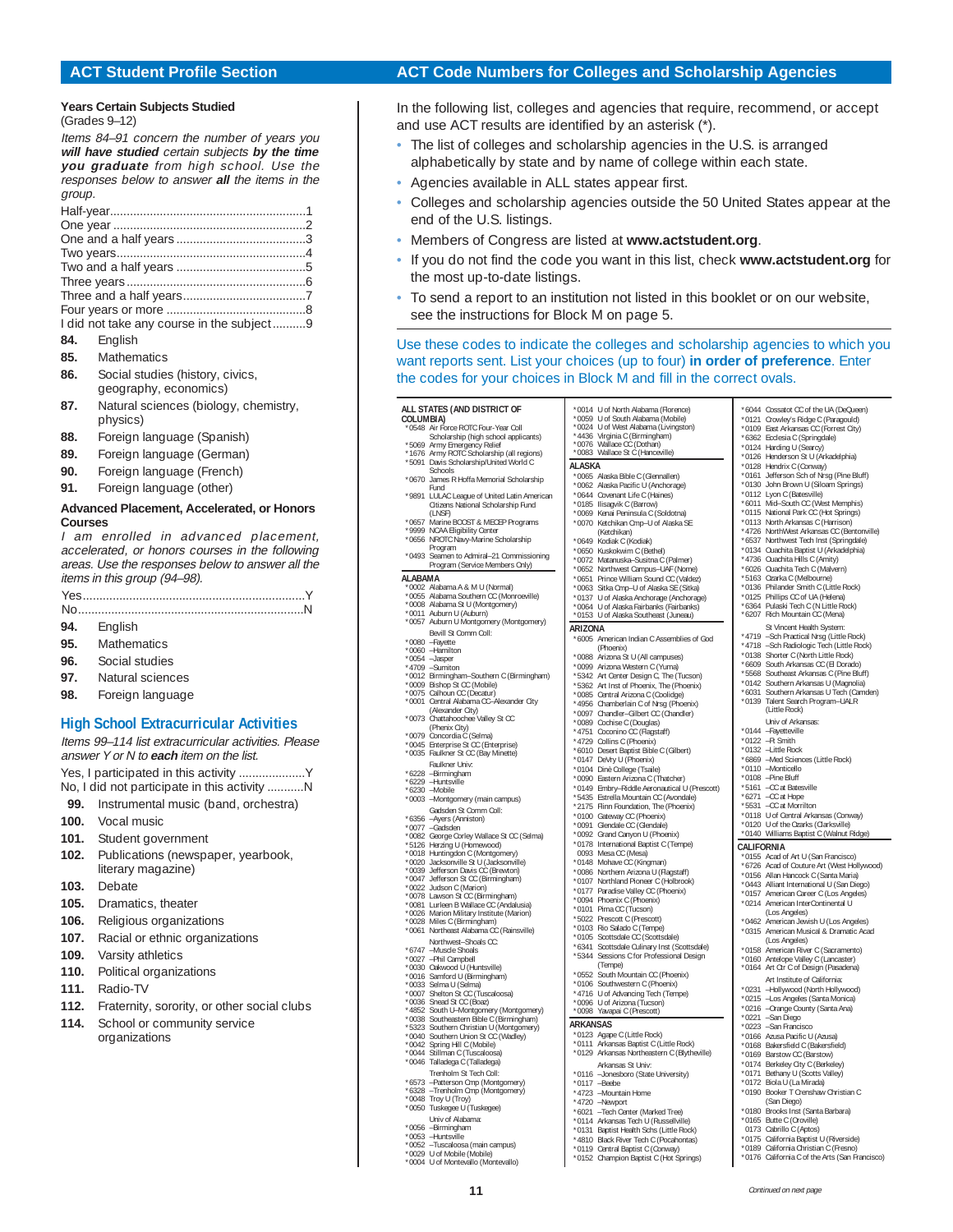\*0182 California Inst of Tech (Pasadena) \*0183 California Lutheran U (Thousand Oaks) \*6345 California Sch of Culinary Arts (Pasadena) California St Univ System: \*0184 –California Maritime Academy (Vallejo) \*0188 –Polytech St U–San Luis Obispo \*0202 –Polytech U–Pomona \*0201 –Bakersfield \*0204 –Channel Islands (Camarillo) \*0212 –Chico \*0203 –Dominguez Hills (Carson) \*0154 –East Bay (Hayward) \*0266 –Fresno \*0355 –Fullerton \*0302 –Long Beach \*0320 –Los Angeles \*0321 –Monterey Bay (Seaside) \*0400 –Northridge \*0382 –Sacramento \*0205 –San Bernardino \*0272 –San Marcos \*0435 –Stanislaus (Turlock) \*0286 –Humboldt St U (Arcata) \*0398 –San Diego St U \*0404 –San Francisco St U \*0410 –San Jose St U \*0431 –Sonoma St U (Rohnert Park) \*6428 Calvary Chapel Bible C (Murrieta) \*0213 Canada C (Redwood City) \*0206 Cerritos C (Norwalk) 0192 Cerro Coso CC (Ridgecrest) \*0207 Chabot C (Hayward) \*0208 Chaffey C (Rancho Cucamonga) \*0210 Chapman U (Orange) \*0218 Citrus C (Glendora) 0220 City C of San Francisco (San Francisco) \*0224 Claremont McKenna C (Claremont) \*6544 Cleveland Chiropractic C (Los Angeles) \*0193 Coastline CC (Fountain Valley) \*0228 Cogswell Polytechnical C (Sunnyvale) 0238 C of Alameda (Alameda) \*0232 C of Marin (Kentfield) \*0244 C of San Mateo (San Mateo) \*0419 C of the Canyons (Valencia) \*0229 C of the Desert (Palm Desert) \*0245 C of the Redwoods (Eureka) \*0246 C of the Sequoias (Visalia) \*0247 C of the Siskiyous (Weed) 0249 Columbia C (Sonora) 0248 Compton CC (Compton) \*0227 Concordia U (Irvine) \*0250 Contra Costa C (San Pablo) \*0242 Cosumnes River C (Sacramento) \*0415 Cuesta C (San Luis Obispo) \*0217 Cuyamaca C (El Cajon) \*0251 Cypress C (Cypress) \*0255 D–Q Univ (Davis) \*0253 De Anza C (Cupertino) \*0252 Deep Springs C (via Dyer NV) DeVry University: \*0196 –Fremont \*0195 –Long Beach \*0194 –Pomona \*0197 –Sherman Oaks \*0254 Diablo Valley C (Pleasant Hill) \*0256 Dominican U of California (San Rafael) \*0258 East Los Angeles C (Monterey Park) 0260 El Camino C (Torrance) 0234 Evergreen Valley C (San Jose) \*5146 Fashion Inst of Design & Merchandising (Los Angeles) \*0267 Feather River C (Quincy) \*0263 Foothill C (Los Altos Hills) \*0264 Fresno City C (Fresno) \*0357 Fresno Pacific U (Fresno) \*0270 Fullerton C (Fullerton) \*0390 Gavilan C (Gilroy) \*0274 Glendale CC (Glendale) \*0281 Golden State Baptist C (Santa Clara) \*0277 Golden West C (Huntington Beach) \*0279 Grossmont C (El Cajon) \*0280 Hartnell C (Salinas) \*0282 Harvey Mudd C (Claremont) 0283 Heald C (San Francisco) 0284 Hebrew Union C (Los Angeles) \*0230 Holy Names U (Oakland) \*0356 Hope International U (Fullerton) \*0286 Humboldt St U (Arcata) \*0288 Humphreys C (Stockton) \*0292 Imperial Valley C (Imperial) \*0293 Irvine Valley C (Irvine) 0291 John F Kennedy U (Pleasant Hill) \*0343 John Paul the Great Catholic U (San Diego) \*0294 La Sierra U (Riverside) \*0371 Laguna C of Art & Design (Laguna Beach) \*0308 Lake Tahoe CC (South Lake Tahoe) 0349 Laney C (Oakland) \*0296 Lassen C (Susanville) \*0489 Life Pacific C (San Dimas) \*0300 Long Beach City C (Long Beach) 0304 Los Angeles City C (Los Angeles) \*0312 Los Angeles Harbor C (Wilmington) 0314 Los Angeles Mission C (Sylmar) \*0318 Los Angeles Pierce C (Woodland Hills) \*0319 Los Angeles Southwest C (Los Angeles) 0322 Los Angeles Trade–Tech C (Los Angeles) 0324 Los Angeles Valley C (Van Nuys) 0325 Los Medanos C (Pittsburg) \*0326 Loyola Marymount U (Los Angeles) \*0316 Marymount C (Rancho Palos Verdes) \*0303 Master's C, The (Santa Clarita)

\*0273 Mendocino C (Ukiah) \*0330 Menlo C (Atherton) \*0333 Merced C (Merced) \*0348 Merritt C (Oakland) \*0332 Mills C (Oakland) \*0352 Mira Costa C (Oceanside) \*0323 Mission C (Santa Clara) 0336 Monterey Peninsula C (Monterey) 0335 Moorpark C (Moorpark) \*0338 Mount St Mary's C (Los Angeles) \*0340 Mount San Antonio C (Walnut) \*0341 Mount San Jacinto C (San Jacinto) \*6272 Musicians Institute (Hollywood) \*0342 Napa Valley C (Napa) \*0331 NewSchool of Architecture & Design (San Diego) \*0236 Notre Dame de Namur U (Belmont) \*6365 Oak Valley C (Yucaipa) \*0350 Occidental C (Los Angeles) \*0265 Ohlone C (Fremont) \*0354 Orange Coast C (Costa Mesa) \*0359 Otis C of Art & Design (Los Angeles) 0358 Oxnard C (Oxnard) \*0361 Pacific States U (Los Angeles) \*0362 Pacific Union C (Angwin) \*0364 Palo Verde C (Blythe) \*0366 Palomar C (San Marcos) \*0368 Pasadena City C (Pasadena) \*0369 Patten U (Oakland) \*0373 Pepperdine U (Malibu) \*0363 Pitzer C (Claremont) \*0370 Point Loma Nazarene U (San Diego) \*0372 Pomona C (Claremont) \*0374 Porterville C (Porterville) \*0416 Rancho Santiago CC Dist (Santa Ana) \*0376 Reedley C (Reedley) \*0297 Remington C–San Diego (San Diego) \*0379 Rio Hondo C (Whittier) \*0378 Riverside CC (Riverside) \*0383 Saddleback C (Mission Viejo) \*0386 St Mary's C of California (Moraga) \*0412 Samuel Merritt U (Oakland) \*0392 San Bernardino Valley C (San Bernardino) \*0211 San Diego Christian C (El Cajon) \*0396 San Diego City C (San Diego) \*0337 San Diego Mesa C (San Diego) \*0375 San Diego Miramar C (San Diego) \*0398 San Diego St U (San Diego) \*0186 San Francisco Art Institute (San Francisco) \*0403 San Francisco Conservatory of Music (San Francisco) \*0404 San Francisco St U (San Francisco) \*0436 San Joaquin Delta C (Stockton) \*0408 San Jose City C (San Jose) \*0410 San Jose St U (San Jose) \*0468 Santa Clara U (Santa Clara) \*0420 Santa Monica C (Santa Monica) \*0426 Scripps C (Claremont) \*0427 Shasta Bible C (Redding) \*0428 Shasta C (Redding) \*0429 Sierra C (Rocklin) \*0430 Simpson U (Redding) \*0440 Skyline C (San Bruno) \*0467 Soka U of America (Aliso Viejo) \*0474 Solano CC (Fairfield) \*0431 Sonoma St U (Rohnert Park) \*0423 Southern California Institute of Architecture (Los Angeles) \*0437 Southwestern C (Chula Vista) \*0434 Stanford U (Stanford) \*0438 Taft C (Taft) \*0425 Thomas Aquinas C (Santa Paula) Univ of California: \*0444 –Berkeley \*0454 –Davis \*0446 –Irvine -Los Angeles \*0450 –Merced \*0456 –Riverside \*0459 –San Diego (La Jolla) \*0452 –Santa Barbara \*0460 –Santa Cruz \*0295 U of La Verne (La Verne) \*0424 U of Northern California (Santa Rosa) \*0464 U of Redlands (Redlands) \*0394 U of San Diego (San Diego) \*0466 U of San Francisco (San Francisco) \*0470 U of Southern California (Los Angeles) \*0240 U of the Pacific (Stockton) \*0432 Vanguard U of Southern California (Costa Mesa) 0476 Ventura C (Ventura) \*0475 Victor Valley C (Victorville) \*0473 West Coast Baptist C (Lancaster) West Coast Univ: \*6085 –Anaheim \*0484 –Los Angeles (North Hollywood) \*6086 –Ontario \*0226 West Hills C (Coalinga) \*0483 West Los Angeles C (Culver City) \*0479 West Valley C (Saratoga) \*0478 Westmont C (Santa Barbara) \*0480 Whittier C (Whittier) \*0417 William Jessup U (Rocklin) \*0481 Woodbury U (Burbank) \*0482 Yuba C (Marysville) **COLORADO**<br>\*0496 Adams St C (Alamosa) \*0496 Adams St C (Alamosa) \*0505 Aims CC (Greeley) \*0497 Arapahoe CC (Littleton) \*0495 Art Inst of Colorado, The (Denver)

6672 Bel-Rea Inst of Animal Tech (Denver) \*0538 Boettcher Foundation (Denver) \*6347 CollegeAmerica–Ft Collins (Fort Collins) \*0523 Colorado Christian U (Lakewood) \*0498 Colorado C (Colorado Springs) Colorado Mtn Coll: -Alpine Cmp (Steamboat Springs) \*0501 –Spring Valley Cmp (Glenwood Springs) \*0503 –Timberline Cmp (Leadville) \*0551 –Vail Eagle Valley Cmp (Edwards) \*0525 Colorado Northwestern CC (Rangely) \*0500 Colorado Sch of Mines (Golden) \*0504 Colorado St U (Fort Collins) \*0524 Colorado St U–Pueblo (Pueblo) Colorado Tech Univ: \*0515 –Colorado Springs \*0541 –Denver Tech (Greenwood Village) \*5514 –North (Westminster) \*5515 –Pueblo \*0491 CC of Aurora (Aurora) \*0511 CC of Denver (Denver) DeVry University: \*4816 –Colorado Springs \*4811 –Denver \*4750 Everest C (Thornton) \*0510 Fort Lewis C (Durango) Front Range Comm Coll: \*0540 –Boulder County (Longmont) \*0539 –Larimer (Fort Collins) \*0507 –Westminster \*4715 Heritage C (Denver) \*0529 Johnson & Wales U–Denver (Denver) \*0514 Lamar CC (Lamar) \*4746 Lincoln C of Tech (Denver) \*0518 Mesa St C (Grand Junction) \*0519 Metropolitan St C of Denver, The (Denver) \*0544 Morgan CC (Fort Morgan) \*4853 Naropa U (Boulder) \*0487 Nazarene Bible C (Colorado Springs) \*0520 Northeastern J C (Sterling) \*0522 Otero J C (La Junta) \*0509 Pikes Peak CC (Colorado Springs) \*0492 Pueblo CC (Pueblo) \*0508 Red Rocks CC (Lakewood) \*0526 Regis U (Denver) \*5359 Rocky Mountain C of Art & Design (Lakewood) \*6109 T H Pickens Tech Ctr (Aurora) \*4945 Teikyo Loretto Heights U (Denver) \*0528 Trinidad St J C (Trinidad) \*0530 U S Air Force Academy (Colorado Springs) Univ of Colorado: \*0532 –Boulder \*0535 –Colorado Springs \*0533 –Denver & Hlth Sci Cntr \*0534 U of Denver (Denver) \*0502 U of Northern Colorado (Greeley) \*0536 Western St C of Colorado (Gunnison) \*4533 Westmoreland Coal Co and Penn VA Corp \*0545 Westwood C, Denver North Cmp (Denver) **CONNECTICUT** \*0549 Albertus Magnus C (New Haven) \*0561 Capital CC (Hartford) \*0596 Central Connecticut St U (New Britain) \*0556 Connecticut C (New London) \*0616 Eastern Connecticut St U (Willimantic) \*0560 Fairfield U (Fairfield) 0590 Gateway CC (New Haven) \*0565 Goodwin C (East Hartford) 0563 Housatonic CC (Bridgeport) \*0566 Lyme Academy C of Fine Arts (Old Lyme) 0569 Manchester CC (Manchester) 0584 Middlesex C–Tech C (Middletown) \*0572 Mitchell C (New London) \*0574 Mt Sacred Heart C (Hamden) 0570 Naugatuck Valley C Tech C (Waterbury) \*0571 New England Baptist C (Southington) 0578 Northwestern Connecticut CC (Winsted) 0577 Norwalk CC (Norwalk) \*0580 Post U (Waterbury) 0554 Quinebaug Valley CC (Danielson) \*0582 Quinnipiac U (Hamden) \*0589 Sacred Heart U (Fairfield) \*0588 St Joseph C (West Hartford) \*0592 St Vincent's C (Bridgeport) \*0593 Southern Connecticut St U (New Haven) \*0573 Three Rivers CC (Norwich) \*0598 Trinity C (Hartford) \*0608 Tunxis CC (Farmington) \*0600 U S Coast Guard Academy (New London) \*0602 U of Bridgeport (Bridgeport) \*0604 U of Connecticut (Storrs) \*0606 U of Hartford (West Hartford) \*0576 U of New Haven (West Haven) \*0614 Wesleyan U (Middletown) \*0558 Western Connecticut St U (Danbury) \*0618 Yale U (New Haven) **DELAWARE** \*0640 Delaware C of Art & Design (Wilmington) \*0630 Delaware St U (Dover) Delaware Tech & Comm Coll: \*0631 –Owens Cmp (Georgetown) \*0633 –Stanton/Wilmington (Newark) \*0637 –Terry Campus (Dover) \*0632 Goldey–Beacom C (Wilmington)

\*0636 Wesley C (Dover) \*0635 Wilmington C (New Castle) **DISTRICT OF COLUMBIA** \*0648 American U \*0654 Catholic U of America \*0671 Corcoran C of Art and Design \*0662 Gallaudet U \*0664 George Washington U, The \*0668 Georgetown U \*0674 Howard U \*0661 John H Lyons Sr Scholarship Fund, The \*0694 Strayer U \*0696 Trinity (Washington) U \*0695 U of the District of Columbia **FLORIDA** \*5145 American InterContinental U–South Florida (Weston) \*6037 Art Inst of Fort Lauderdale (Fort Lauderdale) \*6212 Ave Maria U (Ave Maria) \*6870 Baptist C of Florida, The (Graceville) \*0718 Barry U (Miami Shores) \*0704 Beacon C (Leesburg) \*4875 Berean Baptist C (Orange Park) \*0720 Bethune–Cookman U (Daytona Beach) \*0769 Brevard CC (Cocoa) Broward Coll: \*0768 –Fort Lauderdale \*0708 –Hollywood \*0699 –Pompano Beach \*0721 Central Florida CC (Ocala) \*6494 Chamberlain C of Nursing (Jacksonville) \*0722 Chipola C (Marianna) City College: \*4753 –Fort Lauderdale \*6224 –Gainesville \*6223 –South Miami \*6225 –ISTM dba City C (Casselberry) \*0715 Clearwater Christian C (Clearwater) \*0723 Daytona St C (Daytona Beach) \*0700 DeVry U (Miramar) \*0709 DeVry U (Orlando) \*0731 Eckerd C (St Petersburg) \*0727 Edison St C (Fort Myers) \*0724 Edward Waters C (Jacksonville) \*0725 Embry–Riddle Aeronautical U (Daytona Beach) \*5596 Embry–Riddle Aeronautical U– Worldwide (Daytona Beach) \*0712 Emmaus Baptist C (Brandon) Everest Univ: \*4885 –Lakeland -Edisciana<br>-North Orlando (Orlando) \*0775 – Pompano Beach<br>\*5147 – Tampa \*5147 –Tampa \*6055 Everglades U (Boca Raton) \*0772 Flagler C (St Augustine) \*0726 Florida A&M U (Tallahassee) \*0729 Florida Atlantic U (Boca Raton) \*6370 Florida Baptist C (Tampa) \*0742 Florida Christian C (Kissimmee) \*0728 Florida C (Temple Terrace) Florida Coll of Natural Health: \*4823 –Fort Lauderdale (Pompano Beach) \*4824 –Miami \*4826 –Orlando (Maitland) \*4825 –Sarasota (Bradenton) \*0733 Florida Gulf Coast U (Fort Myers) \*4907 Florida Hosp C of Health Sci (Orlando) \*0716 Florida Institute of Tech (Melbourne) \*0776 Florida International U (Miami) \*0747 Florida Keys CC (Key West) \*0730 Florida Memorial U (Miami Gardens) \*0732 Florida Southern C (Lakeland) \*0717 Florida St C at Jacksonville (Jacksonville) \*0734 Florida St U (Tallahassee) \*6611 Galen Sch of Nrsg–Tampa Bay (St Petersburg) \*0738 Gulf Coast CC (Panama City) \*6394 Hillsborough CC (Tampa) \*5471 Hobe Sound Bible C (Hobe Sound) \*4775 Hodges U (Naples) \*6225 ISTM dba City C (Casselberry) \*0774 Indian River St C (Fort Pierce) International Acad of Design & Tech: \*6295 –Orlando \*4791 –Tampa \*0740 Jacksonville U (Jacksonville) \*0767 Johnson & Wales U–North Miami (North Miami) \*0765 Jones C (Jacksonville) \*6053 Keiser Career C–Miami Lakes (Miami Lakes) Keiser University: \*6046 –Daytona \*4948 –Ft Lauderdale \*6047 –Kendall (Miami)<br>\*6048 –Lakeland -Lakeland \*6049 –Melbourne \*6054 –Port St Lucie \*6050 –Sarasota \*6051 –Tallahassee \*6058 –Tampa \*6052 –West Palm Beach \*0766 Lake City CC (Lake City) \*0737 Lake–Sumter CC (Leesburg) \*0751 Landmark Baptist C (Haines City) \*6600 Le Cordon Bleu C of Culinary Arts–Miami

(Miramar)

\*0634 U of Delaware (Newark)

\*5019 Ligonier Acad of Biblical & Theological Studies (Lake Mary) \*0706 Lynn U (Boca Raton) \*4774 Marion County Sch of Radiologic Tech (Ocala) \*0770 Miami Dade C (Miami) \*6118 Miami International U of Art & Design (Miami) \*0750 New C of Florida (Sarasota) \*0743 North Florida CC (Madison) \*0745 Northwest Florida St C (Niceville) \*6736 Northwood U (West Palm Beach) \*6706 Nova Southeastern U (Fort Lauderdale) \*6221 Orlando Culinary Acad (Orlando) \*0739 Palm Beach Atlantic U (West Palm Beach) \*0744 Palm Beach CC (Lake Worth) \*3021 Pasco–Hernando CC (Dade City) \*0707 Pensacola Christian C (Pensacola) \*0746 Pensacola J C (Pensacola) \*0757 Polk St C (All campuses) \*6724 Ringling C of Art and Design (Sarasota) \*0748 Rollins C (Winter Park) \*0753 St John's River CC (Palatka) \*0755 St Leo U (St Leo) St Petersburg Coll: \*0791 –Clearwater \*0752 –St Petersburg \*6039 –Seminole \*0793 –Tarpon Springs \*0719 St Thomas U (Miami Gardens) \*0778 Santa Fe C (Gainesville) \*4796 Schiller International U (Largo) \*0779 Seminole CC (Sanford) \*0759 South Florida CC (Avon Park) \*0754 Southeastern U (Lakeland) \*0741 State C of Florida, Manatee–Sarasota (Bradenton) \*0756 Stetson U (Deland) \*0714 Suwannee–Hamilton Tech Ctr (Live Oak) \*0713 Tallahassee CC (Tallahassee) \*4745 Trinity Baptist C (Jacksonville) \*4876 Trinity C of Florida (New Port Richey) \*0749 Trinity Intl U (Davie) \*0735 U of Central Florida (Orlando) \*0758 U of Florida (Gainesville) \*0760 U of Miami (Coral Gables) \*0711 U of North Florida (Jacksonville) \*0761 U of South Florida (Tampa) \*0762 U of Tampa (Tampa) \*0771 U of West Florida, The (Pensacola) \*0736 Valencia CC (Orlando) \*0777 Warner U (Lake Wales) \*0773 Webber International U (Babson Park) \*4797 Whitefield C (Lakeland) \*4886 Zoe U (Jacksonville) **GEORGIA** \*0781 Abraham Baldwin Agricultural C (Tifton) \*0780 Agnes Scott C (Atlanta/Decatur) \*0782 Albany St U (Albany) \*0871 Albany Tech C (Albany) \*6227 American InterContinental–Atlanta (Atlanta) \*0795 American U of Biblical Studies (Decatur) \*0784 Andrew C (Cuthbert) \*0786 Armstrong Atlantic St U (Savannah) \*0859 Art Inst of Atlanta, The (Atlanta) \*0823 Athens Tech C (Athens) \*1110 Atlanta Bible C (McDonough) \*0785 Atlanta Christian C (East Point) \*0835 Atlanta Med Ctr Sch of Radiologic Tech (Atlanta) \*0843 Atlanta Metropolitan C (Atlanta) \*0796 Augusta St U (Augusta) \*0797 Bainbridge C (Bainbridge) \*0827 Bauder C (Atlanta) \*0798 Berry C (Mount Berry) \*0842 Beulah Heights Bible C (Atlanta) \*0800 Brenau U, The Women's C (Gainesville) \*0801 Brewton–Parker C (Mount Vernon) Chattahoochee Tech Coll: \*0891 –Appalachian (Jasper) \*0841 –(Marietta) \*0863 –North Metro (Acworth) \*0804 Clark Atlanta U (Atlanta) \*0803 Clayton St U (Morrow) \*0802 C of Coastal Georgia (Brunswick) \*0807 Columbus St U (Columbus) \*5309 Columbus Tech C (Columbus) \*3951 Covenant C (Lookout Mountain) \*0809 Dalton St C (Dalton) \*0783 Darton C (Albany) \*6261 DeKalb Med Cntr Sch of Rad Tech (Decatur) \*0811 DeKalb Tech C (Clarkston) DeVry University: \*0805 –Alpharetta \*0812 –Decatur \*0799 East Georgia C (Swainsboro) \*0808 Emmanuel C (Franklin Springs) \*0810 Emory U (Atlanta) \*0882 Flint River Tech C (Thomaston) \*0814 Fort Valley St U (Fort Valley) \*0815 Gainesville C (Gainesville) \*0819 Georgia Baptist C of Nrsg of Mercer U (Atlanta) \*0828 Georgia C & St U (Milledgeville) \*5478 Georgia Gwinnett C (Lawrenceville) \*0879 Georgia Highlands C (Rome) \*0818 Georgia Institute of Technology (Atlanta) \*0822 Georgia Military C (Milledgeville) \*0869 Georgia Northwestern Tech C (Rome) \*0806 Georgia Perimeter C (Clarkston)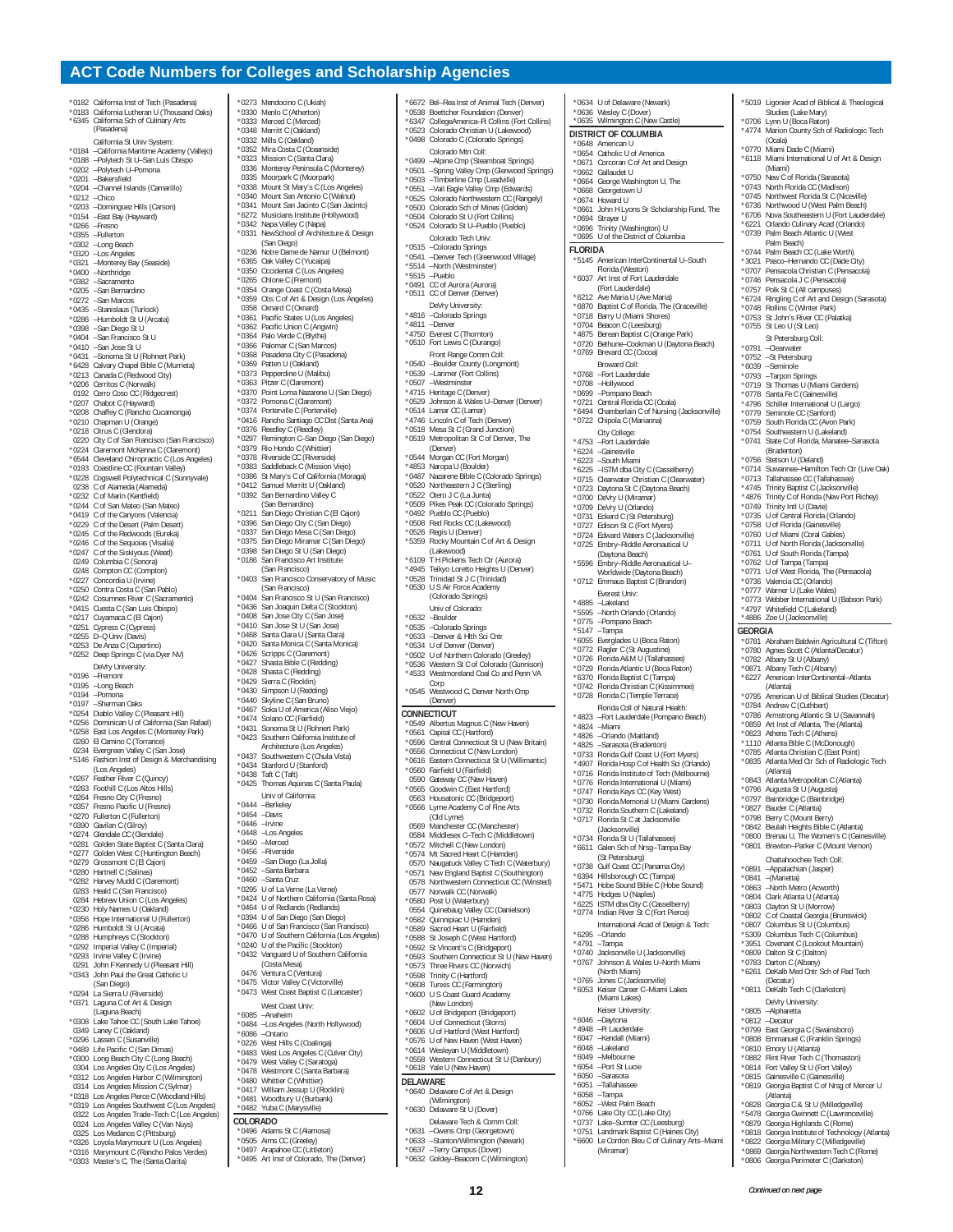\*0830 Georgia Southern U (Statesboro) \*0824 Georgia Southwestern St U (Americus) \*0826 Georgia St U (Atlanta) \*0832 Gordon C (Barnesville) \*5329 Grady Mem Hosp Sch of Radiology (Atlanta) \*0893 Griffin Tech C (Griffin) \*0847 Gwinnett Tech C (Lawrenceville) \*0817 Herzing C (Atlanta) \*0833 Kennesaw St U (Kennesaw) \*0834 LaGrange C (LaGrange) \*6601 Le Cordon Bleu C of Culinary Arts–Atlanta (Tucker) \*0845 Life U (Marietta) \*6256 Luther Rice U (Lithonia) \*0837 Macon St C (Macon) \*0836 Medical C of Georgia (Augusta) \*0838 Mercer U–Macon (Macon) 0864 Mercer U–Sch of Pharmacy (Atlanta) \*0840 Middle Georgia C (Cochran) \*4880 Middle Georgia Tech C (Warner Robins) \*0792 Morehouse C (Atlanta) \*0844 Morris Brown C (Atlanta) \*0848 North Georgia C & St U (Dahlonega) \*0877 North Georgia Tech C (Clarkesville) \*4819 Ogeechee Tech C (Statesboro) \*0850 Oglethorpe U (Atlanta) \*0851 Oxford C of Emory U (Oxford) \*0852 Paine C (Augusta) \*0853 Piedmont C (Demorest) \*0856 Reinhardt C (Waleska) \*0855 Savannah C of Art and Design (Savannah) \*0858 Savannah St U (Savannah) \*0860 Shorter C (Rome) \*0862 South Georgia C (Douglas) \*4861 South Georgia Tech C (Americus) \*0865 Southern Polytechnic St U (Marietta) \*0794 Spelman C (Atlanta) \*0868 Toccoa Falls C (Toccoa Falls) \*0870 Truett–McConnell C (Cleveland) \*0872 U of Georgia (Athens) \*0878 U of West Georgia (Carrollton) \*0874 Valdosta St U (Valdosta) \*0813 Waycross C (Waycross) \*0876 Wesleyan C (Macon) Wiregrass Georgia Tech Coll: \*0854 –Fitzgerald<br>\*0867 –Valdosta -Valdosta \*0880 Young Harris C (Young Harris) **HAWAII**<br>\*0899 **E** \*\*<br>Brigham Young U–Hawaii Campus (Laie) \*0898 Chaminade U of Honolulu (Honolulu) \*0900 Hawaii Pacific U (Honolulu) Univ of Hawaii: \*0904 –Hilo (Hilo) \*0902 –Manoa (Honolulu) \*6465 –West Oahu (Pearl City) \*0911 –Hawaii CC (Hilo) \*0905 –Honolulu CC (Honolulu) \*0906 –Kapiolani CC (Honolulu) \*0907 –Kauai CC (Lihue) \*0908 –Leeward CC (Pearl City) \*0909 –Maui CC (Kahului) **IDAHO** \*0925 St of Idaho Scholarship Program \*0917 Boise Bible C (Boise) \*0914 Boise St U (Boise) \*0926 Brigham Young U–Idaho (Rexburg) \*0916 C of Idaho, The (Caldwell) \*0915 C of Southern Idaho (Twin Falls) \*0932 C of Western Idaho (Nampa) 0919 Eastern Idaho Tech C (Idaho Falls) \*0918 Idaho St U (Pocatello) \*0920 Lewis Clark St C (Lewiston) \*0931 New St Andrews C (Moscow) \*0922 North Idaho C (Coeur D'Alene) \*0924 Northwest Nazarene U (Nampa) \*0928 U of Idaho (Moscow) **ILLINOIS** \* Illinois St Scholarship Commission 0938 Ada McKinley Educational Services (Chicago) \*1129 Advocate Illinois Masonic Sch of Radiologic Tech (Chicago) \*0983 Aspira Inc of Illinois (Chicago) \*0946 Augustana C (Rock Island) \*0950 Aurora U (Aurora) \*1132 Benedictine U (Lisle) \*1146 Benedictine U at Springfield (Springfield) \*0955 Bible Missionary Inst (Rock Island) \*1082 Black Hawk C (Moline) \*1083 Black Hawk C–East Campus (Galva) \*0958 Blackburn U (Carlinville) \*0956 Blessing–Rieman C of Nrsg (Quincy) \*0960 Bradley U (Peoria) \*1170 Carl Sandburg C (Galesburg) \*0997 Central Illinois Baptist Bible Inst (Lincoln) \*6871 Chamberlain C of Nrsg (Addison) \*5170 Chamberlain C of Nrsg–Online (Naperville) \*5159 Chicago Sch of Professional Psychology (Chicago) \*0992 Chicago St U (Chicago) \*6304 Christian Life C (Mount Prospect) City Colleges of Chicago: \*0975 –Harold Washington C \*0978 –Kennedy–King C  $*100$ <br> $*112$ 

- \*0974 –Olive–Harvey C
- \*0972 –Malcolm X C
- \*0970 –Truman C \*0980 –Wright C \*1003 C of Du Page (Glen Ellyn) \*1005 C of Lake County (Grayslake) \*1002 Columbia C Chicago (Chicago) \*1004 Concordia U (River Forest) \*0996 Cooking & Hospitality Inst of Chicago (Chicago) \*1010 Danville Area CC (Danville) \*1012 De Paul U (Chicago) DeVry University: \*1014 –Chicago \*0962 –Du Page (Addison) \*0963 –Tinley Park \*0977 –DeVry Online (Downers Grove) \*0979 –DeVry University Centers (Downers Grove) \*1126 Dominican U (River Forest) \*0984 East–West U (Chicago) \*1016 Eastern Illinois U (Charleston) \*1018 Elgin CC (Elgin) \*1020 Elmhurst C (Elmhurst) \*1022 Eureka C (Eureka) \*0998 Fellowship Baptist C (East Peoria) \*6407 Flashpoint Academy (Chicago) \*1023 Fox C (Oak Lawn) \*0995 Frontier CC (Fairfield) \*1032 Greenville C (Greenville) \*1163 Harper C (Palatine) \*6641 Harrington Inst of Interior Design (Chicago) \*1046 Heartland CC (Normal) \*1045 Hebrew Theological C (Skokie) \*1029 Highland CC (Freeport) \*1035 Illinois Central C (East Peoria) \*1034 Illinois C (Jacksonville) \*6863 Illinois Inst of Art, The (Chicago) \*6864 Illinois Inst of Art–Schaumburg, The (Schaumburg) \*1040 Illinois Inst of Tech (Chicago) \*1042 Illinois St U (Normal) \*1056 Illinois Valley CC (Oglesby) \*1044 Illinois Wesleyan U (Bloomington) \*1039 International Acad of Design & Tech (Chicago) \*1043 ITT Technical Inst (Mount Prospect) \*1017 John A Logan C (Carterville) \*1019 John Wood CC (Quincy) \*1048 Joliet J C (Joliet) \*1101 Judson U (Elgin) \*1053 Kankakee CC (Kankakee) \*0964 Kaskaskia C (Centralia) \*1050 Kendall C (Chicago) \*1051 Kishwaukee C (Malta) \*1052 Knox C (Galesburg) \*1054 Lake Forest C (Lake Forest) \*1055 Lake Land C (Mattoon) \*1057 Lakeview C of Nrsg (Danville) \*1038 Lewis and Clark CC (Godfrey) \*1058 Lewis U (Romeoville) \*1164 Lexington C (Chicago) \*1060 Lincoln Christian U (Lincoln) \*1062 Lincoln C (Lincoln) \*1066 Lincoln C–Normal (Normal) \*1061 Lincoln Land CC (Springfield) \*1067 Lincoln Trail C (Robinson) \*1064 Loyola U of Chicago (Chicago) \*1073 MacCormac C (Chicago) \*1068 MacMurray C (Jacksonville) \*1075 McHenry County C (Crystal Lake) \*1076 McKendree U (Lebanon) \*1078 Methodist C of Nrsg (Peoria) \*4755 Midstate C (Peoria) \*1080 Millikin U (Decatur) \*1084 Monmouth C (Monmouth) \*1088 Moody Bible Institute (Chicago) \*1087 Moraine Valley CC (Palos Hills) \*0987 Morrison Institute of Technology (Morrison) \*1090 Morton C (Cicero) \*0945 Mt Vernon Chr C (Mount Vernon) \*1094 National–Louis U (All campuses) \*1095 National U of Hlth Sci (Lombard) \*4959 Nauvoo U (Nauvoo) \*1096 North Central C (Naperville) \*1098 North Park U (Chicago) \*0993 Northeastern Illinois U (Chicago) \*1102 Northern Illinois U (De Kalb) \*0981 Northwestern C–Chicago (Chicago) \*0943 Northwestern C–Bridgeview (Bridgeview) Northwestern Univ: \*1145 –Honors Prgm in Medical Educ (Chicago) \*1106 –Main Campus (Evanston) \*1097 –Traffic Inst (Evanston) \*1104 Oakton CC (Des Plaines) \*1112 Olivet Nazarene U (Bourbonnais) \*1113 Olney Central C (Olney) \*1015 Parkland C (Champaign) \*0959 Prairie St C (Chicago Heights) \*1118 Principia C (Elsah) \*1116 Principia C (Eisan)<br>\*1115 Providence Baptist C (Elgin) \*1120 Quincy U (Quincy) \*1091 Rend Lake C (Ina)

| .<br>08 Richland CC (Decatur)            |
|------------------------------------------|
| 21 Robert Morris C (Chicago, Naperville, |

- \*1121 Robert Morris C (Chicago, Naperville, Orland Park, and Springfield) \*1123 Rock Valley C (Rockford) \*1122 Rockford C (Rockford)
- 
- 

\*0971 –Richard J Daley C \*1171 Graham Hospital Sch of Nrsg (Canton) \*1124 Roosevelt U **INDIANA**

| $*6432$            | *1117 Rush U (Chicago)<br>St Anthony C of Nrsg (Rockford)                                           |
|--------------------|-----------------------------------------------------------------------------------------------------|
|                    | *0968 St Augustine C (Chicago)                                                                      |
| $*1138$            | St Francis Medical Ctr C of Nrsg (Peoria)                                                           |
| *1089              | St Francis Med Ctr Sch Radiologic Tech                                                              |
| $*1167$            | (Peoria)<br>St John's C Department of Nrsg                                                          |
|                    | (Springfield)                                                                                       |
| *1077              | St John's Hosp Sch Respiratory Care                                                                 |
| *1131              | (Springfield)<br>St Joseph C Seminary (Chicago)                                                     |
|                    | *1134 St Xavier U (Chicago)                                                                         |
|                    | *1127 Sauk Valley CC (Dixon)                                                                        |
|                    | *1136 Sch of the Art Inst of Chicago, The                                                           |
|                    | (Chicago)<br>*1173 Shawnee C (Ullin)                                                                |
|                    | *1142 Shimer C (Chicago)<br>*6406 Solex C (Wheeling)                                                |
|                    |                                                                                                     |
| $*1161$            | *1148 South Suburban C (South Holland)<br>Southeastern Illinois C (Harrisburg)                      |
|                    | Southern Illinois Univ:                                                                             |
| *1144              |                                                                                                     |
| $*1147$            | -Carbondale<br>-Edwardsville                                                                        |
|                    | *0954 Southwestern Illinois C (Belleville)                                                          |
|                    | *5041 Sparks C (Shelbyville)<br>*0961 Spoon River C (Canton)                                        |
| $*1074$            | Swedish-American Sch of Radiography                                                                 |
| *1165              | (Rockford)                                                                                          |
| $*1065$            | Trinity Christian C (Palos Heights)<br>Trinity C of Nrsg & Health Sciences                          |
|                    | Schools (Rock Island)                                                                               |
| *1150              | Trinity Intl U (Deerfield)                                                                          |
| $*1151$<br>$*1177$ | Triton C (River Grove)<br>United Steelworkers of America Dist #31                                   |
|                    | Scholarship                                                                                         |
| *1152              | U of Chicago (Chicago)                                                                              |
|                    | Univ of Illinois:                                                                                   |
| *1155              | -Chicago<br>*1137 -Springfield                                                                      |
|                    | *1154 - Urbana Champaign (Urbana)                                                                   |
|                    | *1000 U of St Francis (Joliet)                                                                      |
|                    | *1156 VanderCook C of Music (Chicago)                                                               |
|                    | *1162 Wabash Valley C (Mount Carmel)<br>*1159 Waubonsee CC (Sugar Grove)                            |
|                    | *5032 West Suburban C of Nrsg (Oak Park)                                                            |
|                    | *1158 Western Illinois U (Macomb)<br>*6284 Westwood C-DuPage Cmp (Woodridge)                        |
|                    | *1160 Wheaton C (Wheaton)<br>*1160 Wheaton C (Wheaton)<br>*1169 Worsham C of Mortuary Science       |
|                    |                                                                                                     |
|                    | (Wheeling)                                                                                          |
| NDIANA<br>$*0944$  | American Conservatory of Music                                                                      |
|                    | (Hammond)                                                                                           |
|                    |                                                                                                     |
|                    | *1175 Ancilla C (Donaldson)                                                                         |
|                    | *1174 Anderson U (Anderson)                                                                         |
|                    | Art Inst of Indianapolis, The<br>(Indianapolis)                                                     |
|                    | Ball St U (Muncie)                                                                                  |
|                    | *1178 Bethel C (Mishawaka)                                                                          |
| $*6285$<br>$*1176$ | *1180 Butler U (Indianapolis)<br>*1245 Calumet C of St Joseph (Whiting)                             |
|                    | *1179 Crossroads Bible C (Indianapolis)                                                             |
|                    | *1184 DePauw U (Greencastle)                                                                        |
|                    | *1186 Earlham C (Richmond)<br>*1190 Fairhaven C (Chesterton)                                        |
|                    | *1194 Franklin C (Franklin)                                                                         |
|                    | *1196 Goshen C (Goshen)                                                                             |
|                    | *1198 Grace C (Winona Lake)<br>*1200 Hanover C (Hanover)                                            |
|                    | *5171 Harrison C (All campuses)                                                                     |
|                    | *1203 Holy Cross C (Notre Dame)                                                                     |
|                    | *1202 Huntington U (Huntington)                                                                     |
|                    | *1199 Hyles-Anderson C (Crown Point)<br>*3327 Indiana Baptist C (Greenwood)                         |
|                    | *1208 Indiana Inst of Tech (Fort Wayne)<br>Indiana St U (Terre Haute)                               |
|                    | Indiana Univ:                                                                                       |
| *1206<br>$*1210$   | -Bloomington                                                                                        |
| $*1216$            | -East (Richmond)                                                                                    |
| *1219              | -Kokomo                                                                                             |
| $*6732$            | *1218 -Northwest (Gary)                                                                             |
| $*1217$            | -Purdue U at Columbus<br>-Purdue U at Fort Wayne                                                    |
| *1225              | *1214 -Purdue U at Indianapolis<br>-South Bend                                                      |
|                    | -Southeast (New Albany)                                                                             |
|                    |                                                                                                     |
| *1229              | 1227<br>*1226 Indiana Wesleyan U (Marion)<br>*8721 ITT Tech Inst-Merrillville (Merrillville)        |
|                    | Ivy Tech Comm Coll:<br>*1257 -Bloomington                                                           |
|                    | *1223 -Central Ind (Indianapolis)                                                                   |
|                    | *1239 -Columbus                                                                                     |
|                    | *1234 -East Central (Muncie)<br>*1183 -East Chicago                                                 |
|                    | *1215 -Fort Wayne                                                                                   |
| *1251 -Gary        |                                                                                                     |
|                    | *1209 -Kokomo<br>*1221 -Lafayette                                                                   |
|                    | *1195 -Lawrenceburg                                                                                 |
|                    | *1235 -Madison                                                                                      |
|                    | *4728 -Michigan City<br>*1220 -North Central (South Bend)                                           |
|                    | *1227 -Richmond                                                                                     |
|                    | *1247 -Sellersburg                                                                                  |
|                    | *1213 -Southwest (Evansville)                                                                       |
|                    | *1253 -Valparaiso<br>*1259 - Wabash Valley (Terre Haute)                                            |
|                    | *1222 Manchester C (North Manchester)<br>*1224 Marian U (Indianapolis)<br>*1255 NIBCO Inc (Elkhart) |

(Chicago and Schaumburg)

|             | *1228 Oakland City U (Oakland City)                                          | KANSAS          | * St of Kansas Scholarship Program                                       |
|-------------|------------------------------------------------------------------------------|-----------------|--------------------------------------------------------------------------|
|             | Purdue Univ:                                                                 |                 | *1424 Allen County CC (Iola)                                             |
|             | *1233 -Calumet Campus (Hammond)<br>*1231 -North Central Campus (Westville)   |                 | *1386 Baker U (Baldwin City)                                             |
|             | *1230 -West Lafayette                                                        |                 | *1411 Barclay C (Haviland)                                               |
|             | *1232 Rose-Hulman Inst of Tech (Terre Haute)                                 |                 | *1387 Barton County CC (Great Bend)                                      |
|             | *1241 St Elizabeth Sch of Nrsg (Lafayette)                                   |                 | *1444 Benedictine C (Atchison)<br>*1388 Bethany C (Lindsborg)            |
|             | *1240 St Joseph's C (Rensselaer)                                             |                 | *1390 Bethel C (North Newton)                                            |
|             | *1242 St Mary-of-the-Woods C<br>(St Mary-of-the-Woods)                       |                 | *4757 Brown Mackie C, The (Salina)                                       |
|             | *1244 St Mary's C (Notre Dame)                                               |                 | *1391 Bryan C (Topeka)                                                   |
|             | *1248 Taylor U (Upland)                                                      |                 | *1406 Butler CC (El Dorado)                                              |
|             | *1250 Trine U (Angola)                                                       |                 | *1394 Central Christian C of Kansas<br>(McPherson)                       |
|             | *5551 Union Bible C (Westfield)                                              |                 | *6545 Cleveland Chiropractic C (Overland                                 |
|             | *1177 United Steelworkers of America Dist #31                                |                 | *1401 Cloud County CC (Concordia)                                        |
|             | Scholarship<br>*1188 U of Evansville (Evansville)                            |                 | *1398 Coffeyville CC and Area Tech Sch                                   |
|             | *1204 U of Indianapolis (Indianapolis)                                       |                 | (Coffeyville)                                                            |
|             | *1252 U of Notre Dame (Notre Dame)                                           |                 | *1457 Coffeyville CC-Columbus (Columb<br>*1399 Colby CC (Colby)          |
|             | *1238 U of St Francis (Fort Wayne)                                           |                 | *1384 Cowley County CC (Arkansas City)                                   |
|             | *1207 U of Southern Indiana (Evansville)                                     |                 | *1402 Dodge City CC (Dodge City)                                         |
|             | *1256 Valparaiso U (Valparaiso)<br>*1258 Vincennes U (Vincennes)             |                 | *1404 Donnelly C (Kansas City)                                           |
|             | *1260 Wabash C (Crawfordsville)                                              |                 | *1430 Emporia St U (Emporia)                                             |
| <b>IOWA</b> |                                                                              |                 | *1482 Flint Hills Tech C (Emporia)                                       |
|             | *1267 AIB C of Business (Des Moines)                                         |                 | *1408 Fort Hays St U (Hays)<br>*1410 Fort Scott CC (Fort Scott)          |
|             | *1285 Allen C (Waterloo)                                                     |                 | *1412 Friends U (Wichita)                                                |
|             | *1342 Ashford U (Clinton)                                                    |                 | *1414 Garden City CC (Garden City)                                       |
|             | *1276 Briar Cliff U (Sioux City)                                             |                 | *1415 Haskell Indian Nations U (Lawrenc                                  |
|             | *1278 Buena Vista U (Storm Lake)<br>*1284 Central C (Pella)                  |                 | *1416 Hesston C (Hesston)                                                |
|             | *1290 Clarke C (Dubuque)                                                     |                 | *1418 Highland CC (Highland)<br>*1420 Hutchinson CC (Hutchinson)         |
|             | *1292 Clinton CC (Clinton)                                                   |                 | *1422 Independence CC (Independence)                                     |
|             | *1294 Coe C (Cedar Rapids)                                                   |                 | *1425 Johnson County CC (Overland Par                                    |
|             | *1296 Cornell C (Mount Vernon)                                               |                 | *1478 Kansas City C & Bible Sch                                          |
|             | *1264 Covenant Med Ctr Sch Radiologic Tech<br>(Waterloo)                     |                 | (Overland Park)                                                          |
|             |                                                                              |                 | *1431 Kansas City Kansas Area Tech Sch                                   |
|             | Des Moines Area Comm Coll:<br>*1272 - Ankeny                                 |                 | (Kansas City)<br>*1426 Kansas City Kansas CC (Kansas Ci                  |
|             | *1274 -Boone                                                                 |                 | *1428 Kansas St U (Manhattan)                                            |
|             | *1277 -Carroll                                                               |                 | *1453 K-St Salina C of Tech & Aviation (                                 |
|             | *1281 -Newton                                                                |                 | *1434 Kansas Wesleyan U (Salina)                                         |
|             | *1279 - Urban (Des Moines)                                                   |                 | *1448 Labette CC (Parsons)                                               |
|             | *1268 -West (West Des Moines)                                                |                 | *1447 Manhattan Area Tech C (Manhatta                                    |
|             | *1286 Divine Word C (Epworth)<br>*1301 Dordt C (Sioux Center)                |                 | *1436 Manhattan Christian C (Manhattan)<br>*1440 McPherson C (McPherson) |
|             | *1302 Drake U (Des Moines)                                                   |                 | *1445 Mid-America Nazarene U (Olathe)                                    |
|             | *1306 Ellsworth CC (lowa Falls)                                              |                 | *1396 Neosho County CC (Chanute)                                         |
|             | *1371 Emmaus Bible C (Dubuque)                                               |                 | *1452 Newman U (Wichita)                                                 |
|             | *1315 Faith Baptist Bible C (Ankeny)                                         |                 | *1451 North Central Kansas Tech C (Belo                                  |
|             | *1314 Graceland U (Lamoni)                                                   |                 | *1437 Northeast Kansas Tech C (Atchisor                                  |
|             | *1316 Grand View U (Des Moines)<br>*1318 Grinnell C (Grinnell)               |                 | *5574 Northwest Kansas Tech C (Goodla<br>*1446 Ottawa U (Ottawa)         |
|             | *1309 Hawkeye CC (Waterloo)                                                  |                 | *1449 Pittsburg St U (Pittsburg)                                         |
|             | Indian Hills Comm Coll:                                                      |                 | *1450 Pratt CC (Pratt)                                                   |
|             | *1282 -Centerville                                                           |                 | *1455 St Mary's C (St Marys)                                             |
|             | *1269 - Ottumwa                                                              |                 | *1459 Salina Area Tech C (Salina)                                        |
|             | *1312 Iowa Central Comm Coll (All campuses)                                  |                 | *1439 Seward County CC (Liberal)                                         |
|             | *1289 Iowa Health Sch of Radiologic Tech                                     |                 | *1461 Southwest Kansas Tech Sch (Liber                                   |
|             | (Des Moines)                                                                 |                 | *1464 Southwestern C (Winfield)<br>*1466 Sterling C (Sterling)           |
|             | *1308 lowa Lakes CC (All campuses)                                           |                 | *1468 Tabor C (Hillsboro)                                                |
|             | *1320 Iowa St U (Ames)<br>*1324 Iowa Wesleyan C (Mount Pleasant)             |                 | *1470 U of Kansas (Lawrence)                                             |
|             |                                                                              |                 | *1458 U of St Mary (Leavenworth)                                         |
|             | *1327 Iowa Western CC (All campuses)<br>*1261 J E M H Sch of Radiologic Tech |                 | *1474 Washburn U (Topeka)                                                |
|             | (Council Bluffs)                                                             |                 | *1475 Wichita Area Tech C (Wichita)                                      |
|             | Kaplan Univ:                                                                 |                 | *1472 Wichita St U (Wichita)                                             |
|             | *1303 -(All campuses but Davenport)                                          | <b>KENTUCKY</b> |                                                                          |
|             | *5184 -Davenport                                                             |                 | *1502 Alice Lloyd C (Pippa Passes)                                       |
|             | *1275 Kirkwood CC (Cedar Rapids)<br>*1328 Loras C (Dubuque)                  |                 | *1486 Asbury U (Wilmore)<br>*1564 Ashland CTC (Ashland)                  |
|             | *1330 Luther C (Decorah)                                                     |                 | *6562 ATA C (Louisville)                                                 |
|             | *1317 Maharishi U of Management (Fairfield)                                  |                 | *6339 Beckfield C (Florence)                                             |
|             | *1332 Marshalltown CC (Marshalltown)                                         |                 | *1490 Bellarmine U (Louisville)                                          |
|             | *1347 Mercy C of Health Sciences                                             |                 | *1492 Berea C (Berea)                                                    |
|             | (Des Moines)                                                                 |                 | *1541 Big Sandy CTC (Prestonburg)<br>*1531 Bluegrass CTC (Lexington)     |
|             | *1339 Mercy/St Lukes Hosp Sch Radiologic<br>Tech (Cedar Rapids)              |                 |                                                                          |
|             | *1270 MMC-NI Sch of Radiologic Tech                                          |                 | Bowling Green Tech Coll:<br>*1501 -(Bowling Green)                       |
|             | (Mason City)                                                                 |                 | *1503 -Glasgow Health Cmp (Glasgow)                                      |
|             | *1338 Morningside C (Sioux City)                                             |                 | *1504 -KATI Campus (Bowling Green)                                       |
|             | *1340 Mount Mercy C (Cedar Rapids)                                           |                 | *5522 Boyce C (Louisville)                                               |
|             | *1344 Muscatine CC (Muscatine)<br>*1336 North Iowa Area CC (Mason City)      |                 | *1498 Brescia U (Owensboro)                                              |
|             |                                                                              |                 | *1505 Brown Mackie C-Northern Kentucl                                    |
|             | Northeast Iowa Comm Coll:<br>*1265 -Calmar Campus                            |                 | (Ft. Mitchell)<br>*1500 Campbellsville U (Campbellsville)                |
|             | *1365 - Peosta Campus                                                        |                 | *1506 Centre C (Danville)                                                |
|             | 1375 Northwest Iowa CC (Sheldon)                                             |                 | *5588 Commonwealth Baptist C (Lexingt                                    |
|             | *1346 Northwestern C (Orange City)                                           |                 | *5579 Daymar C (Owensboro)                                               |
|             | *1349 Palmer C of Chiropractic (Davenport)                                   |                 | *1512 Eastern Kentucky U (Richmond)                                      |
|             | *1351 Pleasantville Baptist C (Pleasantville)                                |                 | *1513 Elizabethtown CTC (Elizabethtown)                                  |
|             | *1352 St Ambrose U (Davenport)<br>*1377 St Luke's C (Sioux City)             |                 | *6612 Galen C of Nrsg (Louisville)                                       |
|             |                                                                              |                 | Gateway Comm & Tech Coll:                                                |
|             | *1307 Scott CC (Bettendorf)<br>*1354 Simpson C (Indianola)                   |                 | *1535 -Covington Cmp<br>*1529 -Edgewood Cmp                              |
|             | *1280 Southeastern CC (West Burlington)                                      |                 | *1526 - Highland Heights Cmp                                             |
|             | *1326 Southeastern CC-South Campus                                           |                 | *1514 Georgetown C (Georgetown)                                          |
|             | (Keokuk)                                                                     |                 | Hazard Comm & Tech Coll:                                                 |
|             | *1298 Southwestern CC (Creston)                                              |                 | *1572 - (Hazard)                                                         |
|             | *1374 Talent Search Program-Iowa St U                                        |                 | *1520 -Lees C Cmp of Hazard C T C (Jac                                   |
|             | (Ames)<br>*1358 U of Dubuque (Dubuque)                                       |                 | *1561 - Tech Cmp of Hazard C T C (Hazar                                  |
|             | *1356 U of Iowa (Iowa City)                                                  |                 | *1557 Henderson CC (Henderson)                                           |
|             | *1322 U of Northern Iowa (Cedar Falls)                                       |                 | *1569 Hopkinsville CC (Hopkinsville)                                     |
|             | *1360 Upper Iowa U (Fayette)                                                 |                 | *8681 ITT Tech Inst (Lexington)                                          |
|             | *1362 Waldorf C (Forest City)                                                |                 | Jefferson Comm & Tech Coll:                                              |
|             | *1364 Wartburg C (Waverly)                                                   |                 | *1571 -Downtown Cmp (Louisville)                                         |
|             | *1369 Western Iowa Tech CC (Sioux City)<br>*1372 William Penn U (Oskaloosa)  |                 | *1495 -Southwest Cmp (Louisville)<br>*1539 Jefferson Tech C (Louisville) |
|             |                                                                              |                 |                                                                          |

**KANSAS** 

\*1391 Bryan C (Topeka) \*1406 Butler CC (El Dorado) \*1394 Central Christian C of Kansas (rson nd Chiropractic C (Overland Park) \*1401 Cloud County CC (Concordia) \*1398 Coffeyville CC and Area Tech Sch ville) \*ille CC–Columbus (Columbus) \*1399 Colby CC (Colby) \*1384 Cowley County CC (Arkansas City) \*1402 Dodge City CC (Dodge City) \*1404 Donnelly C (Kansas City) \*1430 Emporia St U (Emporia) ills Tech C (Emporia) \*1408 Fort Hays St U (Hays) \*1410 Fort Scott CC (Fort Scott) \*1412 Friends U (Wichita) City CC (Garden City) \*1415 Haskell Indian Nations U (Lawrence) \*1416 Hesston C (Hesston) ad CC (Highland) \*1420 Hutchinson CC (Hutchinson) \*1422 Independence CC (Independence) \*1425 Johnson County CC (Overland Park) City C & Bible Sch (Overland Park) \*1431 Kansas City Kansas Area Tech Sch s City) City Kansas CC (Kansas City) \*1428 Kansas St U (Manhattan) \*1453 K–St Salina C of Tech & Aviation (Salina) Wesleyan U (Salina) \*1448 Labette CC (Parsons) \*1447 Manhattan Area Tech C (Manhattan) \*1436 Manhattan Christian C (Manhattan) son C (McPherson) \*1445 Mid-America Nazarene U (Olathe) County CC (Chanute) \*1452 Newman U (Wichita) \*1451 North Central Kansas Tech C (Beloit) \*1437 Northeast Kansas Tech C (Atchison) \*5574 Northwest Kansas Tech C (Goodland) U (Ottawa) \*1449 Pittsburg St U (Pittsburg) \*1450 Pratt CC (Pratt) \*1455 St Mary's C (St Marys) .<br>Area Tech C (Salina) \*1439 Seward County CC (Liberal) \*1461 Southwest Kansas Tech Sch (Liberal) \*1464 Southwestern C (Winfield) <sup>1</sup>C (Sterling) \*1468 Tabor C (Hillsboro) \*1470 U of Kansas (Lawrence) Mary (Leavenworth) \*1474 Washburn U (Topeka) \*1475 Wichita Area Tech C (Wichita) \*1472 Wichita St U (Wichita) **Iovd C (Pippa Passes)** \*1486 Asbury U (Wilmore) \*1564 Ashland CTC (Ashland) (Louisville) \*6339 Beckfield C (Florence) ta e (Florence)<br>line U (Louisville) \*1492 Berea C (Berea) \*1541 Big Sandy CTC (Prestonburg) iss CTC (Lexington) Bowling Green Tech Coll: \*1501 –(Bowling Green) \*1503 –Glasgow Health Cmp (Glasgow) .<br>Campus (Bowling Green) \*5522 Boyce C (Louisville) \*1498 Brescia U (Owensboro) \*1505 Brown Mackie C–Northern Kentucky (chell) \*\*\*\*\*\*,<br>ellsville U (Campbellsville) \*1506 Centre C (Danville) \*5588 Commonwealth Baptist C (Lexington) \*5579 Daymar C (Owensboro) \*1512 Eastern Kentucky U (Richmond) \*1513 Elizabethtown CTC (Elizabethtown) : of Nrsg (Louisville) y Comm & Tech Coll: .<br>4535 Cmp \*1529 –Edgewood Cmp \*1526 –Highland Heights Cmp \*1514 Georgetown C (Georgetown) Comm & Tech Coll: \*1572 –(Hazard) e)<br>: Cmp of Hazard C T C (Jackson) \*1561 –Tech Cmp of Hazard C T C (Hazard) son CC (Henderson) \*1569 Hopkinsville CC (Hopkinsville) \*8681 ITT Tech Inst (Lexington) on Comm & Tech Coll: \*1571 –Downtown Cmp (Louisville) \*1495 –Southwest Cmp (Louisville) Jefferson Tech C (Louisville) \*1523 Kentucky Christian U (Grayson) \*1515 Kentucky Mountain Bible C (Vancleve) \*1516 Kentucky State U (Frankfort)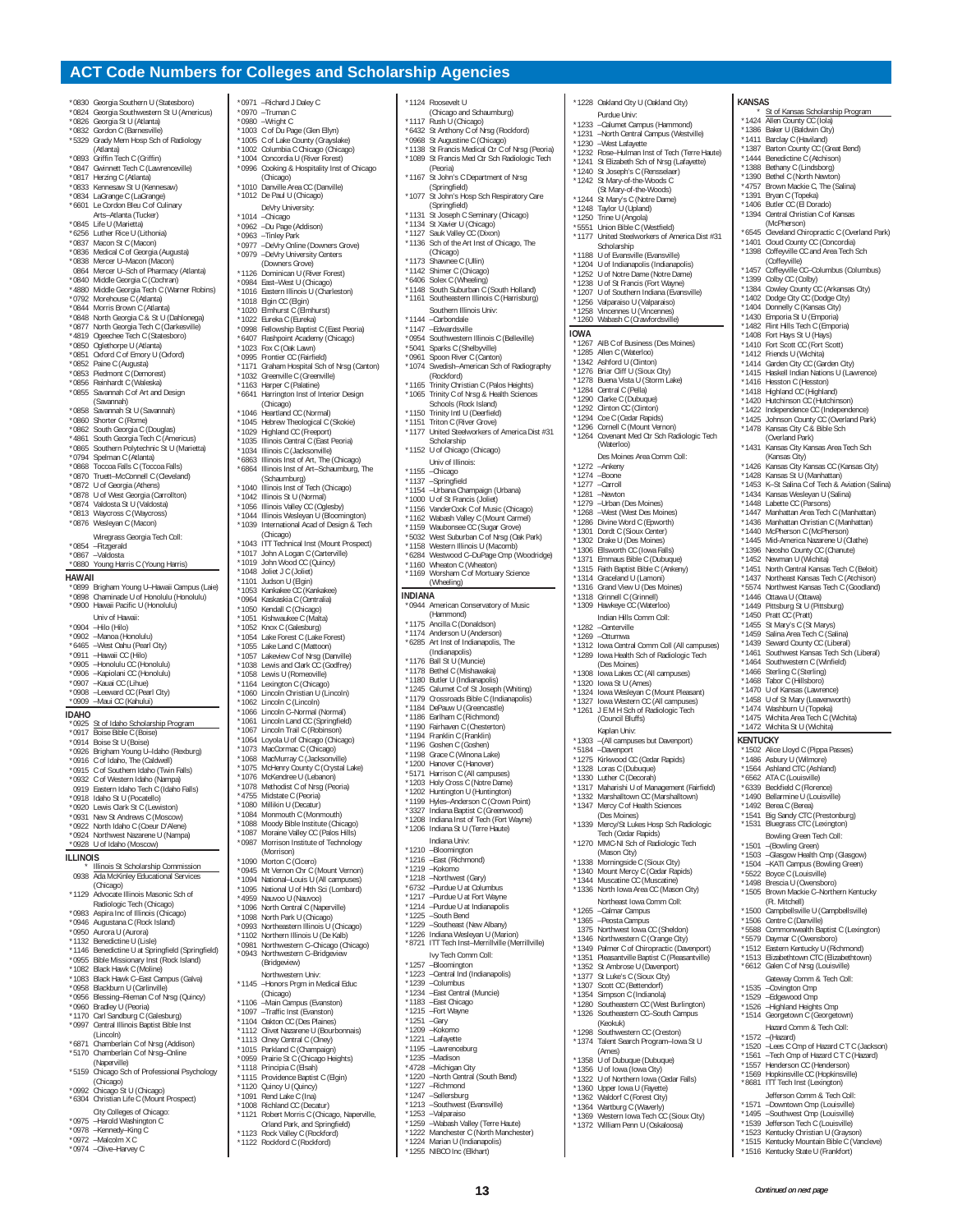**LOUISIANA**  $*1595$  Louisian

**MAINE** 1633 Bangor

|                 | *1518 Kentucky Wesleyan C (Owensboro)                                                                                                                                                                             |                 | *1651 New England                                                |
|-----------------|-------------------------------------------------------------------------------------------------------------------------------------------------------------------------------------------------------------------|-----------------|------------------------------------------------------------------|
|                 | 1525 Lexington Theological Seminary<br>(Lexington)                                                                                                                                                                |                 | (Bangor)<br>*1659 St Joseph's C                                  |
|                 | *1522 Lindsey Wilson C (Columbia)<br>*6442 Louisville Bible C (Louisville)<br>*1533 Madisonville CC (Madisonville)                                                                                                |                 | *1663 Thomas C (W<br>*1665 Unity C (Unity                        |
|                 | Maysville Comm & Tech Coll:                                                                                                                                                                                       |                 | Univ of Maine<br>*1641 $-Augusta$                                |
|                 | *1527 -Maysville<br>*1549 -Morehead                                                                                                                                                                               |                 | *1640 -Farmington<br>*1642 -Fort Kent                            |
|                 | *1524 Mid-Continent U (Mayfield)                                                                                                                                                                                  |                 | *1666 -Machias                                                   |
|                 | *1528 Midway C (Midway)                                                                                                                                                                                           |                 | *1664 -(Main campr                                               |
|                 |                                                                                                                                                                                                                   |                 | *1630 -Presque Isle<br>*1660 U of New Eng                        |
|                 | "1528 miniway c (minuway)<br>"1532 Morehead State U (Morehead)<br>"1532 Murray State U (Murray)<br>"1566 Morthern Kentucky U (Highland Heights)<br>"1540 Pikeville C (Pikeville)<br>"1540 Pikeville C (Pikeville) |                 | *1644 U of Southern                                              |
|                 |                                                                                                                                                                                                                   | <b>MARYLAND</b> |                                                                  |
|                 | <sup>194</sup> 9 Saint Catharine C (Saint Catharine)<br>*5529 Shawnee Baptist C (Louisville)<br>*6232 Simmons C of Kentucky (Louisville)<br>*1570 Somerset CC (Somerset)                                          |                 | *0298 Maryland St S                                              |
|                 |                                                                                                                                                                                                                   |                 | *1679 Allegany C (C<br>*1678 Anne Arundel                        |
|                 |                                                                                                                                                                                                                   |                 | *1693 Antietam Bible                                             |
|                 | Southeast Kentucky Comm & Tech Coll:                                                                                                                                                                              |                 | *1682 Baltimore City<br>*1680 Baltimore Intl                     |
|                 | *1555 -Cumberland                                                                                                                                                                                                 |                 | *1712 Bowie St U (B                                              |
|                 | *1553 - Harlan<br>*1558 -Middlesboro                                                                                                                                                                              |                 | *1683 Capitol C (Lau<br>*1697 Carroll CC (W                      |
|                 | *1551 -Pineville                                                                                                                                                                                                  |                 | *1681 Cecil CC (Nor                                              |
|                 | *1534 Spalding U (Louisville)                                                                                                                                                                                     |                 | *1691 Chesapeake C                                               |
|                 | Spencerian Coll:                                                                                                                                                                                                  |                 | *1727 C of Notre Da<br>*1685 C of Southern                       |
|                 | *5532 -Lexington<br>*5533 -Louisville                                                                                                                                                                             |                 | Comm Coll of                                                     |
|                 | *6097 Sullivan C of Tech & Design (Louisville)<br>*5535 Sullivan U (Louisville)                                                                                                                                   |                 | *1684 -Catonsville O                                             |
|                 | *1560 Thomas More C (Crestview Hills)                                                                                                                                                                             |                 | *1686 -Dundalk Can<br>*1692 -Essex Camp                          |
|                 | *1550 Transylvania U (Lexington)                                                                                                                                                                                  |                 |                                                                  |
|                 | *1552 Union C (Barbourville)<br>*1554 U of Kentucky (Lexington)                                                                                                                                                   |                 | *1688 Coppin St U (<br>*1694 Frederick CC                        |
|                 | *1556 U of Louisville (Louisville)                                                                                                                                                                                |                 | *1714 Frostburg St I                                             |
|                 | *1510 U of the Cumberlands (Williamsburg)                                                                                                                                                                         |                 | *1695 Garrett C (Mc<br>*1696 Goucher C (To<br>*1698 Hagerstown C |
|                 | *1538 West Kentucky C Tech C (Paducah)<br>*1562 Western Kentucky U (Bowling Green)                                                                                                                                |                 | *1700 Harford CC (B                                              |
| <b>OUISIANA</b> |                                                                                                                                                                                                                   |                 | *1702 Hood C (Fred                                               |
|                 | *1595 Louisiana Tuition Opportunity Program                                                                                                                                                                       |                 | *1703 Howard CC (O                                               |
|                 | for Students (TOPS)<br>*1656 Baton Rouge C/Paralegal (Baton Rouge)                                                                                                                                                |                 | *1704 Johns Hopkin<br>*1707 Lincoln C of T                       |
|                 | *1603 Baton Rouge CC (Baton Rouge)                                                                                                                                                                                |                 | *1708 Loyola U Mar                                               |
|                 | Baton Rouge Gen Med Ctr Sch of:                                                                                                                                                                                   |                 | *1709 Maple Spring:                                              |
|                 | *1619 -Nursing (Baton Rouge)<br>*1625 -Radiologic Tech (Baton Rouge)<br>*1573 Bossier Parish CC (Bossier City)                                                                                                    |                 | Seminary (Ca<br>*1690 Maryland Bap                               |
|                 |                                                                                                                                                                                                                   |                 | *1710 Maryland Inst                                              |
|                 |                                                                                                                                                                                                                   |                 | *1756 McDaniel C (\<br>*1723 Montgomery                          |
|                 | *1576 Centenary C of Louisiana (Shreveport)<br>*1576 Centenary C of Louisiana (Shreveport)<br>*1578 Dillard U (New Orleans)                                                                                       |                 | *1722 Morgan St U                                                |
|                 | Educ Talent Search-Southern Univ:                                                                                                                                                                                 |                 | *1726 Mount St Mar                                               |
|                 | *1622 -Baton Rouge                                                                                                                                                                                                |                 | *1730 Peabody Inst<br>(Baltimore)                                |
|                 | *1631 -New Orleans<br>*1582 Grambling St U (Grambling)                                                                                                                                                            |                 | 1731 Prince George                                               |
|                 | *5033 L E Fletcher Tech CC (Houma)                                                                                                                                                                                |                 | *1732 St John's C (/<br>*1736 St Mary's C o                      |
|                 | *1586 Louisiana C (Pineville)<br>*1655 Louisiana Delta CC (West Monroe)                                                                                                                                           |                 | *1716 Salisbury U (9                                             |
|                 | Louisiana St Univ:                                                                                                                                                                                                | *1718           | *1753 Stevenson U                                                |
|                 | *1590 -A & M (Baton Rouge)                                                                                                                                                                                        | 1742            | Towson U (To<br>U S Naval Aca                                    |
|                 | *1589 - Alexandria                                                                                                                                                                                                |                 | *1744 U of Baltimore                                             |
|                 | *1587 -Eunice<br>*1593 -Shreveport                                                                                                                                                                                |                 | Univ of Maryl                                                    |
|                 | *1624 -Sch of Allied Hlth (New Orleans)                                                                                                                                                                           |                 | *1751 -Baltimore Co<br>*1746 -College Park                       |
|                 | *1601 - Sch of Dentistry (New Orleans)<br>*1620 - Sch of Medicine (Shreveport)                                                                                                                                    |                 | *1752 -Eastern Shor                                              |
|                 |                                                                                                                                                                                                                   |                 | *1687 Washington A<br>*1755 Washington B                         |
|                 |                                                                                                                                                                                                                   |                 | *1754 Washington C                                               |
|                 | <sup>1</sup> 5014 Louisiana Tech C (All campuses)<br><sup>1</sup> 588 Louisiana Tech U (Ruston)<br><sup>1</sup> 1592 Loyola U New Orleans (New Orleans)<br><sup>1</sup> 1594 McNeese St U (Lake Charles)          |                 | *1760 WOR-WIC CO                                                 |
|                 | *1596 New Orleans Baptist Theological                                                                                                                                                                             |                 | <b>MASSACHUSETTS</b>                                             |
|                 | Seminary (New Orleans)<br>*1581 New Orleans Educ Talent Search                                                                                                                                                    |                 | 1772 American Inte<br>*1774 Amherst C (A                         |
|                 | Program (New Orleans)                                                                                                                                                                                             |                 | *1769 Anna Maria C                                               |
|                 | *1580 Nicholls St U (Thibodaux)                                                                                                                                                                                   |                 | *1781 Art Inst of Bos<br>*1782 Assumption C                      |
|                 | *1606 North Oaks Med Ctr Sch of Radiologic<br>Tech (Hammond)                                                                                                                                                      |                 | *1784 Atlantic Unior                                             |
|                 | *1600 Northwestern St U of Louisiana                                                                                                                                                                              |                 | *1780 Babson C (Ba<br>*1893 Bard C at Sim                        |
|                 | (Natchitoches & Shreveport)<br>*1605 Nunez CC (Chalmette)                                                                                                                                                         |                 | (Great Barring                                                   |
|                 | *1574 Our Lady of Holy Cross C (New Orleans)                                                                                                                                                                      |                 | *1785 Bay Path C (L                                              |
|                 | *1621 Our Lady of the Lake C (Baton Rouge)                                                                                                                                                                        |                 | *1791 Bay St C (Bos<br>*1787 Becker C (Wo                        |
|                 | *1607 River Parishes CC (Sorrento)<br>*1604 St Joseph Seminary C (Saint Benedict)                                                                                                                                 |                 | *1834 Benjamin Frar                                              |
|                 | *1623 Shreveport Job Corp Ctr (Shreveport)                                                                                                                                                                        |                 | *1783 Bentley U (Wa                                              |
|                 | *1615 South Louisiana CC (Lafayette)<br>*1608 Southeastern Louisiana U (Hammond)                                                                                                                                  |                 | *1789 Berklee C of M<br>*1792 Berkshire CC                       |
|                 | Southern Univ:                                                                                                                                                                                                    |                 | *2680 Boston Baptis                                              |
|                 | *1610 -Baton Rouge                                                                                                                                                                                                |                 | *1788 Boston C (Ch<br>*1790 Boston Conse                         |
|                 | *1611 -New Orleans                                                                                                                                                                                                |                 | *1794 Boston U (Bo                                               |
|                 | *1613 -Shreveport<br>*5064 SOWELA Tech CC (Lake Charles)                                                                                                                                                          |                 | *1802 Brandeis U (V                                              |
|                 | *1614 Tulane U (New Orleans)                                                                                                                                                                                      |                 | *1900 Bridgewater S<br>*1803 Bristol CC (Fa                      |
|                 | Univ. of Louisiana at:                                                                                                                                                                                            |                 | 1799 Bunker Hill CO                                              |
|                 | *1612 -Lafayette<br>*1598 -Monroe                                                                                                                                                                                 |                 | *1807 Cape Cod CC                                                |
|                 | *1591 U of New Orleans (New Orleans)                                                                                                                                                                              |                 | *1808 Clark U (Word<br>*1810 C of the Holy                       |
|                 | *1626 World Evangelism Bible C (Baton Rouge)<br>*1618 Xavier U (New Orleans)                                                                                                                                      |                 | *1814 Curry C (Milto                                             |
|                 |                                                                                                                                                                                                                   |                 | *1816 Dean C (Frank<br>*1818 Eastern Nazar                       |
| MAINE           | 1633 Bangor Theological Seminary (Bangor)                                                                                                                                                                         |                 | *1812 Elms C (Chico                                              |
|                 | *1634 Bates C (Lewiston)                                                                                                                                                                                          |                 | *1820 Emerson C (B                                               |
|                 | *1636 Bowdoin C (Brunswick)<br>*1635 Bridgton Academy (North Bridgton)                                                                                                                                            |                 | *1822 Emmanuel C<br>*1824 Endicott C (Be                         |
|                 | *1673 Central Maine Med Cntr C of Nrsg & Hlth                                                                                                                                                                     |                 | 1828 Fisher C (Bos                                               |
|                 | Prof (Lewiston)                                                                                                                                                                                                   |                 | *1902 Fitchburg St (<br>*1904 Framingham!                        |
|                 | *1638 Colby C (Waterville)<br>*1637 C of the Atlantic (Bar Harbor)                                                                                                                                                |                 | *1806 Gibbs C-Bost                                               |
|                 | *1646 Husson II (Bangor)                                                                                                                                                                                          |                 | *1838 Gordon C (We                                               |

| *1646 Husson U (Bangor) |  |
|-------------------------|--|
|                         |  |

- \*1646 Husson U (Bangor) \*6908 Maine C of Art (Portland) \*1648 Maine Maritime Academy (Castine)
	-

\*1842 Hampshire C (Amherst) \*1840 Harvard C (Cambridge)

d Sch of Communications C (Standish) \*1663 Thomas C (Waterville) \*1665 Unity C (Unity) าe: hpus)(Orono) \*1660 U of New England (Biddeford) \*1644 U of Southern Maine (Gorham) \*0298 Maryland St Scholarship Agency \*1679 Allegany C (Cumberland) \*1678 Anne Arundel CC (Arnold) ble C (Hagerstown) ity CC (Baltimore) \*1680 Baltimore Intl C (Baltimore) \*1712 Bowie St U (Bowie) \*1683 Capitol C (Laurel) .......<br>Wastminster) \*1681 Cecil CC (North East) \*1691 Chesapeake C (Wye Mills) \*1727 C of Notre Dame of Maryland (Baltimore) fri Maryland (La Plata) of Baltimore County: \*1684 –Catonsville Campus \*1686 –Dundalk Campus (Baltimore) pus (Baltimore County)<br>L(Baltimore) \*1688 Coppin St U (Baltimore) \*1694 Frederick CC (Frederick) \*1714 Frostburg St U (Frostburg) .<br>1695 Garrett C \*\*\*\*\*\*\*\*\*\*\*\*\*\*<br>Towson' \*1698 Hagerstown CC (Hagerstown) (Bel Air) .<br>derick) -------,<br>(Columbia) (columbia)<br>ins U, The (Baltimore) \*1707 Lincoln C of Tech–Columbia (Columbia) \*1708 Loyola U Maryland (Baltimore) \*1709 Maple Springs Baptist Bible C & Seminary (Capitol Heights) saphor rieigins)<br>antist Bible C (Elkton) \*1710 Maryland Institute C of Art (Baltimore) \*1756 McDaniel C (Westminster) \*1723 Montgomery C (Rockville) .<br>J (Baltimore) \*1726 Mount St Mary's U (Emmitsburg) \*1730 Peabody Inst of Johns Hopkins U ne's CC (Largo) \*1732 St John's C (Annapolis) \*1736 St Mary's C of Maryland (St Mary's City) (Salisbury)<br>U (Stevenson) \*1753 Stevenson U (Stevenson) \*1718 Towson U (Towson) \*\*\*\*\*\*\*\*,<br>cademy (Annapolis) ore (Baltimore) vland: , .......<br>County (Baltimore)<br>rk \*\*<br>1076 (Princess Anne) \*1687 Washington Adventist U (Takoma Park) \*1755 Washington Bible C (Lanham) \*1754 Washington C (Chestertown) CC (Salisbury) -<br>ternational C (Springfield) Amherst) C (Paxton) \*1781 Art Inst of Boston at Lesley U (Boston) \*1782 Assumption C (Worcester) on C (South Lancaster) ahson Park) \*\*\*\*\*\*\*\*\*\*\*\*\*\*\* ngton) ...<sub>g.c.</sub>.<sub>,</sub><br>(Longmeadow) .<br>1510 B \*1787 Becker C (Worcester/Leicester) \*1834 Benjamin Franklin Inst of Tech (Boston) Waltham) \*1789 Berklee C of Music (Boston) \*1792 Berkshire CC (Pittsfield) \*2680 Boston Baptist C (Boston) \*<br>hestnut Hill) \*1790 Boston Conservatory, The (Boston) \*1794 Boston U (Boston) (Waltham) St C (Bridgewater) \*1803 Bristol CC (Fall River) 1799 Bunker Hill CC (Boston) C (West Barnstable) .<br>rcester) \* \*\*\*\*\*\*/<br>y Cross (Worcester) ton)  $nklin$ \*\*\*\*\*\*\*,<br>arene C (Quincy) icopee) (Boston) .<br>C (Boston) Beverly) 1828 oston \*\*\*\* /<br>t C (Fitchburg) 1 St C (Framingham) \*1806 Gibbs C–Boston (Boston) Wenham) \*1839 Greenfield CC (Greenfield) \*1843 Hellenic C and Holy Cross (Brookline)  $\overline{N}$ 

|                 | *1844 Holyoke CC (Holyoke)                                                                                                                                                                                                                                                        |
|-----------------|-----------------------------------------------------------------------------------------------------------------------------------------------------------------------------------------------------------------------------------------------------------------------------------|
|                 | *1848 Lasell C (Newton)                                                                                                                                                                                                                                                           |
|                 | *1850 Lesley U (Cambridge)                                                                                                                                                                                                                                                        |
|                 | 1852 Longy Sch of Music (Cambridge)<br>1861 Massachusetts Bay CC (Wellesley Hills)                                                                                                                                                                                                |
|                 | *1846 Massachusetts C of Art (Boston)                                                                                                                                                                                                                                             |
|                 | *1908 Massachusetts C of Liberal Arts                                                                                                                                                                                                                                             |
|                 | (North Adams)                                                                                                                                                                                                                                                                     |
|                 | *1860 Massachusetts C of Pharm/Hlth Sci                                                                                                                                                                                                                                           |
|                 | (Boston)                                                                                                                                                                                                                                                                          |
|                 | *1858 Massachusetts Inst of Tech (Cambridge)                                                                                                                                                                                                                                      |
|                 | *1856 Massachusetts Maritime Academy                                                                                                                                                                                                                                              |
|                 | (Buzzards Bay)<br>1862 Massasoit CC (Brockton)                                                                                                                                                                                                                                    |
|                 | *1864 Merrimack C (North Andover)                                                                                                                                                                                                                                                 |
|                 |                                                                                                                                                                                                                                                                                   |
|                 | 1865 Middlesex CC (Lowell)<br>1865 Middlesex CC (Lowell)<br>1847 Montserrat C of Art (Beverly)<br>1866 Mount Holyoke C (South Hadley)                                                                                                                                             |
|                 |                                                                                                                                                                                                                                                                                   |
|                 | *1868 Mount Ida C (Newton)                                                                                                                                                                                                                                                        |
|                 | 1867 Mount Wachusett CC (Gardner)                                                                                                                                                                                                                                                 |
|                 | *1874 New England C of Optometry (Boston)                                                                                                                                                                                                                                         |
|                 | *1872 New England Conservatory of Music                                                                                                                                                                                                                                           |
|                 | (Boston)                                                                                                                                                                                                                                                                          |
|                 | *1768 New England Inst of Art (Brookline)<br>*1871 Newbury C (Brookline)                                                                                                                                                                                                          |
|                 | *1878 Nichols C (Dudley)                                                                                                                                                                                                                                                          |
|                 | *1875 North Shore CC (Danvers)                                                                                                                                                                                                                                                    |
|                 | *1880 Northeastern U (Boston)                                                                                                                                                                                                                                                     |
|                 | 1877 Northern Essex CC (Haverhill)                                                                                                                                                                                                                                                |
|                 | *1883 Olin C of Engineering (Needham)<br>*1882 Pine Manor C (Chestnut Hill)<br>1888 Quincy C (Quincy)                                                                                                                                                                             |
|                 |                                                                                                                                                                                                                                                                                   |
|                 |                                                                                                                                                                                                                                                                                   |
|                 | 1885 Quinsigamond CC (Worcester)                                                                                                                                                                                                                                                  |
|                 | *1886 Regis C (Weston)                                                                                                                                                                                                                                                            |
|                 |                                                                                                                                                                                                                                                                                   |
|                 |                                                                                                                                                                                                                                                                                   |
|                 |                                                                                                                                                                                                                                                                                   |
|                 |                                                                                                                                                                                                                                                                                   |
|                 |                                                                                                                                                                                                                                                                                   |
|                 | *1886 Regis C (weston)<br>*1910 Salem St C (Salem)<br>*1995 Sch of the Museum of Fine Arts (Boston)<br>*1992 Simmons C (Boston)<br>*1994 Smith C (Northampton)<br>*1996 Springfield C (Scringfield)<br>*1998 Springfield Tech CC (Springfield)<br>*                               |
|                 |                                                                                                                                                                                                                                                                                   |
|                 | *1920 Suffolk U (Boston)<br>*1922 Tufts U (Medford)                                                                                                                                                                                                                               |
|                 | Univ of Massachusetts:                                                                                                                                                                                                                                                            |
|                 | *1924 - Amherst                                                                                                                                                                                                                                                                   |
|                 | *1925 - Boston                                                                                                                                                                                                                                                                    |
|                 |                                                                                                                                                                                                                                                                                   |
|                 |                                                                                                                                                                                                                                                                                   |
|                 |                                                                                                                                                                                                                                                                                   |
|                 |                                                                                                                                                                                                                                                                                   |
|                 |                                                                                                                                                                                                                                                                                   |
|                 |                                                                                                                                                                                                                                                                                   |
|                 |                                                                                                                                                                                                                                                                                   |
|                 |                                                                                                                                                                                                                                                                                   |
|                 |                                                                                                                                                                                                                                                                                   |
|                 |                                                                                                                                                                                                                                                                                   |
|                 |                                                                                                                                                                                                                                                                                   |
|                 |                                                                                                                                                                                                                                                                                   |
|                 | *1925 - Boston<br>1*1906 - Darhmouth (North Dartmouth)<br>*1854 - Lowell<br>*1926 Wellesley C (Wellesley)<br>*1928 Wentworth Inst of Tech (Boston)<br>*1932 Westfern New England C (Springfield)<br>*1932 Wheaton C (Norton)<br>*1932 Wheaton C (No                               |
| <b>IICHIGAN</b> |                                                                                                                                                                                                                                                                                   |
|                 |                                                                                                                                                                                                                                                                                   |
|                 |                                                                                                                                                                                                                                                                                   |
|                 |                                                                                                                                                                                                                                                                                   |
|                 |                                                                                                                                                                                                                                                                                   |
|                 |                                                                                                                                                                                                                                                                                   |
|                 |                                                                                                                                                                                                                                                                                   |
|                 | <b>ntu-missine Christian Scholarship Program<br/>*1954 Adrian C (Adrian)<br/>*1956 Albion C (Albion)<br/>*1956 Albion C (Albion)<br/>*1958 Alma C (Alma)<br/>*1960 Alpena CC (Alpena)<br/>*1962 Aquinas C (Grand Rapids)<br/>*1962 Aquinas C (Grand Rapids)</b><br>Baker Coll of: |
|                 | *5012 -Allen Park                                                                                                                                                                                                                                                                 |
|                 | *1948 -Auburn Hills                                                                                                                                                                                                                                                               |
|                 | *1949 -Cadillac                                                                                                                                                                                                                                                                   |
| $*5011 - Flint$ |                                                                                                                                                                                                                                                                                   |
|                 | *1997 -Jackson                                                                                                                                                                                                                                                                    |
|                 | *1945 -Clinton Twp                                                                                                                                                                                                                                                                |
|                 | *1957 -Muskegon<br>*5010 -Online (Flint)                                                                                                                                                                                                                                          |
|                 |                                                                                                                                                                                                                                                                                   |
|                 | *6690 -Owosso<br>*1946 -Port Huron                                                                                                                                                                                                                                                |
|                 | *2071 Bay De Noc CC (Escanaba)                                                                                                                                                                                                                                                    |
|                 | *1968 Calvin C (Grand Rapids)                                                                                                                                                                                                                                                     |
|                 | *1972 Central Michigan U (Mount Pleasant)                                                                                                                                                                                                                                         |
|                 |                                                                                                                                                                                                                                                                                   |
|                 |                                                                                                                                                                                                                                                                                   |
|                 | *1996 Charles Stewart Mott CC (Flint)<br>*1974 Cleary U (Howell)<br>*1989 C for Creative Studies (Detroit)                                                                                                                                                                        |
|                 |                                                                                                                                                                                                                                                                                   |
|                 | *6098 Compass Film Academy (Grand Rapids)<br>*1977 Concordia U-Ann Arbor (Ann Arbor)<br>*2002 Cornerstone U (Grand Rapids)                                                                                                                                                        |
|                 | *1981 Davenport U (All campuses)                                                                                                                                                                                                                                                  |
|                 | *1966 Delta C (University Center)                                                                                                                                                                                                                                                 |
|                 | *1990 Eastern Michigan U (Ypsilanti)                                                                                                                                                                                                                                              |
|                 | *1994 Ferris St U (Big Rapids)                                                                                                                                                                                                                                                    |
|                 | *2058 Finlandia U (Hancock)                                                                                                                                                                                                                                                       |
|                 | *1999 Glen Oaks CC (Centreville)                                                                                                                                                                                                                                                  |
|                 | *2000 Gogebic CC (Ironwood)                                                                                                                                                                                                                                                       |
|                 | *2073 Grace Baptist C (Gaylord)                                                                                                                                                                                                                                                   |
|                 | *2001 Grace Bible C (Grand Rapids)                                                                                                                                                                                                                                                |
|                 | *2004 Grand Rapids CC (Grand Rapids)                                                                                                                                                                                                                                              |
|                 | *2005 Grand Valley St U (Allendale)<br>*2009 Great Lakes Christian C (Lansing)                                                                                                                                                                                                    |
|                 | *1978 Great Lakes Maritime Academy                                                                                                                                                                                                                                                |
|                 | (Traverse City)                                                                                                                                                                                                                                                                   |
|                 | *2077 Great Lakes U (Auburn Hills)                                                                                                                                                                                                                                                |
|                 | *2006 Henry Ford CC (Dearborn)                                                                                                                                                                                                                                                    |
|                 | *2010 Hillsdale C (Hillsdale)                                                                                                                                                                                                                                                     |
|                 | *2012 Hope C (Holland)                                                                                                                                                                                                                                                            |
|                 | *8633 ITT Tech Inst-Swartz Creek                                                                                                                                                                                                                                                  |
|                 | (Swartz Creek)                                                                                                                                                                                                                                                                    |
|                 | *1950 International Acad of Design &                                                                                                                                                                                                                                              |
|                 | Tech-Detroit (Troy)                                                                                                                                                                                                                                                               |
|                 | *2014 Jackson CC (Jackson)                                                                                                                                                                                                                                                        |
|                 | *2018 Kalamazoo C (Kalamazoo)<br>*2016 Kalamazoo Valley CC (Kalamazoo)<br>*1964 Kellogg CC (Battle Creek)                                                                                                                                                                         |

\*1983 Kendall C of Art & Design of Ferris St U (Grand Rapids) \*1998 Kettering U (Flint) \*2017 Kirtland CC (Roscommon) \*2049 Kuyper C (Grand Rapids) \*1976 Lake Michigan C (Benton Harbor) \*2031 Lake Superior St U (Sault Sainte Marie) \*2019 Lansing CC (Lansing) \*2020 Lawrence Tech U (Southfield) \*2054 Macomb CC (Warren) \*2022 Madonna U (Livonia) \*1969 Marquette Gen Hosp Sch of Radiography (Marquette) \*2024 Marygrove C (Detroit) \*2023 Michigan Jewish Inst (Southfield) \*2032 Michigan St U (East Lansing) \*2030 Michigan Tech U (Houghton) \*1973 Mid Michigan CC (Harrison) \*2039 Monroe County CC (Monroe) \*2029 Montcalm CC (Sidney) \*2034 Muskegon CC (Muskegon) \*2059 New Tribes Bible Inst (Jackson) \*2037 North Central Michigan C (Petoskey) \*2038 Northern Michigan U (Marquette) \*2040 Northwestern Michigan C (Traverse City) \*2041 Northwood U–Midland (Midland) \*2043 Oakland CC (All campuses) \*2033 Oakland U (Rochester) \*2042 Olivet C (Olivet) \*2072 Rochester C (Rochester Hills) \*2048 Sacred Heart Major Seminary (Detroit) \*2057 Saginaw Valley St U (University Center) \*2046 St Clair County CC (Port Huron) \*2047 St John Hospital Sch of Radiologic Tech (Detroit) \*2070 Schoolcraft C (Livonia) \*2052 Siena Heights U (Adrian) \*2069 Sinai-Grace Hosp Sch of Rad Tech (Detroit) \*2055 Southwestern Michigan C (Dowagiac) \*2056 Spring Arbor U (Spring Arbor) \*2060 U of Detroit Mercy (Detroit) Univ of Michigan: \*2062 –Ann Arbor \*2074 –Dearborn \*2063 –Flint \*2065 Walsh C (Troy) \*2067 Washtenaw CC (Ann Arbor) \*2068 Wayne County CC (Detroit) \*2064 Wayne St U (Detroit) \*2075 West Shore CC (Scottville) \*2066 Western Michigan U (Kalamazoo) **MINNESOTA** \*6685 Academy C (Bloomington) \*2807 Alexandria Tech C (Alexandria) \*0666 Anoka Tech C (Anoka) Anoka–Ramsey Comm Coll: \*2109 –Cambridge \*2093 –Coon Rapids \*5119 Argosy U/Twin Cities (Eagan) \*6561 Art Institutes International of Minnesota (Minneapolis) \*2080 Augsburg C (Minneapolis) \*2084 Bemidji St U (Bemidji) \*2110 Bethany C of Missions (Bloomington) \*2086 Bethany Lutheran C (Mankato) \*2088 Bethel U (St Paul) \*4777 Brown C (Mendota Heights) \*2092 Carleton C (Northfield) \*2090 Central Lakes C (Brainerd & Staples) \*2959 Century C (White Bear Lake) \*2140 C of St Benedict/St John's U (St Joseph/Collegeville) \*2098 C of St Scholastica (Duluth) \*6117 C of Visual Arts (St Paul) \*2104 Concordia C–Moorhead (Moorhead) \*2106 Concordia U–St Paul (St Paul) \*2132 Crossroads C (Rochester) \*2152 Crown C (St Bonifacius) \*2949 Dakota County Tech C (Rosemount) \*6281 Dunwoody C of Tech (Minneapolis) \*6697 Globe U (Woodbury) \*2112 Gustavus Adolphus C (St Peter) \*2114 Hamline U (St Paul) Hennepin Tech Coll: \*2902 –Brooklyn Park \*2901 –Eden Prairie \*6704 Herzing C–Minneapolis Drafting Sch (Minneapolis) \*2116 Hibbing CC (Hibbing) \*2120 Inst of Production & Recording (Minneapolis) \*2103 Inver Hills CC (Inver Grove Heights) \*2118 Itasca CC (Grand Rapids) \*5573 Lake Superior C (Duluth) \*6604 Le Cordon Bleu C of Culinary Arts–Minneapolis/St Paul (Mendota Heights) \*2122 Macalester C (St Paul) \*2127 Martin Luther C (New Ulm) \*2113 Mayo Sch of Health Sci (Rochester) \*2135 McNally Smith C of Music (St Paul) Mesabi Range Comm & Tech Coll: \*3553 –Eveleth \*2158 –Virginia \*2124 Metropolitan State U (St Paul) \*2130 Minneapolis C of Art & Design (Minneapolis) \*2147 Minneapolis C & Tech C (Minneapolis) \*5046 Minnesota Sch of Business (Richfield & Brooklyn Center)

Minnesota St Coll–Southeast Tech: \*5084 –Red Wing \*2163 –Winona Minnesota St Comm & Tech C: \*3624 –Detroit Lakes \*2111 –Fergus Falls \*3585 –Moorhead \*2924 –Wadena Minnesota State Univ: \*2126 –Mankato \*2134 –Moorhead Minnesota West Comm & Tech Coll: \*2836 –Canby \*1831 –Granite Falls \*2798 –Jackson \*2577 –Pipestone \*2164 –Worthington \*2105 NTI Sch of CAD Tech (St Paul) \*2123 Normandale CC (Bloomington) \*2136 North Central U (Minneapolis) \*2137 North Hennepin CC (Minneapolis) Northland Comm & Tech Coll: \*5150 –East Grand Forks \*2159 –Thief River Falls \*0698 Northwest Tech C (Bemidji) \*2138 Northwestern C (St Paul) \*2143 Northwestern Health Sciences U (Bloomington) \*2167 Oak Hills Christian C (Bemidji) \*2564 Pine Technical C (Pine City) \*2117 Rainy River CC (International Falls) Rasmussen College: \*5143 –Eagan Campus \*6709 –Eden Prairie \*6141 –Mankato Campus \*4781 –St Cloud Campus \*2161 Ridgewater C (Willmar) \*2082 Riverland CC (Austin) \*2142 Rochester Comm & Tech C (Rochester) \*2096 St Catherine U (St Paul/Minneapolis) \*6515 St Cloud Hosp Sch of Rad Tech (St Cloud) \*2144 St Cloud St U (St Cloud) \*2160 St Cloud Tech CC (St Cloud) \*2140 St John's U/C of St Benedict (Collegeville/St Joseph) \*2148 St Mary's U of Minnesota (Winona) \*2150 St Olaf C (Northfield) \*2856 St Paul C–CTC (St Paul) South Central Coll: \*0639 –Faribault \*2355 –Mankato (North Mankato) \*2151 Southwest Minnesota St U (Marshall) Univ of Minnesota: \*2129 –Crookston \*2157 –Duluth \*2155 –Morris \*2154 –Rochester \*2156 –Twin Cities (Minneapolis) \*2102 U of St Thomas (St Paul) \*2108 Vermilion CC (Ely) \*2162 Winona St U (Winona) **MISSISSIPPI** \*2176 Alcorn St U (Lorman) \*2180 Belhaven U (Jackson) \*2182 Blue Mountain C (Blue Mountain) \*2186 Coahoma CC (Clarksdale) \*2188 Copiah–Lincoln CC (Wesson) \*2189 Copiah–Lincoln CC–Natchez Ctr (Natchez) \*2190 Delta St U (Cleveland) \*2192 East Central CC (Decatur) \*2194 East Mississippi CC (Scooba) \*2196 East Mississippi CC–Golden Triangle Campus (Mayhew) Hinds CC District: \*2177 –Jackson Campus (Jackson) \*2262 –Rankin Branch (Pearl) \*2198 –Raymond Campus (Raymond) \*2223 –Utica Campus (Utica) \*2261 –Vicksburg–Warren County Branch (Vicksburg) \*2200 Holmes CC (Goodman) \*2202 Itawamba CC (Fulton) \*2204 Jackson St U (Jackson) \*2206 Jones County J C (Ellisville) \*2210 Meridian CC (Meridian) \*2212 Millsaps C (Jackson) \*2214 Mississippi C (Clinton) \*2244 Mississippi Delta CC (Moorhead) Mississippi Gulf Coast CC District: \*2203 –Jackson County Campus (Gautier) \*2205 –Jefferson Davis Campus (Gulfport) \*2234 –Perkinston Campus (Perkinston) \*2220 Mississippi St U (Mississippi St) \*2222 Mississippi U for Women (Columbus) \*2224 Mississippi Valley St U (Itta Bena) \*2226 Northeast Mississippi CC (Booneville) \*2228 Northwest Mississippi CC (Senatobia) \*2232 Pearl River CC (Poplarville) \*2240 Rust C (Holly Springs) \*2241 Southeastern Baptist C (Laurel) \*2242 Southwest Mississippi CC (Summit) \*2248 Tougaloo C (Tougaloo) \*2250 U of Mississippi (University) \*2251 U of Mississippi Medical Ctr (Jackson) Univ of Southern Mississippi: \*2217 –Gulf Park Cmp (Long Beach) \*2218 –Hattiesburg \*2253 Wesley C (Florence) \*2254 William Carey U (Hattiesburg)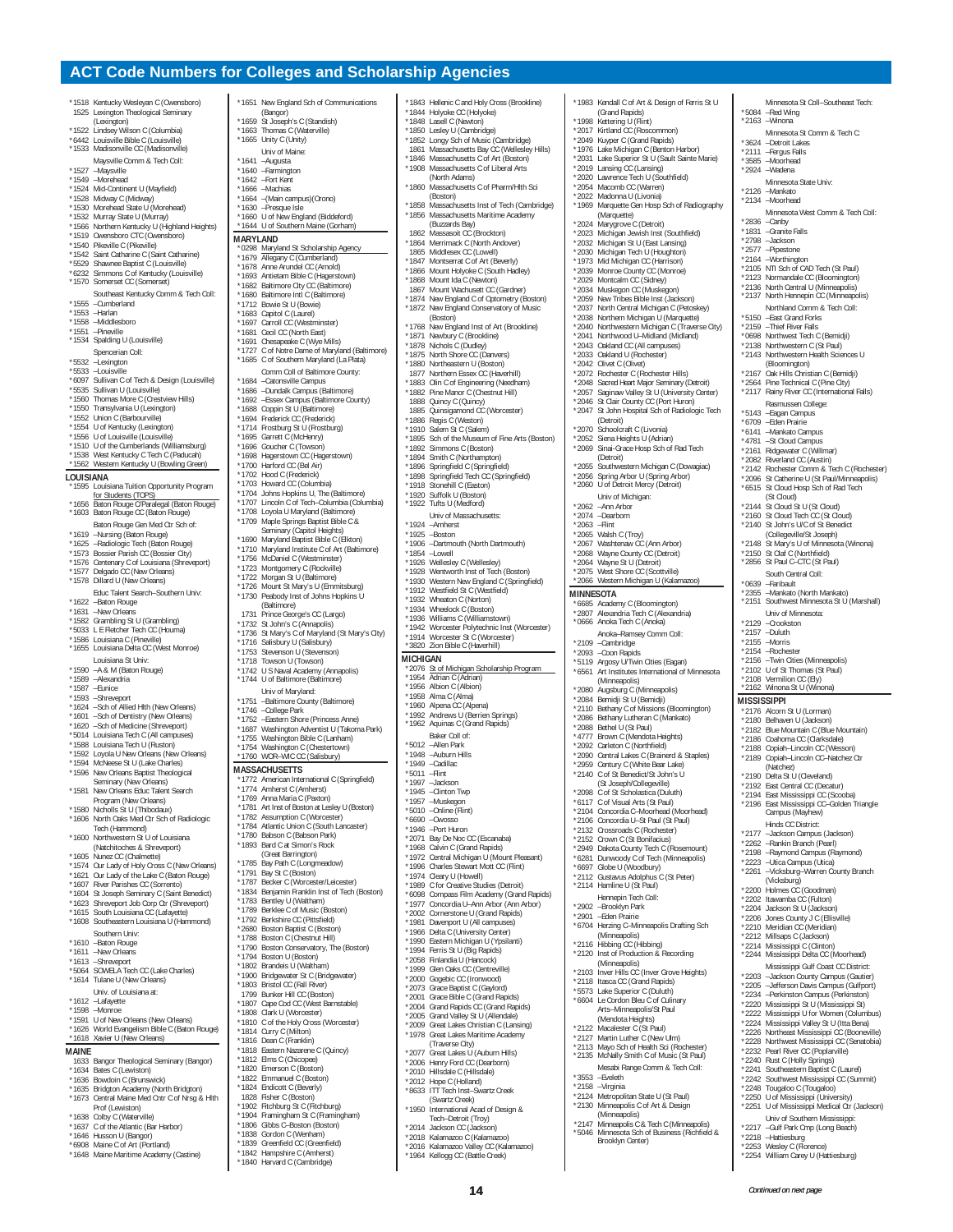**MISSOURI** \*2278 Avila U (Kansas City) \*2283 Baptist Bible C (Springfield) \*2305 Barnes-Jewish C of Nrsg & Allied Hlth (St Louis)<br>
2266 Bryan C (Springfield)<br>
22312 Calvary Bible C (Kansas City)<br>
22397 Cass Career Cntr (Harrisonville)<br>
2297 Cass Career Cntr (Harrisonville)<br>
2268 Central Bible C (Springfield)<br>
2270 Central Methodist U (Faye \*5516 Colorado Tech U (North Kansas City) \*2276 Columbia C (Columbia) \*2280 Conception Seminary C (Conception) \*2286 Cottey C (Nevada) \*2367 Cox C (Springfield) \*2351 Cox Health Sys Sch of Radiologic Tech (Springfield) \*2289 Crowder C (Neosho) \*2290 Culver–Stockton C (Canton) \*2274 DeVry U (Kansas City) \*2292 Drury U (Springfield)<br>\*2294 East Central C (Union)<br>\*2296 Evangel U (Springfield)<br>\*2298 Fontbonne U (St Louis)<br>\*2369 Franklin Tech Center (Joplin)<br>\*2303 Gateway C of Evangelism (Florissant)<br>\*2302 Harris–Stowe St C (St \*2313 Jefferson C (Hillsboro) \*2277 Kansas City Art Institute (Kansas City) \*2402 L'Ecole Culinaire (St. Louis) \*2322 Lincoln U (Jefferson City) \*2324 Lindenwood U (St Charles) \*5105 Linn St Tech C (Linn) \*2318 Logan C of Chiropractic (Chesterfield) \*2310 Lutheran Sch of Nrsg (St Louis) \*2326 Maryville U of St Louis (St Louis) \*2327 Messenger C (Joplin) Metropolitan Comm Coll: \*2288 –Blue River (Independence) \*2273 –Business & Tech (Kansas City) \*2307 –Longview (Lee's Summit) \*2331 –Maple Woods (Kansas City) \*2341 –Penn Valley (Kansas City) \*2321 Midwestern Baptist Theological Seminary (Kansas City) \*2306 Mineral Area C (Park Hills) \*2323 Missouri Baptist U (St Louis) \*2304 Missouri Southern St U (Joplin) Missouri State Univ: \*2370 –Springfield \*2401 –West Plains \*2353 Missouri Tech (St Charles) \*2398 Missouri U of Sci & Tech (Rolla) \*2330 Missouri Valley C (Marshall) \*2344 Missouri Western St U (St Joseph) \*2332 Moberly Area CC (Moberly) \*2378 North Central Missouri C (Trenton) \*2338 Northwest Missouri St U (Maryville) \*2279 Ozark Christian C (Joplin) \*2335 Ozarks Tech CC (Springfield) \*2340 Park U (Parkville) \*2387 Pike-Lincoln Tech Center (Eolia) \*2385 Professional Massage Training Cntr (Springfield) \*5367 Ranken Tech C (St Louis) \*2347 Research C of Nrsg (Kansas City) \*2342 Rockhurst U (Kansas City) \*6693 Rolla Tech Inst/Center (Rolla) \*2281 St Charles CC (Cottleville) \*2271 St John's Sch of Radiology (Springfield) \*2334 St Louis Christian C (Florissant) \*2346 St Louis C of Pharmacy (St Louis) St Louis Comm Coll at: \*2297 –Florissant Valley (St Louis) \*2299 –Forest Park (St Louis) \*2328 –Meramec (St Louis) \*2360 –Wildwood \*2352 St Louis U (St Louis) \*2357 St Luke's C (Kansas City) \*2375 Southeast Missouri Hosp C of Nrsg & Hlth Sci (Cape Girardeau) \*2366 Southeast Missouri St U (Cape Girardeau) \*2368 Southwest Baptist U (Bolivar) \*2371 Springfield C (Springfield) \*2356 State Fair CC (Sedalia) \*2374 Stephens C (Columbia) \*2372 Three Rivers CC (Poplar Bluff) \*2336 Truman State U (Kirksville) \*2272 U of Central Missouri (Warrensburg) Univ of Missouri: \*2382 –Columbia \*2380 – Kansas City<br>\*2383 – St Louis \*2383 –St Louis \*2386 Washington U in St Louis (St Louis) \*2388 Webster U (St Louis) \*2390 Wentworth Military Academy (Lexington) \*2392 Westminster C (Fulton) \*2394 William Jewell C (Liberty) \*2396 William Woods U (Fulton) **MONTANA**<br>\*2408 Carroll C (Helena)<br>\*2403 Chief Dull Knife C (Lame Deer)<br>\*2414 Dawson CC (Glendive)<br>\*2417 Flathead Valley CC (Kalispell) \*2432 –C of Tech–Great Falls

- 
- 
- \*2412 Miles CC (Miles City) \*2421 Montana Bible C (Bozeman) Montana State Univ:
- \*2416 –Billings
- \*2420 –Bozeman

\*2424 –Northern (Havre) \*2418 Montana Tech of the U of Montana (Butte) \*2426 Rocky Mountain C (Billings) \*2410 U of Great Falls (Great Falls) Univ of Montana: \*2422 –Missoula \*2425 –Helena C of Tech (Helena) \*2428 –Western (Dillon) \*2427 Yellowstone Baptist C (Billings) **NEBRASKA** \*6568 Alegent Health Sch of Radiologic Tech (Omaha) \*2437 Bellevue U (Bellevue) \*2438 BryanLGH C of Health Sci (Lincoln) Central Comm Coll: \*2475 –Columbus Campus \*6369 –Grand Island Campus \*6214 –Hastings Campus \*2466 Chadron St C (Chadron) \*2436 Clarkson C (Omaha) \*2440 C of St Mary (Omaha) \*2442 Concordia U (Seward) \*2444 Creighton U (Omaha) \*2446 Dana C (Blair) \*2448 Doane C (Crete) \*2454 Grace U (Omaha) \*2456 Hastings C (Hastings) \*2451 ITT Tech Inst–Omaha (Omaha) Kaplan Univ:  $*4788$  –Lincoln \*5572 –Omaha \*2457 Little Priest Tribal C (Winnebago) \*2460 McCook CC (McCook) \*2447 Metropolitan CC (Omaha) \*2491 Mid–Plains CC (North Platte) \*2462 Midland Lutheran C (Fremont) \*2434 Nebraska Byrd Scholars Program, The (Lincoln) \*2473 Nebraska Christian C (Papillion) \*2458 Nebraska C Tech Ag (Curtis) \*2465 Nebraska Methodist C (Omaha) \*2474 Nebraska Wesleyan U (Lincoln)<br>\*2476 Northeast CC (Norfolk)<br>\*2470 Peru St C (Peru)<br>\*2471 St Gregory the Great Seminary (Seward) Southeast Comm Coll: \*2441 –Beatrice Campus \*4787 –Lincoln Campus \*4789 –Milford Campus \*2463 Summit Christian C (Gering) \*2480 Union C (Lincoln) Univ of Nebraska at: \*2468 –Kearney \*2482 –Lincoln \*2464 –Omaha \*6429 Vatterott C (Omaha) \*2472 Wayne St C (Wayne) \*2478 Western Nebraska CC (Scottsbluff & Sidney) \*2484 York C (York) **NEVADA** \*2488 Art Inst of Las Vegas, The (Henderson) \*2498 C of Southern Nevada (Las Vegas) \*2493 Great Basin C (Elko) \*4898 International Acad of Design & Tech (Henderson) \*6603 Le Cordon Bleu C of Culinary Arts (Las Vegas) 2500 Morrison U (Reno) \*2486 Nevada St C (Henderson) \*2497 Sierra Nevada C (Incline Village) \*2499 Truckee Meadows CC (Reno) \*2496 U of Nevada–Las Vegas (Las Vegas) \*2494 U of Nevada–Reno (Reno) \*2495 Western Nevada CC (Carson City) **NEW HAMPSHIRE** \*2528 Chester C of New England (Chester) \*2506 Colby–Sawyer C (New London) \*2525 Daniel Webster C (Nashua) \*2508 Dartmouth C (Hanover) \*2509 Franklin Pierce C (Rindge) 2530 Great Bay CC (Stratham) \*2503 Hesser C (Manchester) \*2510 Keene St C (Keene) \*2527 Lakes Region CC (Laconia) \*2511 Magdalen C (Warner) \*2507 Manchester CC (Manchester) 2523 Nashua CC (Nashua) \*2513 New England C (Henniker) 2516 NHTI-Concord's CC (Concord) \*2518 Plymouth St U (Plymouth) \*2529 River Valley CC (Claremont) \*2520 Rivier C (Nashua) \*2522 St Anselm C (Manchester) \*2514 Southern New Hampshire U (Manchester) \*2531 Thomas More C of Liberal Arts (Merrimack) \*2524 U of New Hampshire (Durham) 2517 White Mountains CC (Berlin) **NEW JERSEY** 2539 Atlantic Cape CC (Mays Landing) 2541 Bergen CC (Paramus)

> Berkeley College: \*2578 –Bergen (Paramus) \*2576 –West Paterson

\*2579 –Woodbridge \*2540 Bloomfield C (Bloomfield) 2553 Brookdale CC (Lincroft) 2543 Burlington County C (Pemberton)

2542 Caldwell C (Caldwell) \*2545 Camden County C (Blackwood) \*2544 Centenary C (Hackettstown) \*2535 Cittone Inst, The–Edison (Edison) \*2614 C of New Jersey, The (Ewing) \*2546 C of St Elizabeth (Morristown) 2549 County C of Morris (Randolph) \*2558 DeVry C of Tech (North Brunswick) \*2550 Drew U (Madison) \*2551 Essex County C (Newark) Fairleigh Dickinson Univ: \*2574 –Edward Williams C (Hackensack) \*2552 –All Other Campuses \*2559 Felician C (Lodi) \*2562 Georgian Court U (Lakewood) \*2561 Gloucester County C (Sewell) \*2575 Helene Fuld Sch of Nrsg (Blackwood) \*2582 Kean U (Union) \*2536 Lincoln Tech Inst (Mahwah) 2568 Mercer County CC (West Windsor) \*2571 Monmouth U (West Long Branch) \*2572 Montclair St U (Upper Montclair) %%%% Versey City U (Jersey City)<br>%%% New Jersey Garden St Scholarship<br>%2580 New Jersey Inst of Tech (Newark)<br>%2585 Ocean County C (Toms River)<br>%2585 Passaic County C (Cherson)<br>%2588 Parinceton U (Princeton) \*2591 Ramapo C of New Jersey (Mahwah) 2609 Raritan Valley CC (Somerville) \*2589 Richard Stockton C of New Jersey (Pomona) \*2590 Rider U (Lawrenceville) \*2560 Rowan U (Glassboro) \*2592 Rutgers U, The St U of New Jersey (New Brunswick) \*2604 St Peter's C (Jersey City) \*2602 Salem CC (Carneys Point) \*2606 Seton Hall U (South Orange) \*2599 Somerset Christian C (Zarephath) \*2538 Steno Tech Career Inst (Piscataway) \*2610 Stevens Inst of Tech (Hoboken) \*2612 Thomas A Edison St C (Trenton) \*2616 Union County C (Cranford) \*9597 U S Military Acad Prep Sch (Fort Monmouth) \*2619 Westminster Choir C of Rider U (Princeton) \*2584 William Paterson U (Wayne) **NEW MEXICO**<br>\*2629 Albuquerque Job Corps Ctr<br>6 (Albuquerque)<br>\*5090 Armand Hammer United World C<br>\*5090 Armand Hammer United World C<br>\*2631 Clovis CC (Clovis)<br>\*2638 C of Santa Fe (Santa Fe)<br>\*2648 C of Santa Fe (Santa Fe) \*2636 Eastern New Mexico U (Portales) \*2647 Eastern New Mexico U–Roswell CC (Roswell) \*2654 Inst of American Indian Arts (Santa Fe) \*2628 Luna CC (Las Vegas) \*2641 Mesalands CC (Tucumcari) \*2640 New Mexico Highlands U (Las Vegas) \*2643 New Mexico J C (Hobbs) \*2644 New Mexico Military Inst (Roswell) New Mexico St Univ: \*2630 –Alamogordo Branch \*2632 –Carlsbad Branch \*2651 –Dona Ana Branch CC (Las Cruces) \*2645 –Grants Branch \*2638 –Main Campus (Las Cruces) \*2642 New Mexico Tech (Socorro) \*2639 Northern New Mexico C (Espanola) \*2649 St John's C (Santa Fe) \*2637 San Juan C (Farmington) \*2660 Santa Fe CC (Santa Fe) \*6961 Southwestern Indian Polytechnic Inst (Albuquerque) \*2650 U of New Mexico (Albuquerque and All Branches) \*2633 U of the Southwest (Hobbs) \*2646 Western New Mexico U (Silver City) **NEW YORK** \*2664 Adelphi U (Garden City) \*2667 Adirondack CC (Queensbury) \*2672 Albany C of Pharmacy & Health Sci (Albany) \*2910 Alfred St C (Alfred) \*2666 Alfred U (Alfred) \*2669 American Academy McAllister Inst Funeral Serv (New York) \*2663 American Academy of Dramatic Arts (New York) \*2671 American Musical and Dramatic Academy (New York) \*2670 Arnot Ogden Medical Ctr Sch Nrsg (Elmira) \*2834 Art Inst of New York City, The (New York) \*2674 Bard C (Annandale–on–Hudson) \*2718 Barnard C–Columbia U (New York) Berkeley College: \*2688 –New York City \*2695 –Westchester (White Plains) \*2677 Bible Baptist Institute and C (Hudson Falls) \*2956 Binghamton U (Binghamton) Briarcliffe Coll: \*2708 –Bethpage

\*2661 –Albany \*2676 –Buffalo \*2681 –Greece (Rochester) \*2682 –Henrietta (Rochester) \*2861 –Syracuse \*2690 Canisius C (Buffalo) \*2668 Cayuga County CC (Auburn) \*2696 Cazenovia C (Cazenovia) \*2950 City U of New York: (New York) –Bernard Baruch C –Borough of Manhattan CC –Bronx CC –Brooklyn C –City C –C of Staten Island –Hostos CC –Hunter C –John Jay C of Criminal Justice –Kingsborough CC –LaGuardia CC –Lehman C –Medger Evers C –New York City Tech C –Queens C –Queensborough CC –York C \*2698 Clarkson U (Potsdam) \*2694 Clinton CC (Plattsburgh) \*2702 Colgate U (Hamilton) \*2823 C of Mount St Vincent (Riverdale) \*2712 C of New Rochelle, The (New Rochelle) \*2714 C of St Rose (Albany) \*2986 C of Westchester, The (White Plains) \*2715 Columbia–Greene CC (Hudson) Columbia Univ: \*2718 –Barnard C (New York) \*2717 –Columbia C (New York) \*2721 –Continuing Educ & Special Programs (New York) \*2719 –S of Engn & App Sci (New York) \*2716 –S of General Studies (New York) \*2722 Concordia C (Bronxville) \*2724 Cooper Union (New York) \*2726 Cornell U (Ithaca) \*2727 Corning CC (Corning) \*2865 Crouse Hosp Sch Nrsg (Syracuse) \*2728 Culinary Inst of America (Hyde Park) \*2874 Daemen C (Amherst) \*2710 Davis C (Johnson City) \*2733 DeVry C of New York (Long Island City) \*2730 Dominican C (Orangeburg) \*2665 Dowling C (Oakdale) \*2731 Dutchess CC (Poughkeepsie) \*2732 D'Youville C (Buffalo) \*2734 Eastman Sch of Music (Rochester) \*2739 Ellis Hospital Sch of Nrsg (Schenectady) \*2736 Elmira C (Elmira) \*2742 Erie CC–City (Buffalo) \*2740 Erie CC–North (Williamsville) \*2741 Erie CC–South (Orchard Park) \*2828 Eugene Lang C (New York) \*2744 Fashion Inst of Tech (New York) \*2704 Finger Lakes CC (Canandaigua) \*2745 Five Towns C (Dix Hills) \*2748 Fordham U (Bronx) \*2749 Fulton–Montgomery CC (Johnstown) \*2751 Genesee CC (Batavia) \*2747 Global C of LIU (Brooklyn) \*2755 Globe Inst of Tech (New York) \*2754 Hamilton C (Clinton) \*2756 Hartwick C (Oneonta) \*2765 Herkimer County CC (Herkimer) \*2759 Hilbert C (Hamburg) \*2758 Hobart & William Smith Colleges (Geneva) \*2760 Hofstra U (Hempstead) \*2766 Houghton C (Houghton) \*2768 Hudson Valley CC (Troy) \*2762 Inst of Design & Construction (Brooklyn) \*2770 Iona C (New Rochelle) \*2772 Ithaca C (Ithaca) \*2774 Jamestown CC (Jamestown) \*2775 Jefferson CC (Watertown) \*2787 Katharine Gibbs Sch (Melville) \*2700 Katharine Gibbs Sch (New York) \*2782 Keuka C (Keuka Park) \*2784 King's C, The (New York) \*2790 Le Moyne C (Syracuse) \*4807 LIM C (New York) \*2776 List C–Jewish Theological Seminary (New York) Long Island Univ: -Brooklyn Campus \*2687 –CW Post Campus (Brookville) \*2747 –Global C (Brooklyn) \*2796 Manhattan C (Riverdale) \*2809 Manhattan Sch of Music (New York) \*2800 Manhattanville C (Purchase) \*2803 Maria C of Albany (Albany) \*2804 Marist C (Poughkeepsie) \*2811 Marymount Manhattan C (New York) \*2822 Medaille C (Buffalo) \*2814 Mercy C (Dobbs Ferry) \*2818 Mohawk Valley CC (Utica) \*2820 Molloy C (Rockville Centre) \*2821 Monroe CC (Rochester) \*2819 Mount St Mary C (Newburgh) \*2825 Nassau CC (Garden City) \*2824 National Inst for the Deaf (Rochester)

\*2826 Nazareth C of Rochester (Rochester)

\*2684 Broome CC (Binghamton) Bryant and Stratton College:

\*2881 New York Conservatory for Dramatic Arts (New York) \*2837 New York Film Acad (New York) \*2832 New York Inst of Tech (Old Westbury) \*2829 New York Sch of Interior Design (New York)<br>\*2838 New York U (New York) \*2838 New York U (New York) \*2843 Niagara County CC (Sanborn) \*2842 Niagara U (Niagara University) \*2864 North Country CC (Saranac Lake) \*2846 Nyack C (Nyack) \*2847 Onondaga CC (Syracuse) \*2848 Orange County CC (Middletown) Pace Univ at: \*2852 –New York City \*2855 –Pleasantville \*2854 Parsons Sch of Design (New York) \*2858 Paul Smith's C (Paul Smiths) \*2860 Polytechnic Inst of NYU (Brooklyn) \*2862 Pratt Institute (Brooklyn) \*2863 Pratt at Munson-Williams–Proctor (Utica) \*2866 Rensselaer Polytechnic Inst (Troy) \*2868 Roberts Wesleyan C (Rochester) \*2870 Rochester Inst of Tech (Rochester) \*2873 Rockland CC (Suffern) \*2876 Russell Sage C (Troy) \*2779 Sage C of Albany (Albany) \*2882 St Bonaventure U (St Bonaventure) \*2989 St Elizabeth C of Nrsg (Utica) \*2884 St Francis C (Brooklyn) \*2886 St John Fisher C (Rochester) \*2888 St John's U (Jamaica) \*2844 St John's U of Staten Island (Staten Island) St Joseph's Coll: \*2890 –Brooklyn \*2923 –Suffolk (Patchogue) \*2835 St Joseph's C of Nrsg (Syracuse) \*2896 St Lawrence U (Canton) \*2897 St Thomas Aquinas C (Sparkill) \*2904 Sarah Lawrence C (Bronxville) \*2892 Schenectady County CC (Schenectady) \*2895 Sch of Visual Arts (New York) \*2878 Siena C (Loudonville) \*2905 Simmons Inst of Funeral Srvc (Syracuse) \*2906 Skidmore C (Saratoga Springs) State Univ of New York: \*2910 –Alfred St C (Alfred) \*2918 –at Farmingdale \*2938 –at New Paltz \*2946 –at Potsdam \*2956 –Binghamton U \*2928 –Coll at Brockport \*2930 –Coll at Buffalo \*2932 –Coll at Cortland \*2934 –Coll at Fredonia \*2936 –Coll at Geneseo \*2939 –Coll at Old Westbury \*2940 –Coll at Oneonta \*2942 –Coll at Oswego \*2944 –Coll at Plattsburgh \*2931 –Coll at Purchase \*2914 –Coll of Ag/Tech at Cobleskill \*2920 –Coll of Ag/Tech at Morrisville \*2948 –C Envir Sci/Forestry (Syracuse) \*2912 –Coll of Tech at Canton \*2916 –Coll of Tech at Delhi \*2737 –Empire St Coll (Saratoga Springs) \*2996 –Health Sci Ctr (Brooklyn) \*2953 –Inst of Tech at Utica/Rome \*2954 –Maritime College (Throggs Neck) \*2981 –Upstate Medical U (Syracuse) \*2952 –Stony Brook U \*2926 –U at Albany \*2978 –U at Buffalo \*2952 Stony Brook U (Stony Brook) \*2965 Suffolk County CC (Selden) \*2967 Sullivan County CC (Loch Sheldrake) \*2968 Syracuse U (Syracuse) \*2963 Tompkins–Cortland CC (Dryden) \*2961 Touro C (Brooklyn) \*2964 Trocaire C (Buffalo) \*2971 Ulster County CC (Stone Ridge) \*2970 Union C (Schenectady) \*2974 U S Merchant Marine Academy (Kings Point) \*2976 U S Military Academy (West Point) \*2926 U at Albany (Albany) \*2978 U at Buffalo (Buffalo) \*2980 U of Rochester (Rochester) \*2973 Utica C (Utica) \*6361 Utica Sch of Commerce (Utica) \*2982 Vassar C (Poughkeepsie) \*2699 Vaughn C of Aeronautics & Tech (Flushing) \*2983 Villa Maria C–Buffalo (Buffalo) \*2984 Wagner C (Staten Island)<br>\*2987 Webb Inst (Glen Cove) \*2987 Webb Inst (Glen Cove) \*2988 Wells C (Aurora) \*2990 Westchester CC (Valhalla) \*2991 Word of Life Bible Institute (Pottersville) \*2992 Yeshiva U (New York) **\*3157 Alamance CC (Graham)**<br>\*3053 Ambassador Baptist C (Lattimore)<br>\*3062 Appalachian St U (Boone)<br>\*3064 Art Institute of Charlotte, The (Charlotte)<br>\*3064 Art Institute of Charlotte, The (Charlotte)<br>\*3063 Asheville Buncomb \*3068 Barber–Scotia C (Concord) \*3066 Barton C (Wilson) \*3070 Belmont Abbey C (Belmont) \*3072 Bennett C (Greensboro)

\*2709 –Patchogue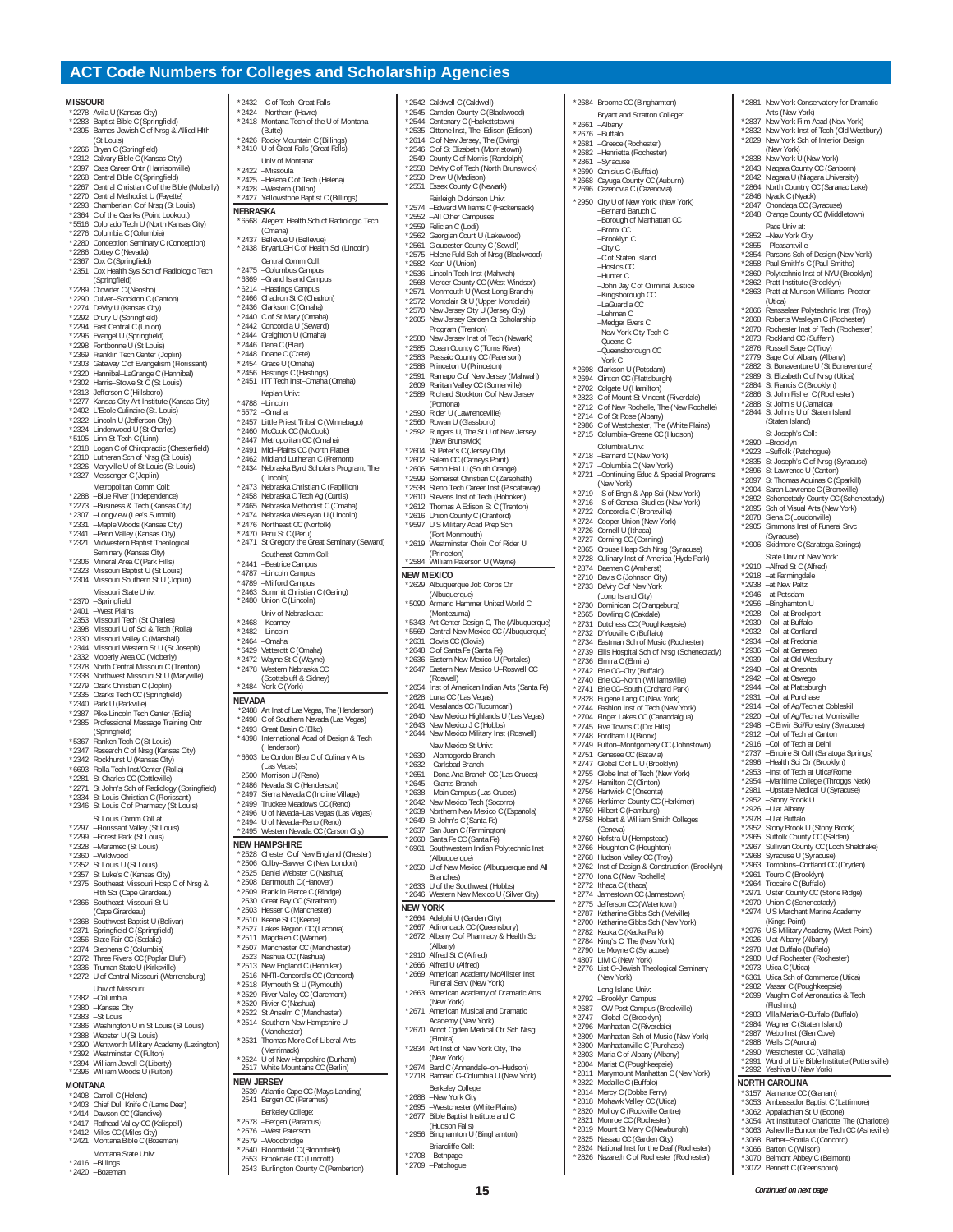\*3071 Bladen CC (Dublin) \*3074 Brevard C (Brevard) \*3121 Cabarrus C of Hlth Sciences (Concord) \*3075 Caldwell CC & Tech Inst (Hudson) \*3091 Calvary Baptist Bible C (King) \*3076 Campbell U (Buies Creek) \*3185 Cape Fear CC (Wilmington) \*3180 Carolina Christian C (Winston–Salem) \*3056 Carolinas C of Health Sciences (Charlotte) 3078 Carteret CC (Morehead City) \*3080 Catawba C (Salisbury) \*3079 Catawba Valley CC (Hickory) \*3082 Central Carolina CC (Sanford) \*3081 Central Piedmont CC (Charlotte) \*3084 Chowan U (Murfreesboro) 6637 Cleveland CC (Shelby) \*3083 Coastal Carolina CC (Jacksonville) \*3085 C of the Albemarle (Elizabeth City) \*3182 Craven CC (New Bern) \*3086 Davidson C (Davidson) \*3087 Davidson County CC (Lexington) \*3088 Duke U (Durham) 5563 Durham Tech CC (Durham) \*3094 East Carolina U (Greenville)<br>\*3095 Elizabeth City St U (Elizabeth City)<br>\*3096 Elon U (Elon)<br>\*3098 Fayetteville St U (Fayetteville)<br>\*3098 Faryetteville Tech CC (Vayetteville)<br>\*3099 Forsyth Tech CC (Winston-Salem)<br>\*310 \*3165 Gaston C (Dallas) \*3104 Greensboro C (Greensboro) \*3106 Guilford C (Greensboro) \*5134 Guilford Tech CC (Jamestown) \*3108 High Point U (High Point) \*3109 Isothermal CC (Spindale) \*3111 James Sprunt CC (Kenansville) \*3110 John Wesley C (High Point) \*3051 Johnson & Wales U–Charlotte (Charlotte) \*3112 Johnson C Smith U (Charlotte) \*3107 Johnston CC (Smithfield) \*3114 King's C (Charlotte) \*3116 Lees–McRae C (Banner Elk) \*3117 Lenoir CC (Kinston) \*3118 Lenoir–Rhyne U (Hickory) \*6528 Living U (Charlotte) \*3120 Livingstone C (Salisbury) \*3122 Louisburg C (Louisburg) \*3124 Mars Hill C (Mars Hill) \*3125 McDowell Tech CC (Marion) \*3188 Mercy Sch of Nrsg (Charlotte) \*3126 Meredith C (Raleigh) \*3127 Methodist U (Fayetteville) \*3153 Mid-Atlantic Christian U (Elizabeth City) 3128 Mitchell CC (Statesville) \*3129 Montgomery CC (Troy) \*3130 Montreat C (Montreat) \*3131 Mount Olive C (Mount Olive) \*3105 Nash CC (Rocky Mount) \*3050 Native American Bible C (Shannon) \*3060 North Carolina Agric & Tech St U (Greensboro) \*3132 North Carolina Central U (Durham) \*3133 North Carolina Sch of the Arts (Winston–Salem) \*3164 North Carolina St U at Raleigh (Raleigh) \*3135 North Carolina Wesleyan C (Rocky Mount) \*3136 Peace C (Raleigh) \*3140 Pfeiffer U (Misenheimer) \*3142 Piedmont Baptist C & Grad School (Winston–Salem) \*3101 Piedmont CC (Roxboro) \*3141 Pitt CC (Greenville) \*3148 Queens U of Charlotte (Charlotte) \*3147 Randolph CC (Asheboro) \*3144 Roanoke–Chowan CC (Ahoskie) \*3139 Robeson CC (Lumberton) \*3143 Rockingham CC (Wentworth) \*3145 Rowan–Cabarrus CC (Salisbury) \*3146 St Andrews Presbyterian C (Laurinburg) \*3152 St Augustine's C (Raleigh) \*3156 Salem C (Winston–Salem) \*3149 Sandhills CC (Pinehurst) \*3158 Shaw U (Raleigh) \*3061 South Piedmont CC (Polkton) \*3092 Southeastern C at Wake Forest (Wake Forest) \*3159 Southeastern CC (Whiteville) \*4327 Southeastern Free Will Baptist C (Wendell) \*6892 Southwestern CC (Sylva) \*3161 Surry CC (Dobson) \*3059 Tri–County CC (Murphy) Univ of North Carolina: \*3064 –Asheville \*3162 –Chapel Hill \*3163 –Charlotte \*3166 –Greensboro \*3138 –Pembroke \*3174 –Wilmington 3167 Vance–Granville CC (Henderson) \*3168 Wake Forest U (Winston–Salem) \*3177 Wake Tech CC (Raleigh) \*3170 Warren Wilson C (Asheville) \*3171 Wayne CC (Goldsboro) \*3172 Western Carolina U (Cullowhee) **NORTH DAKOTA** \*3196 Bismarck St C (Bismarck) \*3204 Dakota C at Bottineau (Bottineau) \*3210 Dickinson St U (Dickinson) \*3194 Fort Berthold CC (New Town) \*3200 Jamestown C (Jamestown) **OHIO**

6555 JZ Trend Acad Inc (Bismarck) \*3198 Lake Region St C (Devils Lake) \*3212 Mayville St U (Mayville) \*3197 Medcenter One Health Systems C of Nrsg (Bismarck) \*3214 Minot St U (Minot) \*3206 North Dakota St C of Science (Wahpeton) \*3202 North Dakota St U (Fargo) \*3215 Trinity Bible C (Ellendale) \*3191 Turtle Mountain CC (Belcourt) \*3193 United Tribes Tech C (Bismarck) \*3201 U of Mary (Bismarck) \*3218 U of N Dakota (Grand Forks) \*3216 Valley City St U (Valley City) \*3219 Williston St C (Williston) \*3227 Allegheny Wesleyan C (Salem) \*5592 Art Academy of Cincinnati (Cincinnati) \*6312 Art Inst of Ohio–Cincinnati, The (Cincinnati) \*3234 Ashland U (Ashland) \*3228 Aultman C of Nrsg & Hlth Sciences (Canton) \*3236 Baldwin–Wallace C (Berea) \*3230 Belmont Tech C (St Clairsville) \*3238 Bluffton U (Bluffton) \*3240 Bowling Green St U (Bowling Green) \*3253 Brown Mackie C (Cincinnati) \*3257 Bryant & Stratton C–Downtown (Cleveland) \*3242 Capital U (Columbus) \*3244 Case Western Reserve U (Cleveland) \*3245 Cedarville U (Cedarville) \*3365 Central Ohio Tech C (Newark) \*3246 Central St U (Wilberforce) \*6380 Chamberlain C of Nrsg (Columbus) \*3268 Chancellor U (Cleveland) \*3221 Chatfield C (St Martin) \*3252 Christ C of Nrsg & Hlth Sci (Cincinnati) \*3376 Christian Union Bible C (Greenfield) \*3248 Cincinnati Christian U (Cincinnati) \*3251 Cincinnati C of Mortuary Science (Cincinnati) \*5570 Cincinnati St Tech & CC (Cincinnati) \*3247 Clark St CC (Springfield) \*3243 Cleveland Institute of Art (Cleveland) \*3250 Cleveland Institute of Music (Cleveland) \*3358 Cleveland Scholarship Program (Cleveland) \*3270 Cleveland St U (Cleveland) \*3254 C of Mount St Joseph (Cincinnati) \*3260 C of Wooster (Wooster) \*3281 Columbus C of Art and Design (Columbus) \*3261 Columbus St CC (Columbus) \*3333 Comm Hospital Sch of Nrsg (Springfield) Cuyahoga Comm Coll: \*3259 –Eastern Cmp (Highland Hills) \*3263 –Metropolitan Cmp (Cleveland) \*3265 –Western Cmp (Parma) \*3264 Defiance C, The (Defiance) \*3266 Denison U (Granville) \*3309 DeVry U (Columbus) \*3269 ETI Technical C of Niles (Niles) \*3373 Eastern Gateway CC (Steubenville) \*3377 Edison St CC (Piqua) \*3319 Firelands Regional Med Cntr Sch of Nursing (Sandusky) \*3275 Franklin U (Columbus) \*6613 Galen C of Nrsg (Cincinnati) \*3325 God's Bible Sch and C (Cincinnati) \*3375 Good Samaritan C of Nrsg/Health Sci (Cincinnati) \*5171 Harrison C (All campuses) \*3278 Heidelberg U (Tiffin) \*3280 Hiram C (Hiram) \*3352 Hocking C (Nelsonville) \*4897 Hondros C (Westerville) \*3369 Huron Sch of Nrsg (Cleveland) \*3282 John Carroll U (University Heights) Kent State Univ: \*3284 –Kent \*3773 –Ashtabula Cmp \*3225 –E Liverpool Cmp \*3224 –Geauga Cmp (Burton) \*3354 –Salem Cmp \*3226 –Stark Cmp (Canton) \*3343 –Trumbull Cmp (Warren) \*3361 –Tuscarawas Cmp (New Philadelphia) \*3286 Kenyon C (Gambier) \*3279 Kettering C of Medical Arts (Kettering) \*3288 Lake Erie C (Painesville) \*3277 Lakeland CC (Kirtland) \*3287 Lorain County CC (Elyria) \*3598 Lourdes C (Sylvania) \*3289 Malone U (Canton) \*3599 Marietta Bible C (Marietta) \*3290 Marietta C (Marietta) \*3351 Marion Tech C (Marion) \*3292 MedCentral C of Nrsg (Mansfield) \*6321 Mercy C of Northwest Ohio (Toledo) \*3296 Miami–Jacobs Career C (Dayton) Miami Univ:

(Mount Vernon) \*3300 Muskingum C (New Concord) \*3255 National Inst Tech–Ohio (Cuyahoga Falls) \*3374 North Central St C (Mansfield) \*3315 Northeastern Ohio U C of Medicine (Rootstown) \*3356 Northwest State CC (Archbold) \*3302 Notre Dame C of Ohio (Cleveland) \*3304 Oberlin C (Oberlin) \*3273 Ohio Bible C (Conneaut) \*3249 Ohio Christian U (Circleville) \*3256 Ohio Dominican U (Columbus) \*6290 Ohio Inst of Photography & Tech (Dayton) \*3310 Ohio Northern U (Ada) \*3312 Ohio St U, The (All campuses) Ohio Univ: \*3314 –Athens \*3313 –Chillicothe Cmp \*3317 –Eastern Cmp (St Clairsville) \*3326 –Lancaster Cmp \*3370 –Southern Cmp (Ironton) \*3322 –Zanesville Cmp \*3316 Ohio Wesleyan U (Delaware) \*3318 Otterbein C (Westerville) Owens Comm Coll: \*3337 –Findlay \*3323 –Toledo \*3321 Pontifical C Josephinum (Columbus) \*3359 Rhodes St C (Lima) \*6619 Rosedale Bible C (Irwin) \*6578 School of Advertising Art (Kettering) \*3336 Shawnee St U (Portsmouth) \*3332 Sinclair CC (Dayton) \*3276 Southern St CC (Hillsboro) \*3345 Stark St C of Tech (Canton) \*3258 Steubenville, Franciscan U of (Steubenville) \*3347 Temple Baptist C (Cincinnati) \*3353 Terra CC (Fremont) \*3334 Tiffin U (Tiffin) \*3329 Trinity Hlth System Sch of Nrsg (Steubenville) \*3338 U of Akron (Akron) \*3267 U of Akron–Wayne C (Orrville) \*3340 U of Cincinnati (Cincinnati) \*3342 U of Dayton (Dayton) \*3272 U of Findlay (Findlay) \*6323 U of Northwestern Ohio (Lima) \*3324 U of Rio Grande (Rio Grande) \*3344 U of Toledo (Toledo) \*3346 Urbana U (Urbana) \*3348 Ursuline C (Pepper Pike) \*3349 Walsh U (North Canton) \*3367 Washington St CC (Marietta) \*3360 Wilberforce U (Wilberforce) \*3362 Wilmington C of Ohio (Wilmington) \*3364 Wittenberg U (Springfield) \*4899 World Harvest Bible C (Columbus) \*3295 Wright St U (Dayton) \*3366 Xavier U (Cincinnati) \*3368 Youngstown St U (Youngstown) \*3305 Zane St C (Zanesville) **OKLAHOMA** \*3389 Autry Tech Cntr (Enid) \*3380 Bacone C (Muskogee) \*5441 Caddo Kiowa Tech Cntr (Fort Cobb) \*3386 Cameron U (Lawton) \*5460 Canadian Valley Tech Cntr (El Reno) \*3430 Carl Albert St C (Poteau) \*3395 Central Tech Cntr–Drumright (Drumright) 6900 Cheyenne–Arapahoe Higher Educ Program (Concho) \*5457 Chisholm Trail Tech Cntr (Omega) \*3392 Connors St C (Warner) \*3394 East Central U (Ada) \*5442 Eastern Oklahoma Cnty Tech Cntr (Choctaw) \*3396 Eastern Oklahoma St C (Wilburton) \*3399 Family of Faith C (Shawnee) \*3391 Francis Tuttle Tech Cntr (Oklahoma City) \*5443 Gordon Cooper Tech Cntr (Shawnee) \*5444 Great Plains Tech Cntr (Lawton) \*5459 Green Country Tech Cntr (Okmulgee) \*4870 Herbert W Armstrong C (Edmond) \*5461 High Plains Tech Cntr (Woodward) \*3413 Hillsdale Free Will Baptist C (Moore) \*5446 Indian Capitol Tech Cntr (Muskogee) \*5447 Kiamichi Tech Cntr (Durant) \*3400 Langston U (Langston) \*5448 Meridian Tech Cntr (Stillwater) \*5449 Metro Tech Cntr (Oklahoma City)<br>\*4097 Mid-America Christian II \*4097 Mid-America Christian U (Oklahoma City) \*3401 Mid-America Tech Cntr (Wayne) \*5451 Mid-Del Tech Cntr (Midwest City) \*3405 Moore Norman Tech Cntr (Norman) \*3402 Murray St C (Tishomingo) \*5450 Northeast Tech Cntr (Afton) \*3406 Northeastern Oklahoma A&M C (Miami) \*3408 Northeastern St U (Tahlequah) Northern Oklahoma Coll: \*3409 –Enid \*3410 –Tonkawa \*5445 Northwest Tech Cntr (Alva) Northwestern Oklahoma St Univ:

\*3297 Mount Carmel C of Nrsg (Columbus) \*3298 Mount Union C (Alliance) \*3372 Mount Vernon Nazarene U

-Woodward \*3381 Oklahoma Baptist C and Institute (Oklahoma City) \*3414 Oklahoma Baptist U (Shawnee) \*3415 Oklahoma Christian U (Oklahoma City) \*3431 Oklahoma City CC (Oklahoma City)

\*3416 Oklahoma City U (Oklahoma City) \*3417 Oklahoma Missionary Baptist Seminary (Choctaw) \*3426 Oklahoma Panhandle St U (Goodwell) Oklahoma St Univ: \*3425 –Inst of Tech (Okmulgee) \*3423 –Oklahoma City \*3424 –Stillwater \*3387 Oklahoma Wesleyan U (Bartlesville) \*3427 Oral Roberts U (Tulsa) \*6624 Pioneer Technology Cntr (Ponca City) \*3447 Pontotoc Tech Cntr (Ada) \*5452 Red River Tech Cntr (Duncan) \*3398 Redlands CC (El Reno) \*3420 Rogers St U (Claremore) \*3403 Rose St C (Midwest City) \*6297 Sac & Fox Tribe of Oklahoma Higher Educ (Stroud) \*3432 St Gregory's U (Shawnee) \*3436 Seminole St C (Seminole) Southeastern Oklahoma St Univ: \*3438 –Durant -McCurtain Cnty (Idabel) \*3384 Southern Nazarene U (Bethany) \*3453 Southern Oklahoma Tech Cntr (Ardmore) \*5454 Southwest Tech Cntr (Altus) \*3439 Southwestern Christian U (Bethany) Southwestern Oklahoma St Univ: \*3434 –at Sayre<br>\*3440 –at Weath -at Weatherford \*6124 Spartan Sch of Aeronautics (Tulsa) \*5462 Tri County Tech Cntr (Bartlesville) \*3441 Tulsa CC (Tulsa) \*3419 Tulsa Tech Cntr–Southeast (Broken Arrow) \*3390 U of Central Oklahoma (Edmond) \*3442 U of Oklahoma (Norman) \*3418 U of Science and Arts of Oklahoma (Chickasha) \*3444 U of Tulsa (Tulsa) \*5455 Wes Watkins Tech Cntr (Wetumka) \*3378 Western Oklahoma St C (Altus) \*5467 Western Tech Cntr (Burns Flat) **OREGON**<br>\*3509 Art Inst of Portland, The (Portland)<br>\*3455 Blue Mountain CC (Pendleton)<br>\*3455 Clackamas CC (Oregon City) \*3461 Clatsop CC (Astoria) \*3458 Concordia U (Portland) \*0477 Corban C (Salem) \*3460 Eastern Oregon U (La Grande) \*3468 Eugene Bible C (Eugene) \*3462 George Fox U (Newberg) \*3463 Lane CC (Eugene) \*3503 Le Cordon Bleu C of Culinary Arts (Portland) \*3464 Lewis and Clark C (Portland) \*3466 Linfield C (McMinnville) \*3510 Linfield C–Portland Campus (Portland) \*3469 Linn–Benton CC (Albany) \*3470 Marylhurst U (Marylhurst) \*3473 Mount Hood CC (Gresham) \*3476 Multnomah U (Portland) \*3478 Northwest Christian U (Eugene) \*3471 Oregon C of Art & Craft (Portland) \*3484 Oregon Inst of Tech (Klamath Falls) \*3482 Oregon St U (Corvallis) \*3477 Pacific Northwest C of Art (Portland) \*3488 Pacific U (Forest Grove) 3489 Portland CC (Portland) \*3492 Portland St U (Portland) \*3494 Reed C (Portland) \*3496 Southern Oregon U (Ashland) \*3495 Southwestern Oregon CC (Coos Bay) \*3497 Treasure Valley CC (Ontario) 3502 Umpqua CC (Roseburg) \*3498 U of Oregon (Eugene) \*3500 U of Portland (Portland) \*3486 Warner Pacific C (Portland) \*3480 Western Oregon U (Monmouth) \*3504 Willamette U (Salem) **PENNSYLVANIA** \*3518 Albright C (Reading) \*3520 Allegheny C (Meadville) \*3521 Alvernia C (Reading) \*3524 Arcadia U (Glenside) \*3519 Art Inst of Philadelphia, The (Philadelphia) \*3522 Art Inst of Pittsburgh, The (Pittsburgh) \*5129 Art Inst Online, The (Pittsburgh) \*3523 Baptist Bible C of PA (Clarks Summit) \*3692 Bloomsburg U of Pennsylvania (Bloomsburg) \*3584 Bradley Acad for the Visual Arts (York) \*3727 Bryn Athyn C of the New Church (Bryn Athyn) \*3526 Bryn Mawr C (Bryn Mawr) \*3528 Bucknell U (Lewisburg) \*3529 Bucks County CC (Newtown) \*3527 Butler County CC (Butler) \*3532 Cabrini C (Radnor) \*3694 California U of Pennsylvania (California) \*3638 Carlow U (Pittsburgh) \*3534 Carnegie Mellon U (Pittsburgh) \*3536 Cedar Crest C (Allentown)

\*3535 Central Pennsylvania C (Summerdale) \*3538 Chatham U (Pittsburgh) \*3540 Chestnut Hill C (Philadelphia) \*3696 Cheyney U of Pennsylvania (Cheyney) Cittone Institute, The: \*3621 –Northeast Cmp (Philadelphia) \*3619 –Plymouth Meeting \*3698 Clarion U of Pennsylvania (Clarion) \*3699 Clarion U of Pennsylvania–Venango Cmp (Oil City) \*3541 CC of Allegheny County (All campuses) \*3545 CC of Beaver County (Monaca) \*3543 CC of Philadelphia (Philadelphia) \*3542 Delaware County CC (Media) \*3551 Delaware Valley C (Doylestown) \*3525 De Sales U (Center Valley) \*3623 DeVry U (Ft Washington) \*3550 Dickinson C (Carlisle) \*3556 Drexel U (Philadelphia) \*3560 Duquesne U (Pittsburgh) \*3700 East Stroudsburg U of Pennsylvania (East Stroudsburg) \*3562 Eastern U (St Davids) \*3702 Edinboro U of Pennsylvania (Edinboro) \*3568 Elizabethtown C (Elizabethtown) 6263 Erie Inst of Tech (Erie) \*3571 Faith Builders Educational Programs (Guys Mills) \*3574 Franklin and Marshall C (Lancaster) \*3576 Gannon U (Erie) \*3578 Geneva C (Beaver Falls) \*3580 Gettysburg C (Gettysburg) 3581 Gratz C (Melrose Park) \*3582 Grove City C (Grove City) \*3583 Gwynedd–Mercy C (Gwynedd Valley) \*3588 Harcum C (Bryn Mawr) \*3589 Harrisburg Area CC (Harrisburg) \*3637 Harrisburg U (Harrisburg) \*3590 Haverford C (Haverford) \*3592 Holy Family U (Philadelphia) \*3613 ITT Tech Inst (Pittsburgh) \*3596 Immaculata U (Immaculata) \*3704 Indiana U of Pennsylvania (Indiana) \*3597 Johnson C (Scranton) \*3600 Juniata C (Huntingdon) \*3602 Keystone C (La Plume) \*3604 King's C (Wilkes–Barre) \*3706 Kutztown U of Pennsylvania (Kutztown) \*3607 La Roche C (Pittsburgh) \*3608 La Salle U (Philadelphia) \*3605 Lackawanna C (Scranton) \*3606 Lafayette C (Easton) \*3707 Lancaster Bible C (Lancaster) \*3609 Lancaster Gen C of Nrsg & Hlth Sci (Lancaster) \*6294 Laurel Technical Inst (Sharon) \*3610 Lebanon Valley C (Annville) \*3611 Lehigh Carbon CC (Schnecksville) \*3612 Lehigh U (Bethlehem) \*3614 Lincoln U (Lincoln University) \*3708 Lock Haven U of Pennsylvania (Lock Haven) \*3622 Lycoming C (Williamsport) \*3625 Manna Bible Institute (Philadelphia) \*3628 Manor C (Jenkintown) \*3710 Mansfield U of Pennsylvania (Mansfield) \*3626 Marywood U (Scranton) \*3629 Mercyhurst C (Erie) \*3630 Messiah C (Grantham) \*3712 Millersville U of Pennsylvania (Millersville) \*3539 Misericordia U (Dallas) \*3641 Montgomery County CC (Blue Bell) \*3632 Moore C of Art & Design (Philadelphia) \*3634 Moravian C (Bethlehem) \*3635 Mount Aloysius C (Cresson) \*3640 Muhlenberg C (Allentown) \*3649 Neumann U (Aston) \*3645 Northampton CC (Bethlehem) \*3659 Peirce C (Philadelphia) \*3661 Penn View Bible Inst (Penns Creek) 3569 Pennsylvania C of Art & Design (Lancaster) \*3654 Pennsylvania C of Optometry (Philadelphia) \*3757 Pennsylvania C of Tech (Williamsport) \*3651 Pennsylvania Culinary Inst (Pittsburgh) \*3667 PA St Council Knights of Columbus \*3656 Penn State (All campuses) \*3658 Philadelphia Biblical U (Langhorne) \*3668 Philadelphia U (Philadelphia) \*3672 Pittsburgh Tech Inst (Oakdale) \*3530 Point Park U (Pittsburgh) \*3718 Reading Area CC (Reading) \*3719 Reading Hosp Sch of Nrsg (West Reading) \*3674 Robert Morris U (Moon Twp) \*3676 Rosemont C (Rosemont) \*3682 St Francis U (Loretto) \*3684 St Joseph's U (Philadelphia) \*3686 St Vincent C (Latrobe) \*3688 Seton Hill U (Greensburg) \*3714 Shippensburg U of Pennsylvania (Shippensburg) \*3716 Slippery Rock U of Pennsylvania (Slippery Rock) \*3728 South U (Pittsburgh) \*3720 Susquehanna U (Selinsgrove) \*3722 Swarthmore C (Swarthmore) \*3724 Temple U (Philadelphia)

\*3176 Wingate U (Wingate) \*3178 Winston–Salem St U (Winston–Salem)

\*3173 Western Piedmont CC (Morganton) \*3175 Wilkes CC (Wilkesboro) \*3179 Wilson CC (Wilson)

\*3294 –Oxford \*3303 –Hamilton Cmp \*3299 –Middletown Cmp

**16** Continued on next page

\*6546 Thaddeus Stevens C of Tech (Lancaster) \*3730 Thiel C (Greenville) \*3732 U of Pennsylvania (Philadelphia)

\*3412 –Alva \*3433 –Enid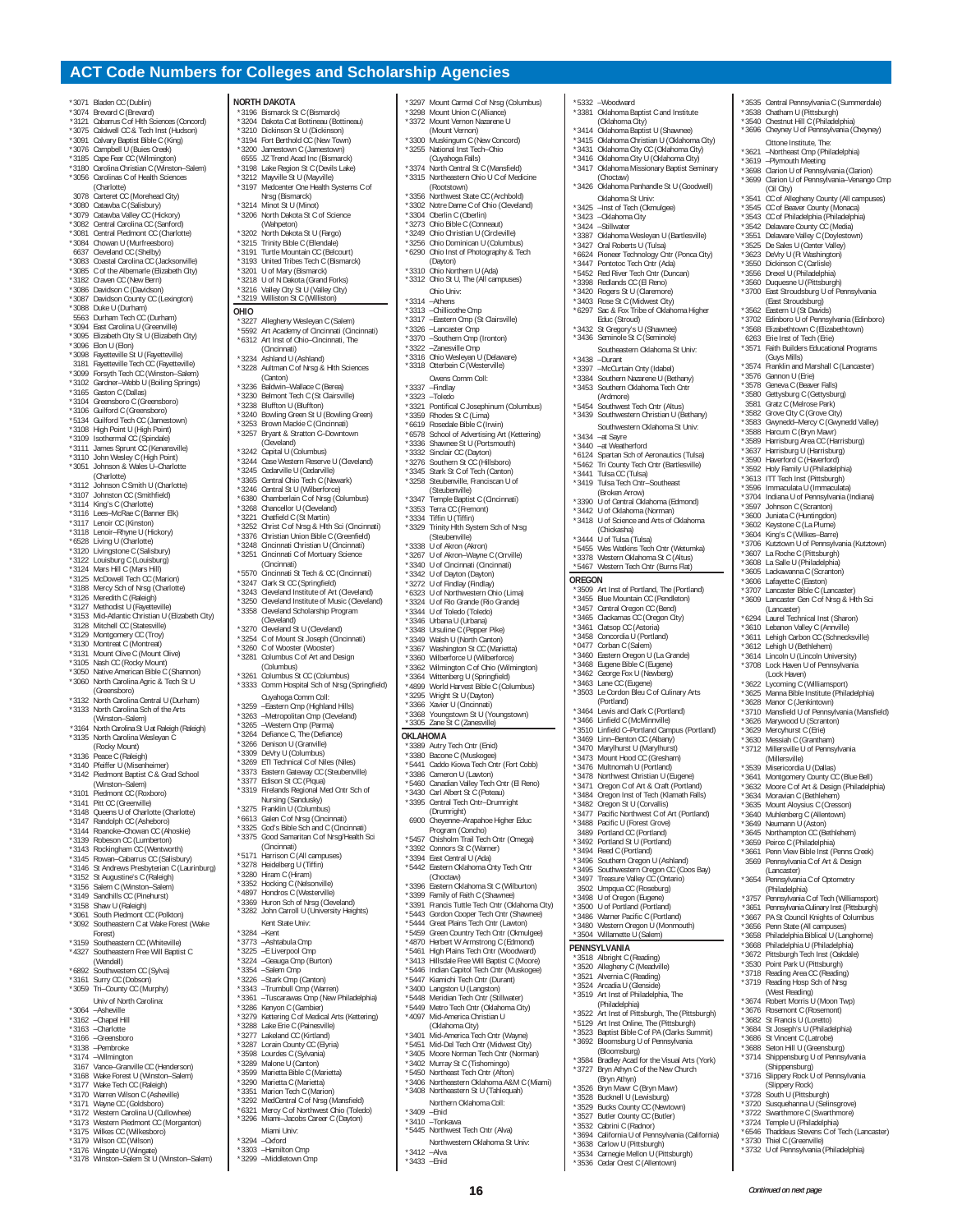\*3731 –Bradford \*3733 –Greensburg \*3735 –Johnstown \*3737 –Titusville \*3736 U of Scranton (Scranton) \*3664 U of the Arts, The (Philadelphia) \*3671 U of the Sciences in Philadelphia (Philadelphia) \*3738 Ursinus C (Collegeville) \*3643 Valley Forge Christian C (Phoenixville) \*3740 Valley Forge Military C (Wayne) \*3744 Villanova U (Villanova) \*3746 Washington and Jefferson C (Washington) \*3748 Waynesburg U (Waynesburg) \*3750 West Chester U of Pennsylvania (West Chester) \*3752 Westminster C (New Wilmington) \*3754 Westmoreland County CC (Youngwood) \*3652 Widener U (Chester) \*3756 Wilkes U (Wilkes–Barre) \*3758 Wilson C (Chambersburg) \*3762 York C of Pennsylvania (York) \*3764 YTI Career Inst (York) **RHODE ISLAND** \*3800 Brown U (Providence) \*3802 Bryant U (Smithfield) \*3811 CC of Rhode Island (Warwick) \*3804 Johnson & Wales U–Providence (Providence) \*3805 Katharine Gibbs Sch (Cranston) \*3806 Providence C (Providence) \*3810 Rhode Island C (Providence) \*3812 Rhode Island Sch of Design (Providence) \*3814 Roger Williams U (Bristol) \*3816 Salve Regina U (Newport) \*3818 U of Rhode Island (Kingston) **SOUTH CAROLINA** \*3824 Aiken Tech C (Aiken) \*3830 Allen U (Columbia) \*3826 American C of the Building Arts (North Charleston) \*3832 Anderson U (Anderson) \*6066 Art Inst of Charleston, The (Charleston) \*3834 Benedict C (Columbia) \*3836 Bob Jones U (Greenville) \*3877 Central Carolina Tech C (Sumter) \*3833 Charleston Southern U (Charleston) \*3838 Citadel, The Military C of SC (Charleston) \*3840 Claflin U (Orangeburg) \*3842 Clemson U (Clemson) \*3843 Coastal Carolina U (Conway) \*3844 Coker C (Hartsville) \*3846 C of Charleston (Charleston) \*3850 Columbia C (Columbia) \*3848 Columbia International U (Columbia) \*3852 Converse C (Spartanburg) \*3854 Erskine C (Due West) \*3857 Florence Darlington Tech C (Florence) \*3856 Francis Marion U (Florence) \*3858 Furman U (Greenville) \*3827 Greenville Tech C (Greenville) \*3863 Holmes Bible C (Greenville) \*3867 Horry–Georgetown Tech C (Conway) \*3860 Lander U (Greenwood) \*3862 Limestone C (Gaffney) \*6440 Medical U of South Carolina (Charleston) \*3869 Midlands Tech C (Columbia) \*3868 Morris C (Sumter) \*3870 Newberry C (Newberry) \*3872 North Greenville U (Tigerville) \*3839 Northeastern Tech C (Cheraw) \*3865 Orangeburg–Calhoun Tech C (Orangeburg) \*3829 Piedmont Tech C (Greenwood) \*3874 Presbyterian C (Clinton) \*6326 South Carolina Commission on Higher Ed (Columbia) \*3876 South Carolina St U (Orangeburg) \*3831 South U–Columbia (Columbia) \*3893 Southern Methodist C (Orangeburg) \*3837 Southern Wesleyan U (Central) \*3825 Spartanburg CC (Spartanburg) \*3878 Spartanburg Methodist C (Spartanburg) \*6114 Tech C of the Lowcountry (Beaufort) \*3883 Tri–County Tech C (Pendleton) \*3871 Trident Tech C (Charleston) Univ of S Carolina: \*3879 –Aiken \*3835 –Beaufort \*3880 –Columbia -Solumbia<br>-Fort Jackson (Columbia) \*3859 –Lancaster \*3881 –Salkehatchie (Allendale) \*3885 –Sumter \*3875 –Union \*3889 –Upstate (Spartanburg) \*3882 Voorhees C (Denmark) \*3884 Winthrop U (Rock Hill) \*3886 Wofford C (Spartanburg) \*3887 York Tech C (Rock Hill) **SOUTH DAKOTA** \*3902 Augustana C (Sioux Falls) \*3911 Avera Sacred Heart Sch Radiologic Tech (Yankton) \*3904 Black Hills St U (Spearfish) **TEXAS**

\*3913 Colorado Tech U (Sioux Falls) \*3910 Dakota St U (Madison) \*3906 Dakota Wesleyan U (Mitchell) \*6529 Globe U (Sioux Falls)

Univ of Pittsburgh: \*3734 –Pittsburgh

3903 Kilian CC (Sioux Falls) \*4957 Lake Area Tech Inst (Watertown) \*3917 McKennan Hosp Sch Radiologic Technology (Sioux Falls) \*4958 Mitchell Tech Inst (Mitchell) \*3914 Mount Marty C (Yankton) \*3915 National American U (Rapid City) \*3916 Northern St U (Aberdeen) \*3909 Ogalala Lakota C (Kyle) \*3918 Presentation C (Aberdeen) \*3899 Sanford USD Med Center Sch Radiological Tech (Sioux Falls) \*3921 Sinte Gleska U (Mission) \*3922 South Dakota Sch of Mines & Tech (Rapid City) \*3924 South Dakota St U (Brookings) \*6909 Southeast Tech Inst (Sioux Falls) \*3920 U of Sioux Falls (Sioux Falls) \*3928 U of South Dakota (Vermillion) \*4960 Western Dakota Tech Inst (Rapid City) **TENNESSEE** \*3941 American Baptist C (Nashville) \*3942 Aquinas C (Nashville) \*3943 Argosy U–Nashville (Nashville) \*3944 Austin Peay St U (Clarksville) \*3949 Baptist C of Hlth Sciences (Memphis) \*3946 Belmont U (Nashville) \*3948 Bethel U (McKenzie) \*4038 Bryan C (Dayton) \*3950 Carson–Newman C (Jefferson City) \*4041 Chattanooga St Tech CC (Chattanooga) \*3952 Christian Brothers U (Memphis) \*3955 Cleveland St CC (Cleveland) \*3953 Columbia St CC (Columbia) \*3995 Crichton C (Memphis) \*3959 Crown C of the Bible (Powell) \*3954 Cumberland U (Lebanon) \*3969 Dyersburg St CC (Dyersburg) \*3958 East Tennessee St U (Johnson City) \*3960 Fisk U (Nashville) \*3961 Free Will Baptist Bible C (Nashville) \*3962 Freed–Hardeman U (Henderson) \*3966 Hiwassee C (Madisonville) \*4040 International Acad of Design & Tech (Nashville) \*6279 ITT Technical Inst (Knoxville) \*3967 Jackson St CC (Jackson) \*3965 John A Gupton C (Nashville) \*3968 Johnson Bible C (Knoxville) \*3970 King C (Bristol) \*3972 Knoxville C (Knoxville) \*3974 Lambuth U (Jackson) \*3936 L'Ecole Culinaire–Memphis (Cordova) \*3976 Lane C (Jackson) \*3978 Lee U (Cleveland) \*3980 Le Moyne–Owen C (Memphis) \*3982 Lincoln Memorial U (Harrogate) \*3956 Lipscomb U (Nashville) \*3986 Martin Methodist C (Pulaski) \*3988 Maryville C (Maryville) \*3991 Memphis C of Art (Memphis) \*4009 Methodist Hosp Sch of Rad Tech (Memphis) \*2230 Mid–South Christian C (Memphis) \*3994 Middle Tennessee St U (Murfreesboro) \*3996 Milligan C (Milligan College) \*4003 Motlow St CC (Tullahoma) \*3945 Nashville Auto–Diesel C (Nashville) \*3983 Nashville St CC (Nashville) \*4033 New C Franklin (Franklin) \*4019 Northeast St Tech CC (Blountville) 3947 Nossi C of Art (Goodlettsville) \*3981 O'More C of Design (Franklin) \*4021 Pellissippi St Tech CC (Knoxville) 6435 Remington C (Memphis) \*4008 Rhodes C (Memphis) \*3985 Roane St CC (Harriman) \*5559 South C (Knoxville) \*4006 Southern Adventist U (Collegedale) \*4011 Southwest Tennessee CC (Memphis) \*4010 Tennessee St U (Nashville) \*4015 Tennessee Student Assistance Corp (Nashville) \*4012 Tennessee Tech U (Cookeville) \*4013 Tennessee Temple U (Chattanooga) \*4014 Tennessee Wesleyan C (Athens) \*4016 Trevecca Nazarene U (Nashville) \*4018 Tusculum C (Greeneville) \*4020 Union U (Jackson) \*3992 U of Memphis (Memphis) Univ of Tennessee: \*4022 –Chattanooga \*4030 –Health Science Center (Memphis) \*4026 –Knoxville \*4032 –Martin \*5554 –Med Center/Sch of Radiography (Knoxville) \*4043 –Talent Search (Knoxville) \*4024 U of the South (Sewanee) \*4036 Vanderbilt U (Nashville) \*6452 Visible School (Lakeland) \*4037 Volunteer St CC (Gallatin) \*4028 Walters St CC (Morristown) \*4027 Watkins C of Art & Design (Nashville) \*4042 Wm R Moore C of Technology (Memphis) \*4050 Abilene Christian U (Abilene) \*4054 Alvin CC (Alvin) \*4056 Amarillo C (Amarillo) \*4073 Amberton U (Garland) \*4057 Angelina C (Lufkin) \*4164 Angelo St U (San Angelo) \*4163 Arlington Baptist C (Arlington)

\*4075 Art Inst of Dallas, The (Dallas) \*4052 Art Inst of Houston, The (Houston) \*4058 Austin C (Sherman) \*4059 Austin CC Dist (Austin) \*4117 Austin Grad Sch of Theology (Austin) \*6088 BHS Sch of Medical Imaging Tech (San Antonio) \*4061 Bay Ridge Christian C (Kendleton) \*4063 Baylor C of Dentistry (Dallas) \*4062 Baylor U (Waco) \*4068 Blinn C (Brenham) \*4067 Brazosport C (Lake Jackson) \*4053 Brookhaven C (Farmers Branch) \*4087 Cedar Valley C (Lancaster) \*4081 Central Texas C (Killeen) \*4074 Cisco J C (Cisco) \*4076 Clarendon C (Clarendon) \*4064 Coastal Bend C (Beeville) \*4213 C at Southwestern, The (Fort Worth) \*4211 C of St Thomas More, The (Fort Worth) \*4084 C of the Mainland (Texas City) \*4046 Collin County CC Dist (McKinney) \*4069 Commonwealth Inst of Funeral Service (Houston) \*4124 Concordia U–Austin (Austin) \*4091 Criswell C, The (Dallas) \*4080 Dallas Baptist U (Dallas) \*6064 Dallas Christian C (Dallas) \*4077 Dallas Inst of Funeral Srvc (Dallas) \*4082 Del Mar C (Corpus Christi) DeVry University: \*4219 –Houston \*4083 –Irving \*4086 East Texas Baptist U (Marshall) \*4085 Eastfield C (Mesquite) \*4235 Education America–Fort Worth (Fort Worth) \*4079 El Centro C (Dallas) \*4090 El Paso CC (El Paso) \*4092 Frank Phillips C (Borger) \*6614 Galen C of Nrsg (San Antonio) \*4103 Galveston C (Galveston) \*4095 Grayson County C (Denison) \*4096 Hardin–Simmons U (Abilene) \*4047 Hendrick Med Cntr Sch Radiologic Tech (Abilene) \*4099 Hill C (Hillsboro) \*4101 Houston Baptist U (Houston) \*4105 Houston CC System (Houston) \*4100 Howard C (Big Spring) \*4102 Howard Payne U (Brownwood) \*4104 Huston–Tillotson U (Austin) \*4072 Industrial Distribution Scholars–U of Houston (Houston) \*4108 Jacksonville C (Jacksonville) \*4110 Jarvis Christian C (Hawkins) \*4112 Kilgore C (Kilgore) \*6551 Lamar St C–Port Arthur (Port Arthur) \*4114 Lamar U–Beaumont (Beaumont) \*4116 Laredo CC (Laredo) \*4118 Lee C (Baytown) \*4120 LeTourneau U (Longview) \*6751 Lincoln C of Tech–Grand Prairie (Grand Prairie) \*4122 Lon Morris C (Jacksonville) \*6422 Lone Star Baptist C (Mesquite) Lone Star College: \*4786 –CyFair (Cypress) \*4260 –Kingwood \*4262 –Montgomery (Conroe) \*4139 –North Harris (Houston) \*4261 –Tomball \*4123 Lubbock Christian U (Lubbock) \*4161 LULAC Rey Feo Scholarship Committee (San Antonio) \*4131 McLennan CC (Waco) \*4130 McMurry U (Abilene) \*4066 Memorial Hermann Baptist Beaumont Sch of Rad Tech (Beaumont) \*4265 Mexican American Catholic C (San Antonio) \*4127 Midland C (Midland) \*4132 Midwestern St U (Wichita Falls) \*4065 Minnie Stevens Piper Foundation (San Antonio) \*4089 Mountain View C (Dallas) \*4134 Navarro C (Corsicana) \*4094 North Central Texas C (Gainesville) \*4141 North Lake C (Irving) \*4147 Northeast Texas CC (Mount Pleasant) \*4126 Northwest Vista C (San Antonio) \*4135 Northwood U of Texas (Cedar Hill) \*4138 Odessa C (Odessa) \*5590 Our Lady of Corpus Christi (Corpus Christi) \*4140 Our Lady of the Lake U of San Antonio (San Antonio) \*4263 Palo Alto C (San Antonio) \*4144 Panola C (Carthage) \*4146 Paris J C (Paris) \*4151 Paul Quinn C (Dallas) \*4143 Permian Honor Scholarship Foundation (Odessa) \*4202 Prairie View A & M U (Prairie View) \*4060 Project STAY Scholarship (San Antonio) \*4150 Ranger C (Ranger) \*4152 Rice U (Houston) \*4153 Richland C (Dallas) \*4156 St Edward's U (Austin) \*4158 St Mary's U of San Antonio (San Antonio) \*4160 St Philip's C (San Antonio) \*4162 Sam Houston St U (Huntsville) \*4166 San Antonio C (San Antonio)

San Jacinto Coll: \*4167 –Central (Pasadena) \*4165 –North (Houston) \*4154 –South (Houston) \*4168 Schreiner U (Kerrville) \*4169 South Plains C (Levelland) \*5352 South Texas College (McAllen) \*4174 Southern Methodist U (Dallas) \*4176 Southwest Texas J C (Uvalde) \*4184 Southwestern Adventist U (Keene) \*4182 Southwestern Assemblies of God U (Waxahachie) \*4183 Southwestern Christian C (Terrell) \*4186 Southwestern U (Georgetown) \*4188 Stephen F Austin St U (Nacogdoches) \*4190 Sul Ross St U (Alpine) \*4204 Tarleton St U (Stephenville) Tarrant County Coll: \*4193 –Northeast Cmp (Hurst) \*4195 –Northwest Cmp (Fort Worth) \*4191 –South Cmp (Fort Worth) \*4192 Temple C (Temple) \*4194 Texarkana C (Texarkana) Texas A&M Univ: \*4198 –College Station \*4088 –Commerce \*4045 –Corpus Christi \*6592 –Galveston \*4215 –International (Laredo) \*4212 –Kingsville \*5350 –San Antonio \*4203 –Texarkana \*4205 Texas Chiropractic C (Pasadena) \*4206 Texas Christian U (Fort Worth) \*4210 Texas C (Tyler) \*4208 Texas Culinary Academy (Austin) \*4214 Texas Lutheran U (Seguin) \*4216 Texas Southern U (Houston) Texas State Tech Coll: \*4229 –Harlingen \*4207 –Marshall \*4109 –Waco \*5156 –West Texas (Sweetwater) \*4178 Texas St U–San Marcos (San Marcos) \*4220 Texas Tech U (Lubbock) \*4222 Texas Wesleyan U (Fort Worth) \*4224 Texas Woman's U (Denton) \*4181 Trinity Baptist Bible C (Arlington) \*4226 Trinity U (San Antonio) \*4098 Trinity Valley CC (Athens) \*4228 Tyler J C (Tyler) \*4234 U of Dallas (Irving) Univ. of Houston: \*4236 –Main Campus \*4170 –Downtown \*4255 –Victoria \*4106 U of Incarnate Word (San Antonio) \*4128 U of Mary Hardin–Baylor (Belton) \*4136 U of North Texas (Denton) \*6366 U of North Texas Dallas (Dallas) \*4238 U of St Thomas (Houston) Univ of Texas: \*4200 –Arlington \*4240 –Austin \*4218 –Brownsville \*4243 –Dallas (Richardson) \*4223 –El Paso \*4247 –Health Sci Ctr (San Antonio) \*4142 –Pan American (Edinburg) \*4225 –Permian Basin (Odessa) \*4239 –San Antonio \*4231 –Tyler \*4242 Vernon C (Vernon) \*4244 Victoria C (Victoria) \*4246 Wayland Baptist U (Plainview) \*4248 Weatherford C (Weatherford) \*4250 West Texas A&M U (Canyon) \*4172 Western Texas C (Snyder) \*4252 Wharton County J C (Wharton) \*4254 Wiley C (Marshall) **UTAH** \*4287 Argosy U–Salt Lake City (Draper) \*4266 Brigham Young U (Provo) College of Eastern Utah: \*4268 –Price \*4295 –San Juan Center (Blanding) \*4272 Dixie St C of Utah (St George) \*4270 LDS Business C (Salt Lake City) \*4283 Neumont U (South Jordan) \*4269 Provo C (Provo) \*4290 Salt Lake CC (Salt Lake City) \*4273 Snow C (Ephraim) \*4271 Southern Utah U (Cedar City) \*4286 Stevens Henager C–Ogden (Ogden) \*4288 Stevens Henager C–Orem (Orem) \*4274 U of Utah (Salt Lake City) \*4293 Utah Career C–Layton (Layton) \*4276 Utah St U (Logan) \*4278 Utah Valley U (Orem) \*4282 Weber St U (Ogden) \*4284 Westminster C (Salt Lake City) **VERMONT** \*4296 Bennington C (Bennington) \*4329 Burlington C (Burlington) \*4314 Castleton St C (Castleton) \*4298 Champlain C (Burlington) \*4320 C of Saint Joseph (Rutland) \*4299 CC of Vermont (Montpelier) \*4300 Goddard C (Plainfield) \*4302 Green Mountain C (Poultney) \*4316 Johnson St C (Johnson) \*4333 Landmark C (Putney)

\*4318 Lyndon St C (Lyndonville) \*4304 Marlboro C (Marlboro) \*4306 Middlebury C (Middlebury) \*4308 Norwich U (Northfield) \*4312 St Michael's C (Colchester) \*4310 Southern Vermont C (Bennington) \*6946 Sterling C (Craftsbury Common) \*4322 U of Vermont (Burlington) \*4323 Vermont Tech C (Randolph Center) **VIRGINIA** \*5345 Art Inst of Virginia Beach, The (Virginia Beach) \*4404 Art Inst of Washington, The (Arlington) \*4338 Averett U (Danville) 4341 Blue Ridge CC (Weyers Cave) \*4340 Bluefield C (Bluefield) \*4342 Bridgewater C (Bridgewater) \*4371 Bryant & Stratton C (Virginia Beach) 4354 Central Virginia CC (Lynchburg) \*4339 Christendom C (Front Royal) \*4345 Christopher Newport U (Newport News) \*4344 C of William and Mary (Williamsburg) 4349 Dabney S Lancaster CC (Clifton Forge) 4355 Danville CC (Danville) \*4408 DeVry U (Arlington) \*4348 Eastern Mennonite U (Harrisonburg) \*4350 Emory and Henry C (Emory) \*4352 Ferrum C (Ferrum) \*4357 George Mason U (Fairfax) \*4359 Germanna CC (Fredericksburg) \*4356 Hampden–Sydney C (Hampden–Sydney) \*4358 Hampton U (Hampton) \*4360 Hollins U (Roanoke) \*4362 J Sargeant Reynolds CC (Richmond) \*4370 James Madison U (Harrisonburg) \*4367 Jefferson C of Health Sciences (Roanoke) 4363 John Tyler CC (Chester) \*4364 Liberty U (Lynchburg) \*4366 Longwood U (Farmville) 4377 Lord Fairfax CC (Middletown) \*4368 Lynchburg C (Lynchburg) \*4374 Mary Baldwin C (Staunton) \*4378 Marymount U (Arlington) 4376 Mountain Empire CC (Big Stone Gap) \*4382 National Business C (Roanoke) 4361 New River CC (Dublin) \*4425 Norfolk St U (Norfolk) \*4347 Old Dominion U (Norfolk) \*4383 Patrick Henry C (Purcellville) \*4415 Patrick Henry CC (Martinsville) \*4385 Paul D. Camp CC (Franklin) \*4384 Piedmont Virginia CC (Charlottesville) \*4422 Radford U (Radford) \*4388 Randolph C (Lynchburg) \*4386 Randolph–Macon C (Ashland) \*6738 Regent U (Virginia Beach) \*4346 Richard Bland C (Petersburg) \*4392 Roanoke C (Salem) \*4394 St Paul's C (Lawrenceville) \*4396 Shenandoah U (Winchester) \*4400 Southern Virginia U (Buena Vista) 4337 Southside Virginia CC (Alberta) \*4401 Southwest Virginia CC (Richlands) \*4423 Stratford U (Falls Church) \*4406 Sweet Briar C (Sweet Briar) \*4407 Thomas Nelson CC (Hampton) \*4353 Tidewater CC (Portsmouth) \*4334 U of Management & Tech (Arlington) \*4414 U of Mary Washington (Fredericksburg) \*6752 U of Northern Virginia (Manassas) \*4410 U of Richmond (Richmond) \*4412 U of Virginia–Main Campus (Charlottesville) \*4343 U of Virginia's C at Wise (Wise) \*4379 Virginia Commonwealth U (Richmond) \*4433 Virginia Highlands CC (Abingdon) \*4416 Virginia Intermont C (Bristol) \*4418 Virginia Military Inst (Lexington) \*4424 Virginia St U (Petersburg) \*4420 Virginia Tech (Blacksburg) \*4428 Virginia Union U (Richmond) \*4426 Virginia U of Lynchburg (Lynchburg) \*4429 Virginia Wesleyan C (Norfolk) 4351 Virginia Western CC (Roanoke) \*4430 Washington and Lee U (Lexington) \*4533 Westmoreland Coal Co and Penn VA Corp 4431 Wytheville CC (Wytheville) **WASHINGTON** \*4503 Art Inst of Seattle, The (Seattle) \*4441 Bellevue CC (Bellevue) \*4444 Central Washington U (Ellensburg) \*4446 Centralia C (Centralia) \*4448 Clark C (Vancouver) \*4452 Columbia Basin C (Pasco) \*4501 Cornish C of the Arts (Seattle) \*4504 DeVry U (Federal Way) \*6659 DigiPen Inst of Tech (Redmond) \*4449 Dominion C (Seattle) \*4454 Eastern Washington U (Cheney) \*4455 Edmonds CC (Lynnwood) \*4456 Everett CC (Everett) \*4457 Evergreen St C (Olympia) \*4458 Gonzaga U (Spokane) 4460 Grays Harbor C (Aberdeen) \*4462 Heritage U (Toppenish) \*6626 Interface C (Spokane) \*6296 International Acad of Design & Tech (Seattle)

- \*4439 Kepler C (Lynnwood) 4464 Lower Columbia C (Longview)
- 4467 North Seattle CC (Seattle) \*4466 Northwest U (Kirkland)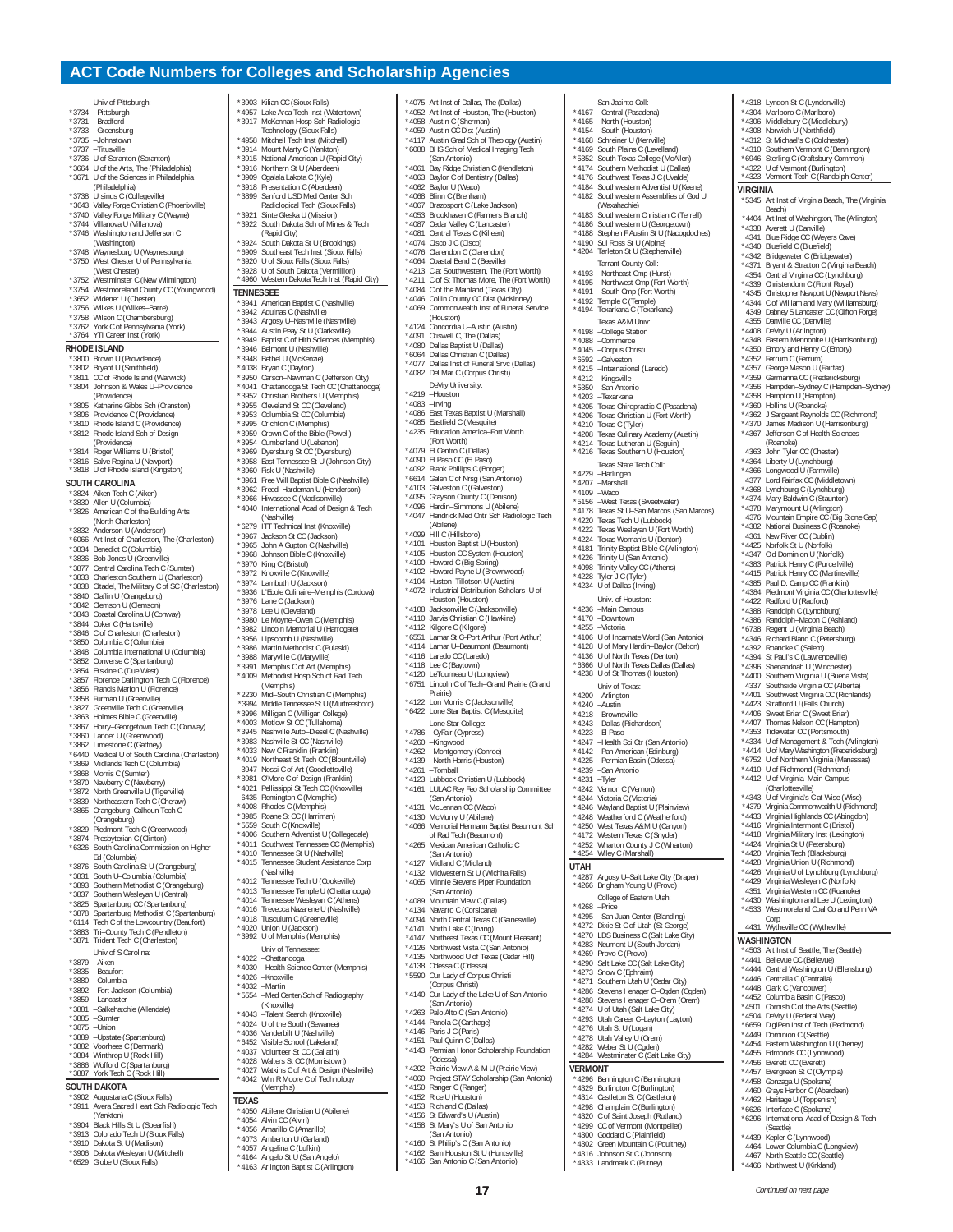4468 Olympic C (Bremerton) \*4470 Pacific Lutheran U (Tacoma) 4472 Peninsula C (Port Angeles) \*4469 Pierce C (Lakewood) \*4474 St Martin's U (Lacey) \*4475 Seattle Central CC (Seattle) \*4476 Seattle Pacific U (Seattle) Seattle U (Seattle) \*4479 Shoreline CC (Seattle) \*4480 Skagit Valley C (Mount Vernon) 4473 South Seattle CC (Seattle) \*4485 Tacoma CC (Tacoma) \*4453 Trinity Lutheran C (Everett) \*4450 U of Puget Sound (Tacoma) \*4484 U of Washington (Seattle) \*4497 U of Washington–Bothell (Bothell) \*4493 U of Washington–Tacoma (Tacoma) \*4486 Walla Walla U (College Place) \*4487 Walla Walla CC (Walla Walla) \*4482 Washington St U (Pullman) \*4490 Western Washington U (Bellingham) 4491 Whatcom CC (Bellingham) \*4492 Whitman C (Walla Walla) \*4494 Whitworth U (Spokane) **WEST VIRGINIA** \*4539 West Virginia Higher Educ Grant Program \*4508 Alderson Broaddus C (Philippi) \*4507 Appalachian Bible C (Bradley) \*4512 Bethany C (Bethany) \*4514 Bluefield St C (Bluefield) \*4523 Blue Ridge CTC (Martinsburg) \*5561 Bridgemont CTC \*4516 Concord U (Athens) \*4518 Davis and Elkins C (Elkins) \*4521 Eastern West Virginia CTC (Moorefield) \*4550 Everest Inst (Cross Lanes) \*4520 Fairmont St U (Fairmont) \*4555 Garnet Career Center (Charleston) \*4522 Glenville St C (Glenville) \*8699 ITT Tech Inst (Huntington) \*6628 Kanawha Valley CTC (Institute) \*4513 Marshall CTC (Huntington) \*4526 Marshall U (Huntington) \*6248 Mountain St C (Parkersburg) \*4510 Mountain St U (Beckley) \*5580 New River CTC (All campuses) \*4548 Ohio Valley U (Vienna) \*5565 Pierpont CTC (Fairmont) \*4529 Potomac St C of WVU (Keyser) \*4551 St Mary's/Marshall U Coop Nrsg Prgm (Huntington) \*4530 Salem International U (Salem) \*4532 Shepherd U (Shepherdstown) \*4525 Southern West Virginia CTC–Logan (Mount Gay) \*4527 Southern West Virginia CTC–Williamson (Williamson) \*6245 Tri-State Inst of Pharmaceutical Sci (Huntington) \*6430 UHC Sch of Radiologic Tech (Clarksburg) \*4528 U of Charleston (Charleston) \*4534 West Liberty U (West Liberty) \*4537 West Virginia JC (Charleston) \*4535 West Virginia Northern CC (Wheeling) \*4538 West Virginia St U (Institute) \*4540 West Virginia U (Morgantown) \*4542 West Virginia U at Parkersburg (Parkersburg) \*4549 West Virginia U Hosp Sch of Radiology (Morgantown) \*4536 West Virginia U Inst of Tech (Montgomery) \*4544 West Virginia Wesleyan C (Buckhannon) \*4533 Westmoreland Coal Co and Penn VA \*4546 Wheeling Jesuit U (Wheeling) \*4553 Wood County Voc Sch Practical Nrsg (Parkersburg) \*4558 Alverno C (Milwaukee) \*4562 Baptist C of Ministry (Menomonee Falls) \*4563 Bellin C (Green Bay) \*4661 –Superior \*4699 Wisconsin Lutheran C (Milwaukee)

#### **Automatic Reporting of Scores**

Corp

**WISCONSIN**

Some state/federal scholarship or education departments use ACT scores as one source of information to recognize student achievement. ACT reports student records for this purpose without requiring you to use one of your college choices. If your mailing address or high school is in one of the states or other categories listed at right, your ACT record will be reported automatically for consideration and/or research. Your scores will be reported unless you specifically direct us, in writing, not to do so. To direct us **not** to report your scores for this purpose, send a letter postmarked by the Monday immediately after the test date you don't want reported.

\*4579 Bellin Sch of Radiologic Tech (Green Bay) \*4564 Beloit C (Beloit) \*4593 Blackhawk Tech C (Janesville) \*4628 Bryant & Stratton C (Milwaukee) \*4568 Cardinal Stritch U (Milwaukee) \*4570 Carroll U (Waukesha) \*4571 Carthage C (Kenosha) \*4581 Chippewa Valley Tech C (Eau Claire) \*4580 C of Menominee Nation (Keshena) \*4575 Columbia C of Nrsg (Milwaukee) \*4574 Concordia U (Mequon) \*4582 Edgewood C (Madison) \*4556 Fox Valley Tech C (Appleton) \*4633 Gateway Tech C (All campuses) \*4557 Herzing U Madison (Madison) \*4589 Immanuel Lutheran C (Eau Claire) \*4592 Lakeland C (Sheboygan) \*4618 Lakeshore Tech C (Cleveland) \*4596 Lawrence U (Appleton) \*4615 Madison Area Tech C (Madison) \*4598 Madison Media Inst (Madison) \*4604 Maranatha Baptist Bible C (Watertown) \*4606 Marian U (Fond du Lac) \*4610 Marquette U (Milwaukee) \*4683 Mid–St Tech C (Wisconsin Rapids) \*4614 Milwaukee Area Tech C (Milwaukee) \*4701 Milwaukee Inst of Art and Design (Milwaukee) \*4616 Milwaukee Sch of Engineering (Milwaukee) \*4583 Moraine Park Tech C (All campuses) \*4620 Mount Mary C (Milwaukee) \*4646 Nicolet Area Tech C (Rhinelander) \*4663 Northcentral Tech C (Wausau) \*4585 Northeast Wisconsin Tech C (Green Bay) \*4624 Northland C (Ashland) \*4623 Northland Intl U (Dunbar) \*4636 Ripon C (Ripon) \*4644 St Norbert C (De Pere) \*4586 Silver Lake C (Manitowoc) \*4639 Southwest Wisconsin Tech C (Fennimore) \*4648 Theda Clark Sch of Radiologic Tech (Neenah) Univ of Wisconsin: \*4670 –Eau Claire \*4688 –Green Bay \*4672 –La Crosse \*4656 –Madison \*4658 –Milwaukee \*4674 –Oshkosh \*4690 –Parkside (Kenosha) \*4676 –Platteville \*4678 –River Falls \*4680 –Stevens Point \*4652 –Stout (Menomonie) \*4682 –Superior \*4684 –Whitewater Univ of Wisconsin Colleges: \*4657 –Baraboo/Sauk (Baraboo) \*4653 –Barron County (Rice Lake) \*4673 –Fond du Lac \*4687 –Fox Valley (Menasha) \*4692 –Manitowoc \*4696 –Marathon Cty (Wausau) \*4693 –Marinette \*4697 –Marshfield/Wood Cty (Marshfield) \*4675 –Online Programs \*4634 –Richland (Richland Center) \*4689 –Rock Cty (Janesville) \*4695 –Sheboygan \*4659 –Washington Cty (West Bend) \*4698 –Waukesha \*4662 Viterbo U (La Crosse) \*4671 Waukesha County Tech C (Pewaukee) \*4573 Western Tech C (La Crosse) Wisconsin Indianhead Tech Coll: \*4560 –Ashland \*4665 –New Richmond \*4677 –Rice Lake

#### **WYOMING**

- \*4998 Casper C (Casper) \*4999 Central Wyoming C (Riverton) \*5000 Eastern Wyoming C (Torrington) \*5003 Laramie County CC (Cheyenne)
- \*5004 Northwest C (Powell)
- 
- \*5002 Sheridan C (Sheridan) \*5006 U of Wyoming (Laramie) \*5005 Western Wyoming CC (Rock Springs) \*5001 Wyoming Catholic C (Lander)
	-

#### **OUTSIDE THE**

**50 UNITED STATES AUSTRALIA** \*5429 Australian National U, The (Canberra, ACT) \*5370 Bond U (Robina, Queensland) \*5431 Charles Sturt U (Wagga Wagga, NSW) \*5368 Curtin U (Perth, WA) \*5438 Edith Cowan U (Joondalup, WA) \*5427 Flinders U (Adelaide, SA) \*5430 James Cook U (Townsville, Queensville) \*5421 La Trobe U (Bundoora, Victoria) \*5436 Macquarie U (Sydney, NSW) \*5437 Queensland U of Tech (Kelvin Grove, QLD) \*5425 RMIT U (Melbourne, Victoria) \*5426 Swinburne U (Hawthorn, Victoria) \*5434 U of Canberra (Canberra, ACT) \*5424 U of Newcastle (Callaghan, NSW) \*5432 U of New England (Armidale, NSW) \*5369 U of New South Wales (Sydney, NSW) \*5468 U of Queensland (Brisbane, QLD) \*5422 U of South Australia (Adelaide, SA) \*5423 U of Western Sydney (Penrith South DC, NSW) \*5428 U of Wollongong (Wollongong, NSW) **AUSTRIA** bster U–Vienna (Vienna) **BELGIUM** \*5393 Hogeschool-Universiteit Brussels (Brussels) \*5243 Vesalius C (Brussels) **BELIZE** \*5294 Central American Health Sciences U (Belize City) **BULGARIA** \*5465 American U in Bulgaria (Blagoevgrad) **CANADA** \*0670 James R Hoffa Memorial Scholarship Fund \*5200 Algoma University C (Sault Ste Marie, Ontario) \*5194 Art Inst of Vancouver, The–Burnaby (Burnaby, BC) \*5168 Bishop's U (Sherbrooke, Quebec) \*5206 Briercrest C (Caronport, Saskatchewan) \*5189 Brock U (St Catharines, Ontario) \*5376 Carleton U (Ottawa, Ontario) \*5253 Concordia U–C of Alberta (Edmonton, Alberta) \*5373 Dalhousie U (Halifax, Nova Scotia) \*5197 Devry Inst of Tech–Calgary (Alberta) \*5209 King's University C, The (Edmonton, Alberta) \*5182 Kwantlen Polytechnic U (Surrey, BC) \*5190 Lakehead U (Thunder Bay, Ontario) \*5231 McGill U (Montreal, Quebec) \*5192 Mount Allison U (Sackville, NB) \*5167 Nipissing U (North Bay, Ontario) \*5266 Ontario Dental Educ Inst (Ancaster, Ontario) \*5207 Pacific Bible C (Surrey, BC) \*5203 Prairie Bible C (Three Hills, Alberta) \*5204 Providence C & Seminary (Otterburne, Manitoba) \*5236 Queen's U (Kingston, Ontario) \*5293 Quest U Canada (Squamish, BC) \*5218 Redeemer Univ C (Ancaster, Ontario) \*5166 Ryerson U (Toronto, Ontario) \*5179 St Thomas U (Fredericton, NB) \*5374 Simon Fraser U (Burnaby, BC)

Address your letter to: ACT Institutional Services, P.O. Box 168, Iowa City, IA 52243-0168. NOTE: This will not affect the reporting of scores to the colleges you listed.

For individual state consideration: Arizona, Arkansas, Florida, Georgia, Idaho, Illinois, Iowa, Kansas, Kentucky, Louisiana, Maryland, Michigan, Mississippi, Missouri, Montana, Nevada, New Mexico, North Dakota, Ohio, Oklahoma, Pennsylvania, Rhode Island, South Dakota, Tennessee, Utah, Washington, and West Virginia.

For Presidential Scholars consideration: All states, District of Columbia, U.S. territories, Puerto Rico, and U.S. citizens abroad.

| $*5191$          | Trent U (Peterborough, Ontario)                                                 |
|------------------|---------------------------------------------------------------------------------|
| $*5242$          | Trinity Western U (Langley, BC)                                                 |
| *5324            | U of Alberta (Edmonton, Alberta)                                                |
| *5259<br>$*5169$ | U of British Columbia (Vancouver, BC)                                           |
| *5201            | U of Calgary (Calgary)<br>U of Guelph (Guelph, Ontario)                         |
| *5202            | U of Lethbridge (Lethbridge, Alberta)                                           |
| $*5180$          | U of New Brunswick (Saint John, NB)                                             |
| $*5265$          | U of Ontario Inst of Tech (Oshawa,                                              |
|                  | Ontario)                                                                        |
| *5366            | U of Toronto (Toronto, Ontario)                                                 |
| *5377            | U of Waterloo (Waterloo, Ontario)                                               |
| *4837<br>*5375   | U of Western Ontario (London, Ontario)<br>Wilfrid Laurier U (Waterloo, Ontario) |
| $*5250$          | York U (Toronto, Ontario)                                                       |
|                  |                                                                                 |
| \$5281           | <b>CZECH REPUBLIC</b>                                                           |
|                  | Anglo-Americka Vysoka Skola (Prague)                                            |
| <b>EGYPT</b>     |                                                                                 |
| 5303             | American U in Cairo (Cairo)                                                     |
| <b>FRANCE</b>    |                                                                                 |
| *5295            | American U of Paris (Paris)                                                     |
| GERMANY          |                                                                                 |
| 5249             | Jacobs U Bremen (Bremen)                                                        |
| $*5248$          | Schiller International U (Heidelberg)                                           |
| $*5313$          | U of Stuttgart (Stuttgart)                                                      |
| <b>GUAM</b>      |                                                                                 |
| 0892             | U of Guam (Mangilao)                                                            |
| INDIA            |                                                                                 |
| \$5222           | Maharishi Inst of Management                                                    |
|                  | (New Delhi)                                                                     |
| <b>IRAN</b>      |                                                                                 |
| 5267             | Shiraz U (Shiraz)                                                               |
| <b>IRELAND</b>   |                                                                                 |
| *5230            | Trinity C (Dublin)                                                              |
| <b>ISRAEL</b>    |                                                                                 |
| 0967             | Bar-Ilan U (Ramat-Gan)                                                          |
| *5229            | Hebrew U of Jerusalem, The (Jerusalem)                                          |
| *5385            | IDC Herzliya (Herzliya)                                                         |
| *5339            | Technion International Sch of                                                   |
|                  | Engineering (Haifa)                                                             |
| *5289            | U of Haifa (Haifa)                                                              |
| <b>ITALY</b>     |                                                                                 |
| *5392<br>*5283   | American U of Rome, The (Rome)                                                  |
|                  | John Cabot U (Rome)                                                             |
| <b>JAPAN</b>     |                                                                                 |
| \$5279           | International Christian U (Tokyo)                                               |
| *5278            | Nihon U (Tokyo)                                                                 |
| $*5475$          | Ritsumeikan Asia Pacific U (Beppu)                                              |
| *5298<br>$*5473$ | Temple U, Japan Campus (Tokyo)<br>Waseda U (Tokyo)                              |
|                  |                                                                                 |
|                  | KYRGYZSTAN                                                                      |
| 5479             | American U of Central Asia (Bishkek)                                            |
| <b>MEXICO</b>    |                                                                                 |
| \$5260           | U of the Americas (Puebla, Puebla)                                              |
| <b>MONACO</b>    |                                                                                 |
| *5158            | International U of Monaco (Monte Carlo)                                         |
|                  | <b>NETHERLANDS</b>                                                              |
| *5175            | Webster U-The Netherlands (Leiden)                                              |
| NICARAGUA        |                                                                                 |
| 4813             | Ave Maria U-Latin American Campus                                               |
|                  | (San Marcos)                                                                    |
| PALAU            |                                                                                 |
|                  |                                                                                 |
|                  |                                                                                 |
|                  | *6316 Palau Comm Coll (Koror)                                                   |
|                  | PUERTO RICO                                                                     |
| *4895            | Univ of Puerto Rico:                                                            |
| *4896            | -Cayey<br>-Humacao                                                              |
| $*4894$          | -Rio Piedras (San Juan)                                                         |
|                  |                                                                                 |
| *5269            | Carnegie Mellon U in Qatar (Doha)                                               |
| QATAR<br>*0669   | Georgetown U School of Foreign Srvc in                                          |
| *1107            | Qatar (Doha)<br>Northwestern U in Oatar (Doha)                                  |

\*5305 Qatar U/Foundation Prgm (Doha) \*5270 Texas A & M U at Qatar (Doha) \*5268 Weill Cornell Medical C in Qatar (Doha)

#### \*5262 Caribbean Union C (Port-of-Spain) **UNITED KINGDOM** \*5280 American InterContinental U–London (London, England) \*5418 Anglia Ruskin U (Chelmsford, England) \*5379 Aston U (Birmingham, England) \*5381 Brunel U (Uxbridge, England) \*5389 Cardiff U (Cardiff, Wales) \*5396 City U–London (London, England) \*5387 Durham U (Durham, England) \*5310 Goldsmiths, U of London (London, England) \*5395 London Metro U (London, England) \*5277 Middlesex U (London, England) \*5246 Oxford Brookes U (Headington, Oxford, England) \*5245 Queen Margaret Univ (Edinburgh, Scotland) \*5398 Queen Mary, U of London (London, England) \*5282 Regent's American C London (London, England) \*5244 Richmond, The American International U in London (Richmond, Surrey, England) \*5394 Royal Holloway U of London (Egham, Surrey, England) \*5399 Thames Valley U (London, England) \*5364 U of Aberdeen (Aberdeen, Scotland) \*5388 U of Bristol (Bristol, England) \*5400 U of Dundee (Dundee, Scotland) \*5317 U of East Anglia (Norwich, England) \*5397 U of East London (London, England) \*5390 U of Edinburgh (Edinburgh, Scotland) \*5378 U of Essex (Colchester, England) \*5420 U of Glamorgan (Pontypridd, Wales) \*5315 U of Glasgow (Glasgow, Scotland) \*5311 U of Plymouth (Plymouth, England) \*5419 U of Reading (Reading, England) \*5316 U of St Andrews (St Andrews, Scotland) \*5318 U of Strathclyde (Glasgow, Scotland) \*5312 Webster U–Regent's C (London, England) **VIRGIN ISLANDS** he Virgin Islands (St. Thomas) **WEST INDIES**

**SERBIA** \*5347 American U in Kosovo (Prishtina)

\*5301 Livets Ord Theological Seminary (Uppsala) **SWITZERLAND**

\*5361 Webster U–Thailand (Bangkok) **TRINIDAD & TOBAGO**

\*5384 Ecole Hoteliere de Lausanne (Lausanne) \*5223 Franklin College (Lugano) \*5154 Webster U–Geneva (Geneva)

\*5286 National U of Singapore \*5284 Singapore Mgmt U **SOUTH AFRICA** \*5331 North-West U–Potchefstroom (Potchefstroom)

\*5360 IE Univ. (Segovia) \*5291 Saint Louis U–Madrid (Madrid) \*5363 Suffolk U Madrid Cmp (Madrid)

**SINGAPORE**

**SPAIN**

**SWEDEN**

**THAILAND**

,<br>an Union C (Port-of-Spain, Caribbear<br>Trinidad)

## **Congressional Codes**

**The up-to-date list of members of Congress and their ACT codes is at www.actstudent.org**. To find the code for a member of Congress, click on "Send Your Scores." Then click on the link for

"College & Scholarship Codes." On the college code lookup page, find the member of Congress you want by selecting that state.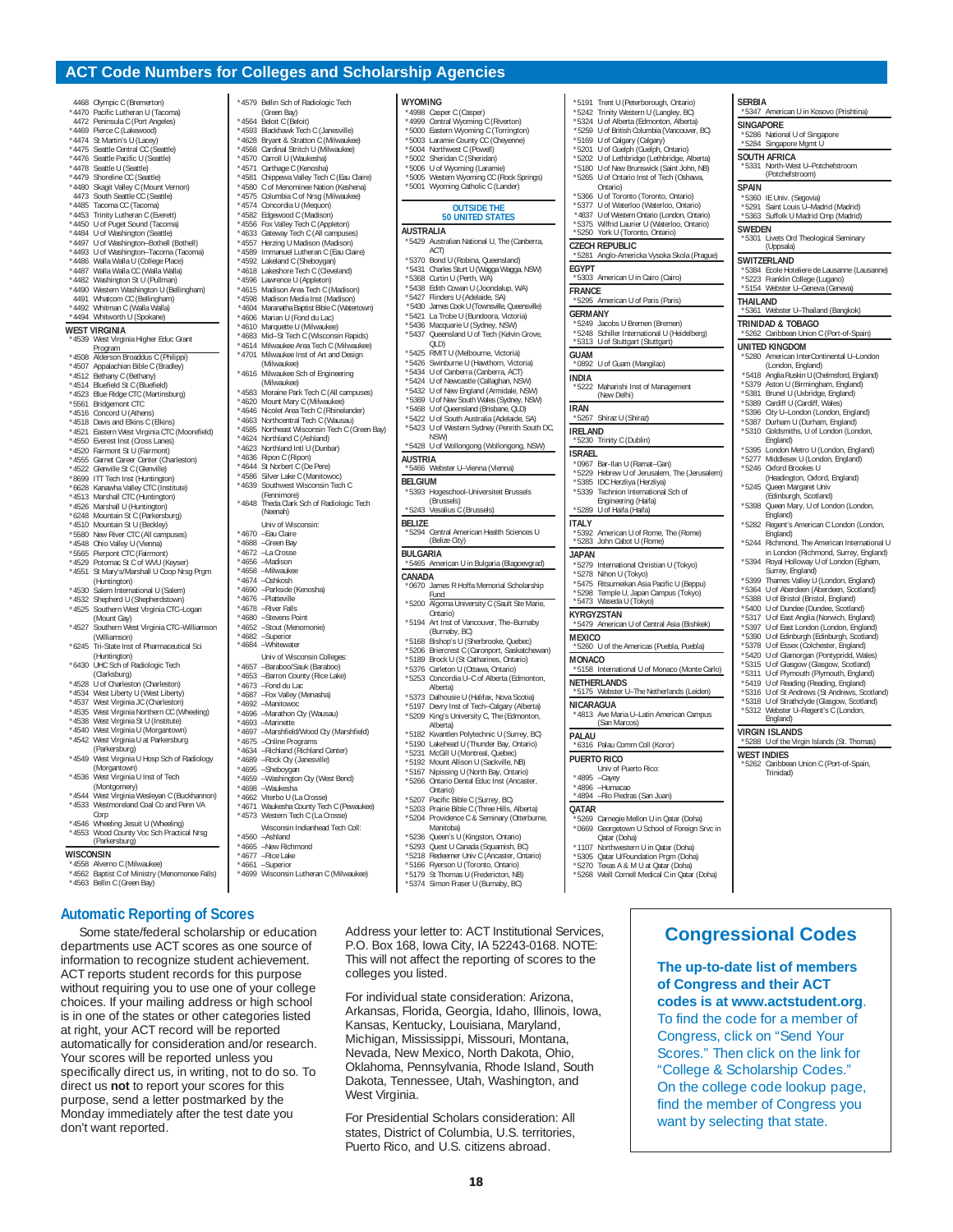#### **Receiving and Sending Your Scores <b>Additional Score Reports (ASRs) Additional Score Reports (ASRs)**

#### **Scores on the Web**

You can view your scores at **www.actstudent.org** at no charge **after** you receive your score report from ACT in the mail if you have a free ACT Web account.

If you do **not** have an account, please wait until **after** you receive your score report to create one. You must enter either the Social Security number or ACT ID from your score report when this information is requested as part of creating your account.

If you **do** have an account, please wait until **after** you receive your score report to log in to your account and check to see if your State Testing scores are available.

You can also use your ACT Web account to access other ACT services, such as requesting and paying for Additional Score Reports or registering to retake the test on a future national test date.

#### **Reporting Schedule**

Reports are normally **mailed 3–8 weeks** after we receive your answer folder. Initially, we send score reports only to you, your high school, and the colleges and scholarships you indicate by listing valid codes on your answer folder.

#### **Your state education agency will also receive your State Testing record, even if you choose not to have ACT report your scores to any colleges.**

- **Student Report**—Your report will be mailed to the address you enter on your answer folder. A guide to understanding your scores, Using Your ACT Results, will be included with your report. If you provide an inaccurate address, no report will be mailed.
- **High School Report**—A report will be mailed to the Director of Counseling at your high school.
- **College Reports**—Each college and scholarship agency for which you provide a valid code on your answer folder will receive a report. Each college requests the frequency of reporting—at least every two weeks.

#### **Test Location**

State Testing scores are indicated as "State" under "Test Location" on the reports sent to high schools and colleges.

#### **One Test Date per Report**

ACT score reports include only the results for the current test date. Because you direct the reporting of your scores, results from previous test dates are not included.

#### **Confidentiality of Scores**

To keep your scores confidential, they will not be given to anyone by telephone, fax, or e-mail.

ACT's general policy on the release of test scores and other personally identifiable information you provide is that we will disclose such information only with your consent. However, there are certain exceptions to this general policy—for example, we report test scores to selected states for consideration for state scholarships. For a complete statement of our policies with respect to the use of your information, please review Policies and Guidelines for Uses of Data from ACT-Owned Assessments, which can be downloaded at

#### **www.actstudent.org/datause.html**.

#### **State Testing Record**

Because your record is used to document participation in State Testing, you may **not** direct us to drop your State Testing record from our files.

#### **Remedies in Response to ACT Errors or Testing Disruptions/Compromises**

ACT takes steps that are intended to ensure that tests and answer documents are properly handled and scored. In the unlikely event that an error occurs in handling, shipping, processing, or scoring answer documents, or reporting scores, ACT will correct the error, if possible, or permit affected examinee(s) to retest if a makeup date is available. **These remedies are the exclusive remedies available to examinees for errors in handling, shipping, or scoring answer documents; or in reporting scores.** 

ACT also takes steps that are intended to ensure standardized test administration. If events occur that cause testing at a test center to be cancelled or interrupted, involve a mistiming on any part of the test, result in a deviation from standard testing procedures, raise concerns about possible advance access to test content by any examinee(s), or otherwise disrupt or compromise the testing process, ACT will examine the situation and determine whether action is warranted, including nonscoring of answer documents or cancellation of scores. If ACT, in its sole discretion, determines action is warranted, each affected examinee (and the examinee's school) will be notified of the action taken, including the nonscoring of answer documents or the cancellation of scores if the answer documents have been scored. Examinees have the option of taking the ACT (No Writing) or ACT Plus Writing again on a future national test date, usually at their own expense, if they wish to receive scores. **These remedies are the exclusive remedies available to examinees affected by disruptions or compromises in the testing process.** 

Requests for reports to more than four college choices—and all requests after testing for reports to **any** recipient (e.g., high school, college)—must be submitted and paid for as ASRs.

#### **ASR Services Available**

We will report **only** the results for the test date you specify on your request by month and year (one test date per report). If you test more than once in the same month, you must also specify the test location (e.g., National, State). The following services are available:

- **Regular Report** (\$10.00 per report)— Normally processed within one week after receipt of request.
- **Priority Report** (\$15.00 per report)— Normally processed within two working days **after** receipt of request and usually delivered **3–4** business days later.

Regular reports are included in the next reporting cycle requested by the college—at least every two weeks. Priority reports are sent only within the U.S. Colleges that receive scores only electronically might not review priority reports.

If you tested **before** September 2008, an additional nonrefundable archived report fee applies for each request of those scores.

#### **Ordering ASRs**

Wait until **after** you test to submit your request. **Your scores are available for additional reporting only after all scores for your test option have been processed.** See "Reporting Schedule" on this page. Once you submit your request, by any method, it cannot be changed or cancelled.

- **Online**—Create or log into your ACT Web account at **www.actstudent.org** and choose "Send Your Scores" (valid credit card required).
- **By Mail**—Download and print a copy of the ASR request form from **www.actstudent.org**. Complete and mail the form with your payment to the address shown on the form.
- **By Phone**—Request up to eight priority reports (**no** regular reports) from ACT Records, **319/337-1313**. An additional **\$12.00** service fee is charged for **each** call. You must pay by valid credit card.